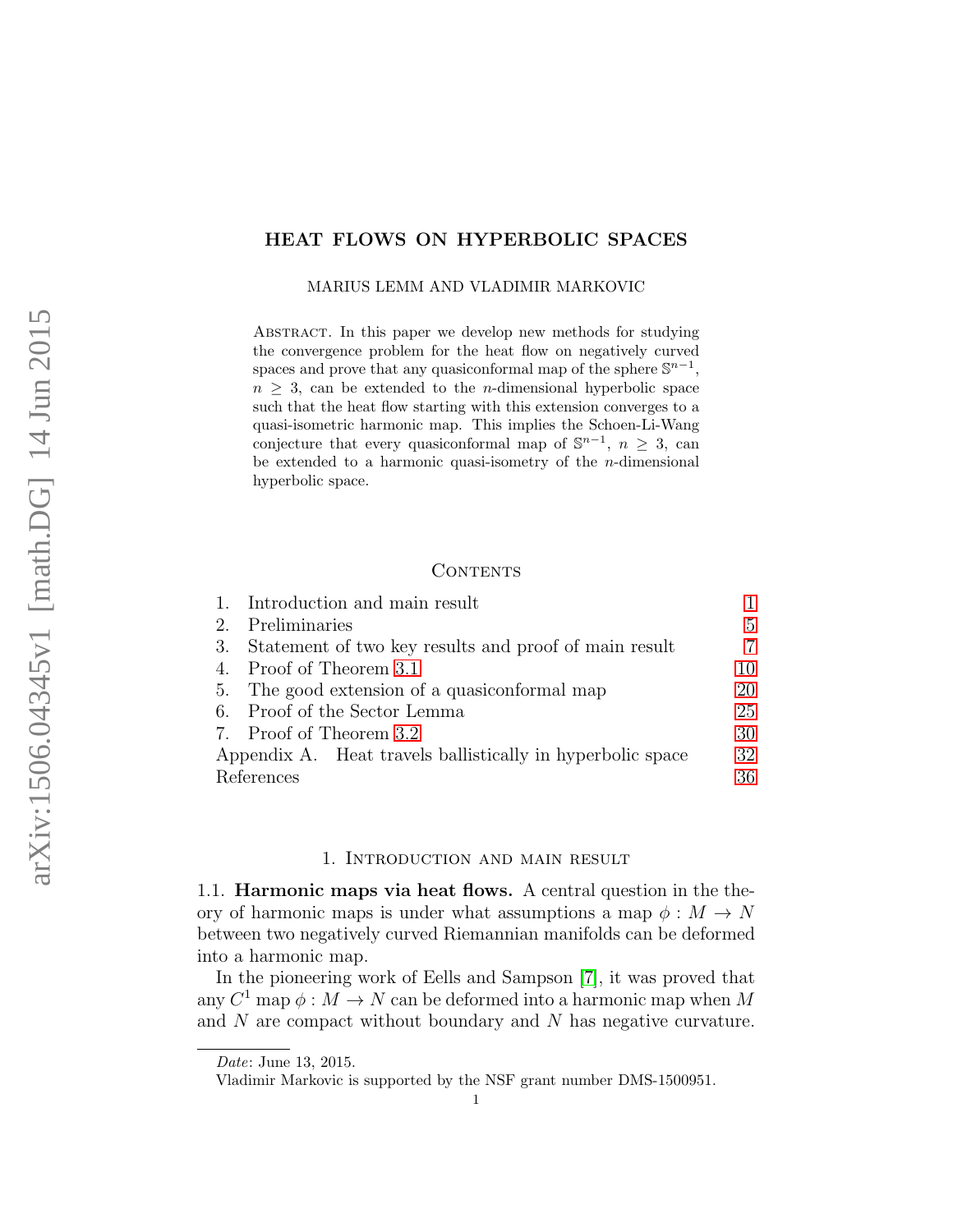Their seminal idea was to obtain the harmonic map as the large time limit of a solution to the heat equation

<span id="page-1-1"></span>(1) 
$$
\tau(u)(x,t) = \partial_t u(x,t), \text{ on } M \times [0,\infty)
$$

$$
u(x,0) = \phi(x), \text{ on } M.
$$

Here  $\tau$  denotes the tension field of a map. The convergence of the heat flow as  $t \to \infty$  is based on the fact that there is a monotone decreasing energy functional. Importantly, this energy is finite for all initial  $C<sup>1</sup>$  maps in the compact setting. Hamilton [\[9\]](#page-35-2) proved an analogous statement for compact manifolds with boundary. When  $M, N$ are noncompact, convergence of the heat flow was established by Liao and Tam [\[15\]](#page-36-0) under the assumption that  $\phi$  has finite energy (see also [\[28\]](#page-36-1)). Li and Tam [\[17\]](#page-36-2) proved convergence to a harmonic map assuming that  $\tau(\phi) \in L^p$  for some  $1 \leq p \leq \infty$ , see also [\[16\]](#page-36-3). Wang [\[33\]](#page-36-4) showed that it is enough to assume that  $|\tau(\phi)|$  tends to zero uniformly near the boundary to make sure that the heat flow converges. We refer the reader to [\[33,](#page-36-4) [21\]](#page-36-5) for further background on the heat equation on Riemannian manifolds. We note that the existence of harmonic maps can also be proved without using the heat equation, see e.g. [\[28\]](#page-36-1).

1.2. The Schoen-Li-Wang conjecture. Of particular interest is the case where  $M = N = \mathbb{H}^n$  is the *n*-dimensional hyperbolic space. The homotopy class of a map  $\phi: \mathbb{H}^n \to \mathbb{H}^n$  corresponds to its action on the "boundary", which we identify as usual with  $\mathbb{S}^{n-1}$ . The main conjecture is that any quasiconformal boundary map gives rise to a harmonic map of hyperbolic space.

<span id="page-1-0"></span>**Conjecture 1.1** (Schoen, Li and Wang). Let  $n \geq 2$ . For every quasiconformal map  $f : \mathbb{S}^{n-1} \to \mathbb{S}^{n-1}$ , there exists a unique harmonic and quasi-isometric extension  $\mathcal{H}(f): \mathbb{H}^n \to \mathbb{H}^n$ .

The precise definitions will be given later. Schoen [\[27\]](#page-36-6) conjectured this for  $n = 2$  and the generalization to all  $n \geq 2$  is due to Li and Wang [\[20\]](#page-36-7). The uniqueness part of the conjecture was established by Li and Tam [\[19\]](#page-36-8) for  $n = 2$  and by Li and Wang [\[20\]](#page-36-7) for all n. The existence part remained an open problem for all  $n \geq 2$ , with several partial and related results [\[18,](#page-36-9) [32,](#page-36-10) [10,](#page-35-3) [33,](#page-36-4) [3\]](#page-35-4). Recently, existence was proved in  $n = 3$  [\[23\]](#page-36-11) (without using the heat flow). The proof of existence in the  $n = 2$  case has been announced in [\[24\]](#page-36-12).

Many of the convergence results for the heat equation that we discussed above were motivated by versions of Conjecture [1.1.](#page-1-0) The idea is that starting from a quasiconformal boundary map  $f: \mathbb{S}^{n-1} \to \mathbb{S}^{n-1}$ , one defines an appropriate extension to hyperbolic space  $\mathbb{H}^n$ . If the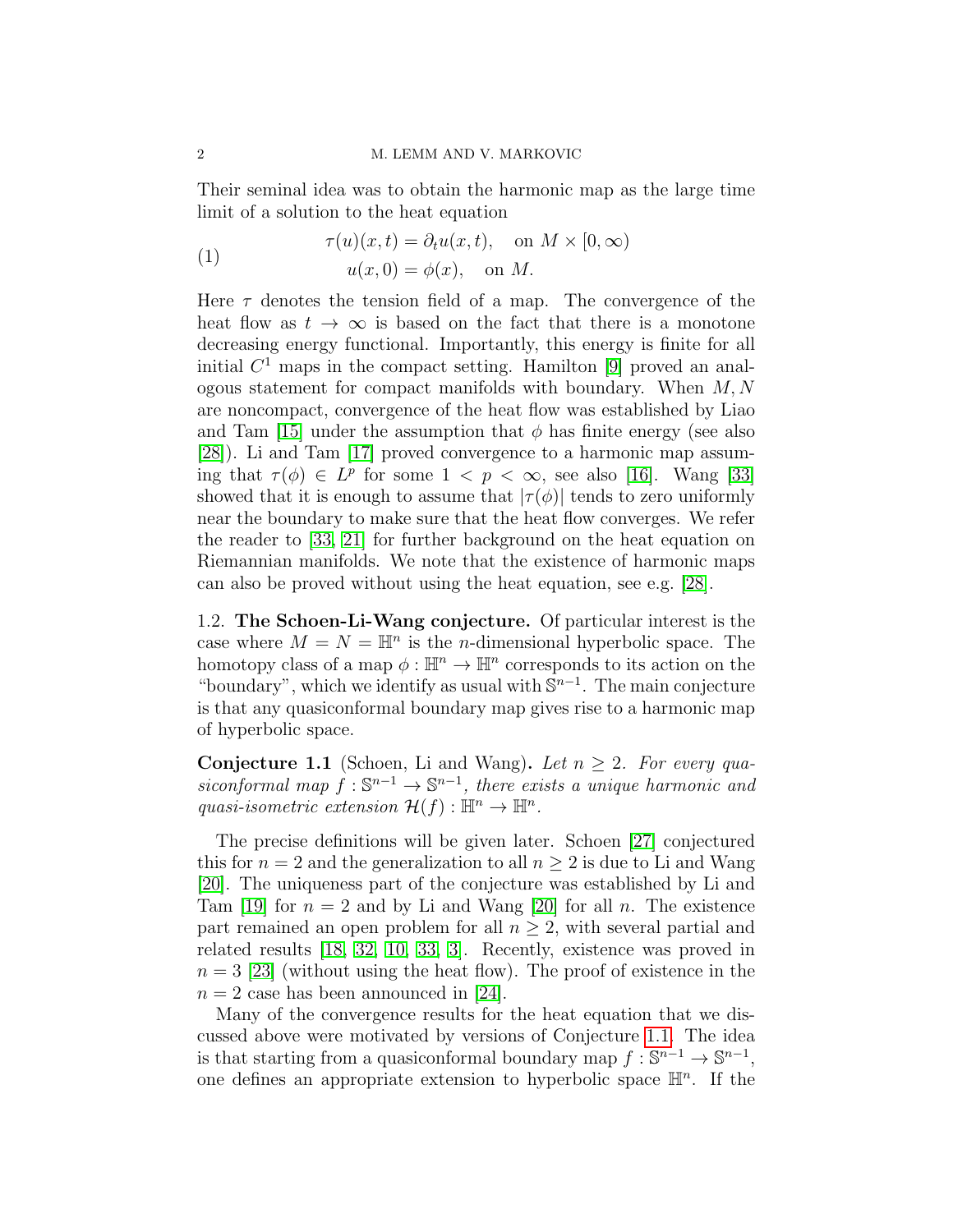extension is sufficiently regular (e.g. has tension field in  $L^p$  for some  $1 < p < \infty$ ), one can run a heat flow with it as the initial map, which then converges to a harmonic map. Since the heat flow will be a quasiisometry with uniformly bounded distance from the inital map, it is also an extension of  $f$ . This yields the existence of a harmonic extension if one has a sufficiently regular extension of the quasiconformal boundary map.

The limitations of previous works with regards to the general Conjecture [1.1](#page-1-0) lie in the fact that in order to get sufficient regularity of the extension, one needs much stronger regularity of the boundary map  $f: \mathbb{S}^{n-1} \to \mathbb{S}^{n-1}$  than just quasiconformality (it is required that f is  $C<sup>1</sup>$ ). For this reason, the heat flow method has not been successful in proving Conjecture [1.1](#page-1-0) so far.

1.3. Main result. In this paper, we prove that any quasiconformal map has a "good extension" such that the heat flow starting with this extension converges to a harmonic quasi-isometry. Moreover, the regularity of the harmonic map depends only on the distortion K of the quasiconformal map.

<span id="page-2-0"></span>**Theorem 1.2.** Let  $n \geq 3$  and  $K \geq 1$ . Let  $f : \mathbb{S}^{n-1} \to \mathbb{S}^{n-1}$  be a K-quasiconformal map. Then, there exists a quasi-isometric extension of f,  $\mathcal{E}(f)$ :  $\mathbb{H}^n \to \mathbb{H}^n$ , such that the solution  $u(x,t)$  to [\(1\)](#page-1-1) with the choice  $\phi \equiv \mathcal{E}(f)$  converges to a harmonic quasi-isometry  $\mathcal{H}(f)$ .

Moreover, there exist  $L = L(K) > 0$  and  $A = A(K) \geq 0$  such that  $\mathcal{E}(f)$  and  $\mathcal{H}(f)$  are  $(L, A)$ -quasi-isometries.

*Remark* 1.3. Throughout the paper we write  $C = C(K_1, K_2, \ldots)$  to say that the constant C depends only on  $K_1, K_2, \ldots$  The constant C may also implicitly depend on the dimension  $n$ .

The extension  $\mathcal E$  is a higher-dimensional generalization of the "good" extension" constructed recently in [\[23\]](#page-36-11), see Section [5](#page-19-0) for the details. We note

<span id="page-2-1"></span>**Corollary 1.4.** Let  $n \geq 3$ . For every quasiconformal map  $f : \mathbb{S}^{n-1} \to$  $\mathbb{S}^{n-1}$ , there exists a harmonic and quasi-isometric extension  $\mathcal{H}(f)$ :  $\mathbb{H}^n \to \mathbb{H}^n$ .

Together with the uniqueness result of [\[20\]](#page-36-7), this proves Conjecture [1.1](#page-1-0) when  $n \geq 3$ .

1.4. A sketch of the proof. Let  $a \in \mathbb{S}^{n-1}$  and write  $\mathcal{G}_a(f)$  for the good extension of a K-quasiconformal map  $f : \mathbb{S}^{n-1} \to \mathbb{S}^{n-1}$  for which  $f(a) = a$  (see Section [5](#page-19-0) for details). Most importantly, the construction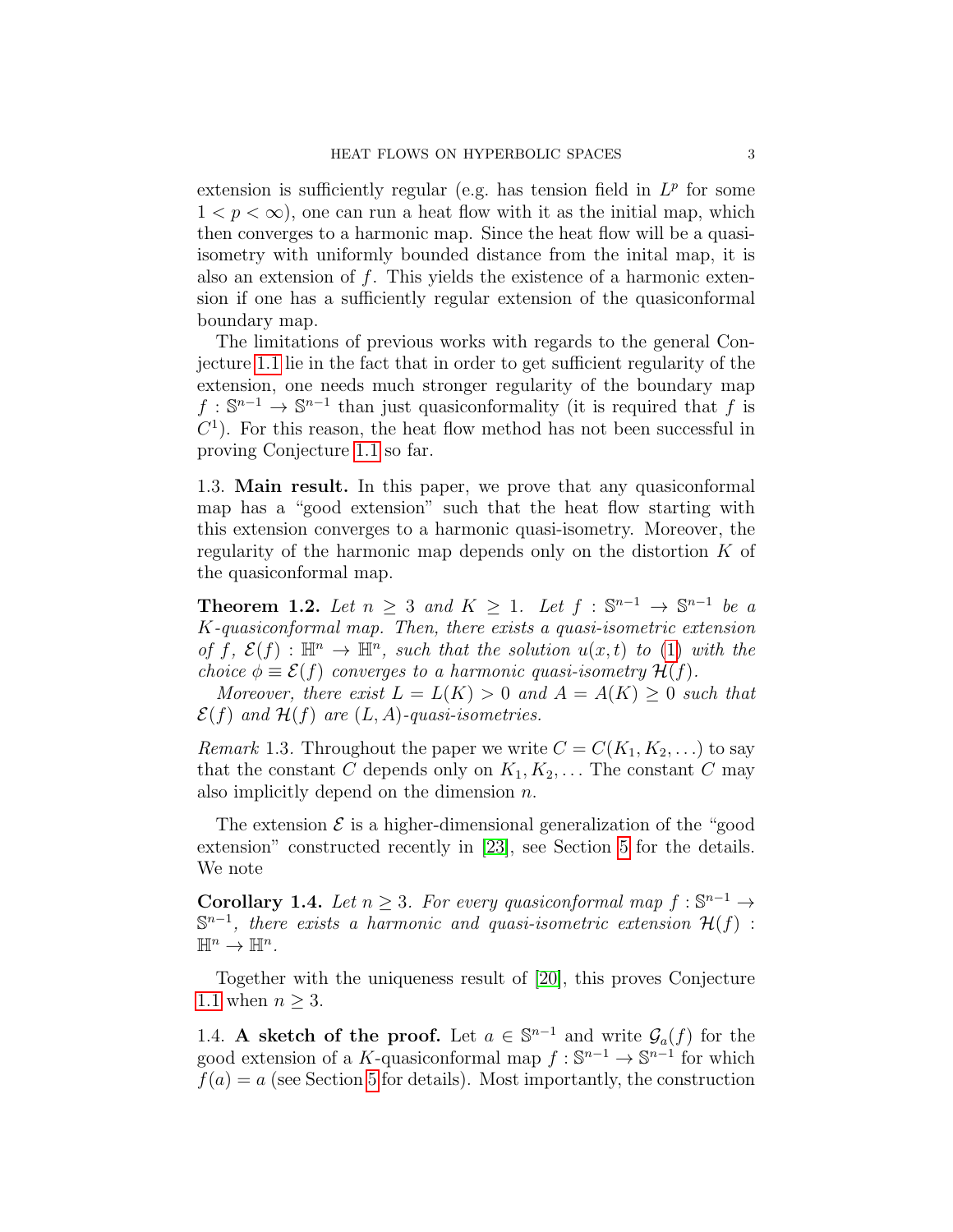is such that  $|\tau(\mathcal{G}_a(f))|$  is small at a "random" point in hyperbolic space (i.e. the fraction of points on any geodesic sphere where the tension field is greater than  $\epsilon$  goes to zero as the geodesic distance increases, for every  $\epsilon > 0$ ).

We write  $u_{a,f}(x,t)$  for the solution to the heat equation [\(1\)](#page-1-1) with initial map  $\phi \equiv \mathcal{G}_a(f)$ . (It follows from standard results about the heat equation that  $u_{a,f}(x,t)$  exists for all times and is unique, see Proposition [2.2.](#page-6-2)) The proof of Theorem [1.2](#page-2-0) is based on the following two key results.

For a function g defined on  $\mathbb{H}^n$ , we write

$$
||g|| = \sup_{x \in \mathbb{H}^n} |g(x)|.
$$

- (I) In **Theorem [3.1](#page-6-1)**, we prove  $\lim_{t\to\infty} ||\tau(u_{a,f}) (\cdot, t)|| = 0.$
- (II) In **Theorem [3.2](#page-7-0)**, we show that there exist  $\epsilon_0 = \epsilon_0(K) > 0$  and  $D_0 = D_0(K, a)$  such that

$$
\|\mathrm{d}_{\mathbb{H}^n}\left(\mathcal{G}_a(f),\psi\right)\|\leq D_0.
$$

holds for all  $C^2$  maps  $\psi : \mathbb{H}^n \to \mathbb{H}^n$  which extend f and satisfy  $\|\tau(\psi)\| < \epsilon_0$ 

Together, Theorems [3.1](#page-6-1) and [3.2](#page-7-0) readily imply Corollary [1.4.](#page-2-1) We will give the complete proof in the next section. Here we just note that by combining them one gets

$$
\sup_{t>0} ||d_{\mathbb{H}^n} (u_{a,f}(\cdot,t),\mathcal{G}_a(f))|| < \infty,
$$

which by Arzela-Ascoli and Theorem [3.1](#page-6-1) implies that  $u_{a,f}$  converges to a harmonic map along a subsequence of times  $t_i \to \infty$ . The limit is still an extension of  $f$  because it is a quasi-isometry which is at finite distance from the quasi-isometry  $\mathcal{G}_a(f)$  extending f. Uniqueness of the limit then gives convergence for all  $t \to \infty$ .

While Theorem [3.2,](#page-7-0) will follow by essentially a straightforward generalization of the arguments in [\[23\]](#page-36-11), Theorem [3.1](#page-6-1) requires more work. It is based on three ingredients: (a) Hamilton's parabolic maximum principle [\(7\)](#page-9-1) for subsolutions of the heat equation, (b) the diffusion of heat in hyperbolic space (see Appendix [A\)](#page-31-0) and (c) the new Sector Lemma [4.3](#page-12-0) for the good extension.

1.5. Discussion. The theory of good extensions of quasiconformal maps was initiated in [\[23\]](#page-36-11). The most important property of any good extension is that it is "almost harmonic" (i.e. it has small tension field at "most" points). However, in this paper we have to develop a broader and more detailed theory of the good extension than the one defined in [\[23\]](#page-36-11). We introduce a family of good extensions  $\{\mathcal{G}_a\}_a$  indexed by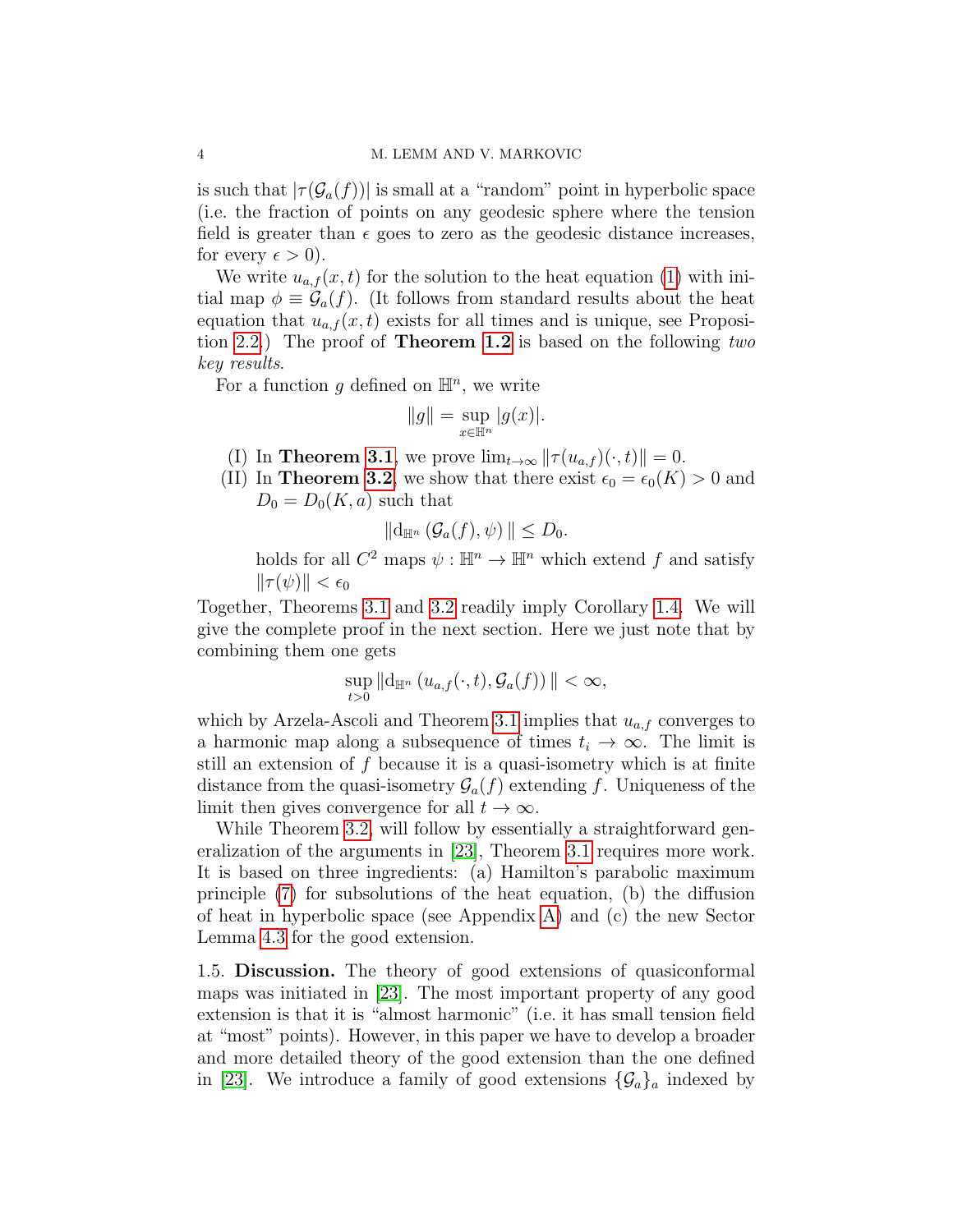boundary points at which they are "anchored", see Definition [5.4.](#page-22-0) We extend the theory of good extensions by the new notion of "partial conformal naturality". It is important to relate different members of the family  $\{\mathcal{G}_a\}_a$ . Indeed, it says that for two points  $a, b \in \mathbb{S}^{n-1}$  and  $I, J \in \text{Isom}(\mathbb{H}^n)$  with  $I(b) = J(b) = a$ , the good extension "anchored" at a and b are related by

$$
I \circ \mathcal{G}_b(f) \circ J^{-1} = \mathcal{G}_a(I \circ f \circ J^{-1}),
$$

for every  $f \in \mathbf{QC}_b(\mathbb{S}^{n-1})$ . In particular, this implies that the good extension  $\mathcal{G}_a$  is continuous in a. We refer to Section [5](#page-19-0) for a detailed discussion of the good extension.

We conclude the introduction with the following two remarks.

The recent work [\[23\]](#page-36-11), which proves the existence part of Conjecture [1.1](#page-1-0) when  $n = 3$ , does not use the heat flow method and instead follows a different approach. There, the main work lies in establishing that the set of K-quasiconformal maps which admit a harmonic quasi-isometric extension is closed under pointwise convergence. The claim then follows from the existence result of [\[18\]](#page-36-9) for diffeomorphisms and the fact that every quasiconformal map of  $\mathbb{S}^2$  is a limit of uniformly quasiconformal diffeomorphisms. However, the analogue of the latter statement is not known for any higher-dimensional unit sphere and so we cannot use the same approach when  $n \geq 4$ . Nonetheless, there is some overlap with the methods used in [\[23\]](#page-36-11). First and foremost, the good extension from Section [5](#page-19-0) is a higher-dimensional analogue of the good extension from [\[23\]](#page-36-11). Second, as already mentioned, Theorem [3.2](#page-7-0) follows essentially from ideas in that paper.

What drives our proof behind the scenes is the quasiconformal Mostow rigidity which holds in the hyperbolic space of dimension  $\geq 3$ . More precisely, in order to prove that the good extension is almost harmonic at most points, see Proposition [5.3,](#page-21-0) we heavily use the fact that every quasiconformal map of  $\mathbb{S}^{n-1}$  with  $n \geq 3$  is differentiable almost everywhere (and the derivative has maximal rank). It is known that Mostow rigidity fails for  $n = 2$  and consequently the existence proof in that case [\[24\]](#page-36-12) is very different from the ones in [\[23\]](#page-36-11) and here.

### 2. Preliminaries

<span id="page-4-0"></span>We recall the following definitions.

2.1. Quasi-isometries and quasiconformal maps. Let  $F: X \to Y$ be a map between two metric spaces  $(X, d_X)$  and  $(Y, d_Y)$ .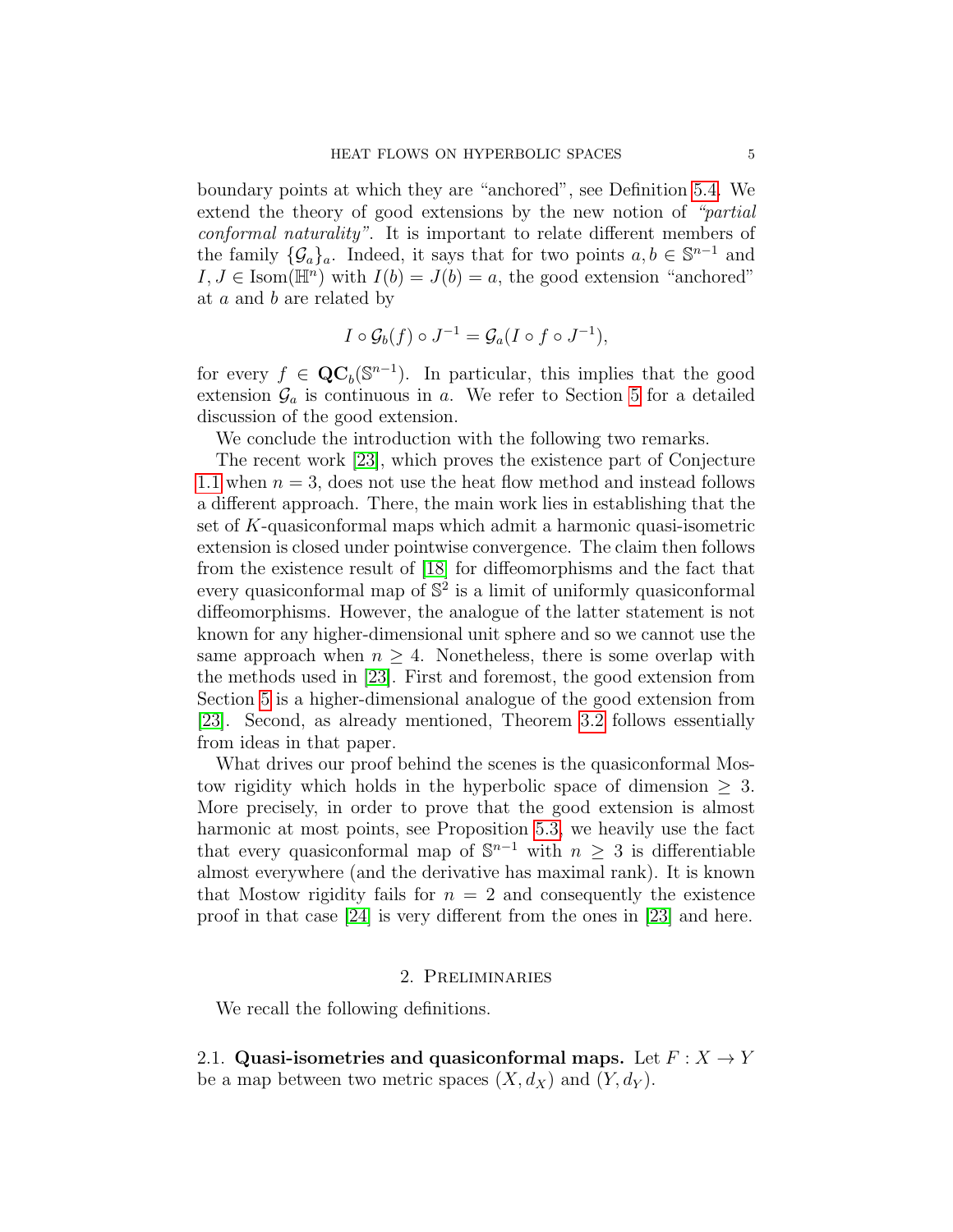We say that  $F$  is an  $(L, A)$ -quasi-isometry if there are constants  $L > 0$  and  $A \geq 0$ , such that

$$
\frac{1}{L}d_Y(F(x), F(y)) - A \le d_X(x, y) \le Ld_Y(F(x), F(y)) + A,
$$

for every  $x, y \in X$ . An  $(L, 0)$ -quasi-isometry is also called an L-Bi-Lipschitz map.

We define the distortion function as

$$
\mathbf{K}(F)(x) = \limsup_{t \to 0} \frac{\max_{d_X(x,y)=t} d_Y(F(x), F(y))}{\min_{d_X(x,y)=t} d_Y(F(x), F(y))}.
$$

If  $\mathbf{K}(F)(x) \leq K$  on some set  $U \subset X$ , we say that F is locally Kquasiconformal on U. If F is a global homeomorphism and  $\mathbf{K}(F)(x) \leq$ K for every  $x \in X$ , then we say that F is K-quasiconformal (or K-qc for short).

We recall that every quasi-isometry  $F: \mathbb{H}^n \to \mathbb{H}^n$  extends continuously to a quasiconformal map on  $\partial \mathbb{H}^n \equiv \mathbb{S}^{n-1}$ . Two quasi-isometries F, G have the same qc extension iff their distance  $d_{\mathbb{H}^n}(F(x), G(x))$  is uniformly bounded on  $\mathbb{H}^n$ , see Proposition 1.6 in [\[20\]](#page-36-7).

**Definition 2.1.** Let  $a \in X$ . We write  $\mathbf{QC}_a(X)$  for the set of quasiconformal maps  $F: X \to X$  which fix a, i.e. for which  $F(a) = a$ .

For further background on quasi-isometries and qc maps, see [\[20,](#page-36-7) [32,](#page-36-10) [25\]](#page-36-13).

2.2. Energy, tension field and harmonic maps. Let  $(M, g)$ ,  $(N, h)$ be Riemannian manifolds and let  $F : M \to N$  be a  $C^2$  map. The energy density of F at a point  $x \in M$  is defined as

$$
\mathbf{e}(F) = \frac{1}{2}|dF|^2
$$

where  $|dF|^2$  is the cubed norm of the differential of F, taken with respect to the induced metric on the bundle  $T^*M \times F^{-1}TN$ . Equivalently,

$$
\mathbf{e}(F) = \frac{1}{2} \text{trace}_g F^* h
$$

and therefore in local coordinates

$$
\mathbf{e}(F) = \frac{1}{2}g^{ij}h_{\alpha\beta}\frac{\partial F^{\alpha}}{\partial x^{i}}\frac{\partial F^{\beta}}{\partial x^{j}},
$$

The tension field of  $F$  is given by

$$
\tau(F) = \text{trace}_g \nabla dF,
$$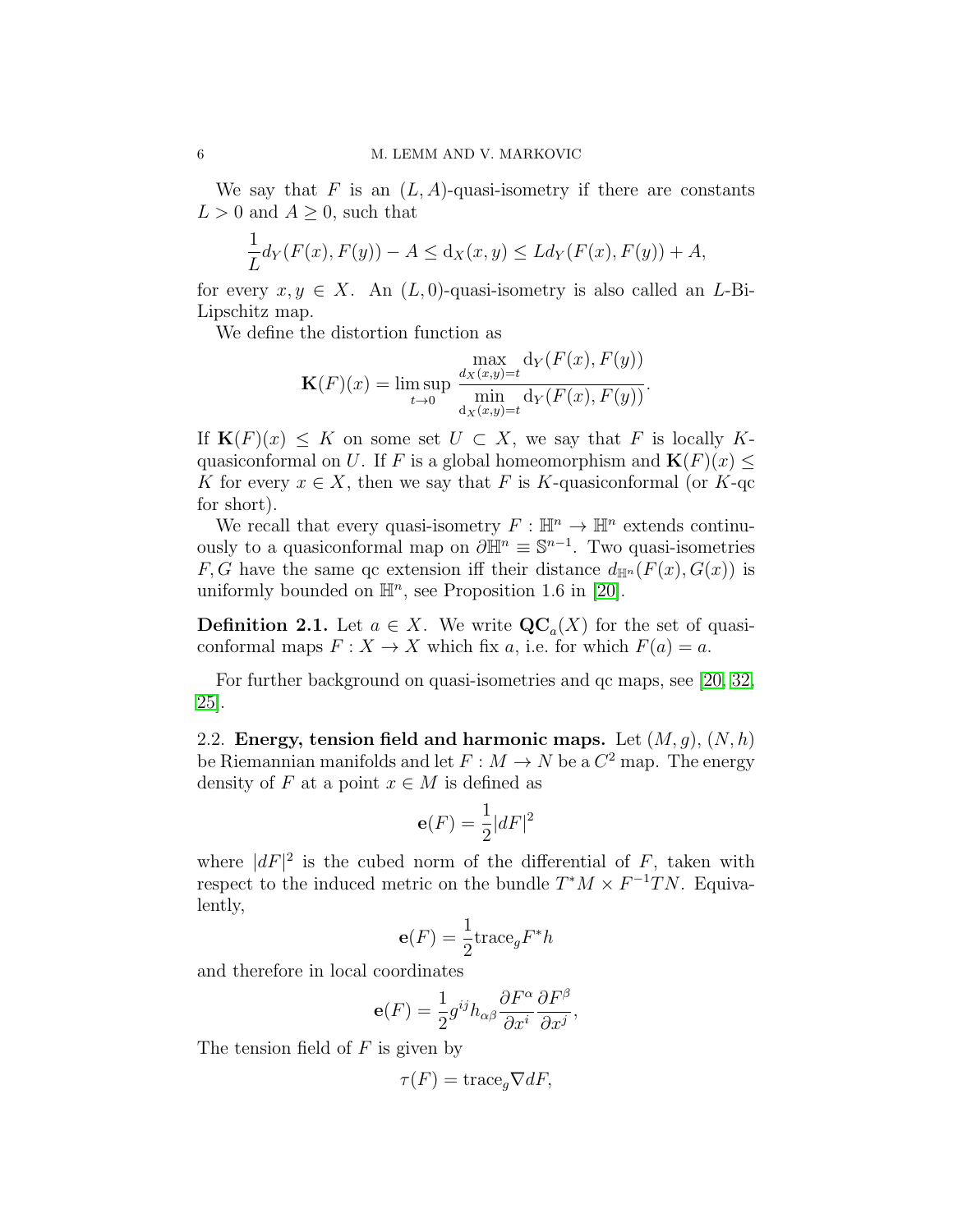where  $\nabla$  is the connection on the vector bundle  $T^*M \times F^{-1}TN$  induced by the Levi-Civita connections on M and N.

F is called *harmonic* if  $\tau(F) \equiv 0$ . For background on harmonic maps see [\[30,](#page-36-14) [21\]](#page-36-5).

2.3. The heat equation. Recall the heat equation with initial map  $\phi: \mathbb{H}^n \to \mathbb{H}^n$ ,

(2) 
$$
\tau(u)(x,t) = \partial_t u(x,t), \text{ on } \mathbb{H}^n \times [0,\infty)
$$

$$
u(x,0) = \phi(x), \text{ on } \mathbb{H}^n,
$$

A solution to the heat equation can be written in terms of the heat kernel  $H(x, y, t)$  as

<span id="page-6-4"></span>(3) 
$$
u(x,t) = \int_{\mathbb{H}^n} H(x,y,t)\phi(y)\mathrm{d}\lambda(y),
$$

where  $d\lambda$  is the volume measure for the hyperbolic metric. We quote a result which guarantees global in time existence and uniqueness of solutions to the heat equation for sufficiently nice initial maps  $\phi$ . It follows by combining Corollary 3.5 and Lemma 2.6 in [\[33\]](#page-36-4).

<span id="page-6-2"></span>**Proposition 2.2** (Global in time existence and uniqueness). Let  $\phi$ :  $\mathbb{H}^n \to \mathbb{H}^n$  be a  $C^2$ -map with  $\|\tau(\phi)\| \leq T$  for some  $T > 0$ . Then, there exists a unique solution  $u : \mathbb{H}^n \times [0, \infty) \to \mathbb{H}^n$  to the heat equation [\(1\)](#page-1-1) with initial map  $\phi$ .

### <span id="page-6-0"></span>3. Statement of two key results and proof of main result

3.1. Uniform convergence of the tension. For  $f \in \mathbf{QC}_a(\mathbb{S}^{n-1}),$ let  $\mathcal{G}_a(f)$  be the good extension defined in Section [5.](#page-19-0) Since  $\mathcal{G}_a(f)$  is a  $C<sup>2</sup>$  map with uniformly bounded tension (see Definition [5.7](#page-23-0) (ii)), Proposition [2.2](#page-6-2) implies that the heat equation with initial map  $\phi \equiv$  $\mathcal{G}_a(f)$  has a unique solution for all times, call it  $u_{a,f}(x,t)$ .

The following theorem is the first key result. It says that the tension field of  $u_{a,f}(x,t)$  converges to zero, uniformly in space, as time goes to infinity.

<span id="page-6-1"></span>**Theorem 3.1.** Let  $n \geq 3$ . For every  $\epsilon > 0$ , there exists  $t_0 = t_0(K, \epsilon)$ such that for all  $t \geq t_0$ , we have

<span id="page-6-3"></span>(4) kτ (ua,f )(·, t)k < ,

for every  $a \in \mathbb{S}^{n-1}$  and every  $K$ -qc map  $f \in \mathbf{QC}_a(\mathbb{S}^{n-1})$ .

The proof of Theorem [3.1](#page-6-1) is based on Hamilton's parabolic maximum principle and the new Sector Lemma [4.3.](#page-12-0) Here is a brief discussion of the ideas in the proof.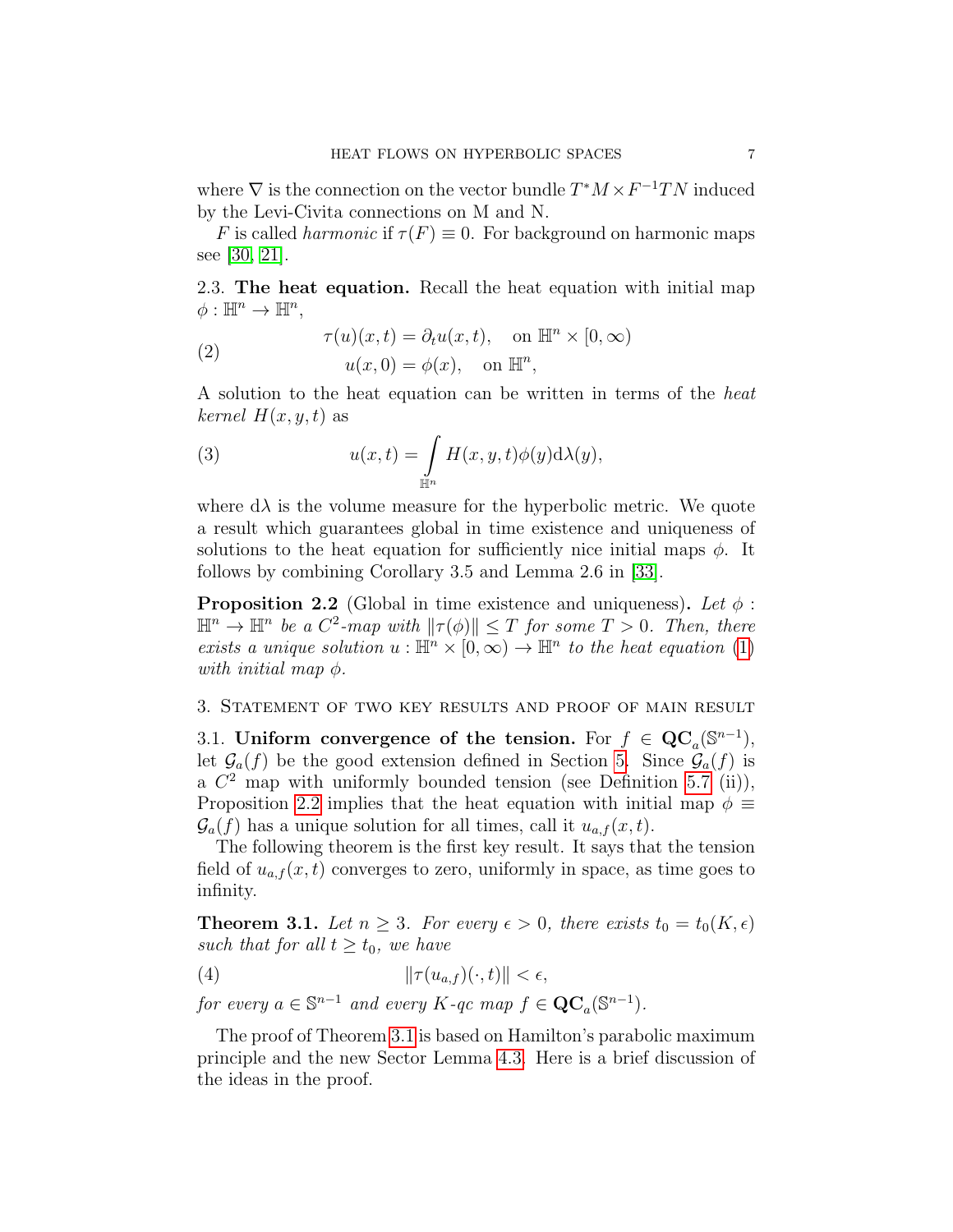• By Hamilton's parabolic maximum principle [\[9\]](#page-35-2), we have

$$
|\tau(u_{a,f})(x,t)|^2 \leq \int_{\mathbb{H}^n} H(x,y,t)|\tau(\mathcal{G}_a(f))(y)|^2 d\lambda(y),
$$

where  $d\lambda$  denotes the volume measure for the hyperbolic metric.

- We evaluate the integral in geodesic polar coordinates centered at x. We then use the diffusion of heat in hyperbolic space. Namely, we use that the heat kernel times the hyperbolic volume measure is effectively supported on a certain "main annulus" which travels to infinity as  $t \to \infty$ . (We derive the main annulus in Appendix [A,](#page-31-0) see Figure [3](#page-32-0) for a picture.)
- Since the tension field of the good extension  $\mathcal{G}_a$  is small at a random point, we expect that  $|\tau(\mathcal{G}_a(f))|$  becomes small on average on the main annulus. To prove the claim [\(4\)](#page-6-3), though, we need this convergence to be uniform in  $x$  (or, equivalently, uniform in  $f$ ). This creates a problem since the heat dissipates in the hyperbolic space as the time goes to infinity.
- The solution to this is to cover the main annulus by "*good*" sectors on which  $|\tau(\mathcal{G}_a(f))|$  is small on average by the crucial Sector Lemma [4.3.](#page-12-0) Importantly, the good sectors have sizes which are bounded uniformly in  $x$ . As usual, uniformity is proved by appealing to the compactness of subsets of K-qc maps fixing certain points via Arzela-Ascoli.
- To prove the Sector Lemma [4.3,](#page-12-0) it is helpful to work in a certain upper half space model of hyperbolic space. When choosing the upper half space model, other restrictions prevent us from also choosing which boundary point is mapped to infinity. Therefore, it is important for us that the good extensions at different boundary points are related via the partial conformal naturality already mentioned in the introduction (see also Definition [5.5\)](#page-22-1).

# 3.2. Every almost harmonic extension is close to the good extension. The second key result is

<span id="page-7-0"></span>**Theorem 3.2.** Let  $K \geq 1$  and  $a \in \mathbb{S}^{n-1}$ . There exists  $\epsilon_0 = \epsilon_0(K) > 0$ and  $D_0 = D_0(K, a)$  such that for all K-qc maps  $f \in \mathbf{QC}_a(\mathbb{S}^{n-1}),$ 

$$
||d_{\mathbb{H}^n}(\mathcal{G}_a(f),\psi)|| \leq D_0,
$$

holds for all  $C^2$  quasi-isometries  $\psi : \mathbb{H}^n \to \mathbb{H}^n$  which extend f and satisfy  $\|\tau(\psi)\| < \epsilon_0$ .

The statement of Theorem [3.2](#page-7-0) with  $\epsilon_0 = 0$  was proved in [\[23\]](#page-36-11). The proof of Theorem [3.2](#page-7-0) is word by word the same as the proof of the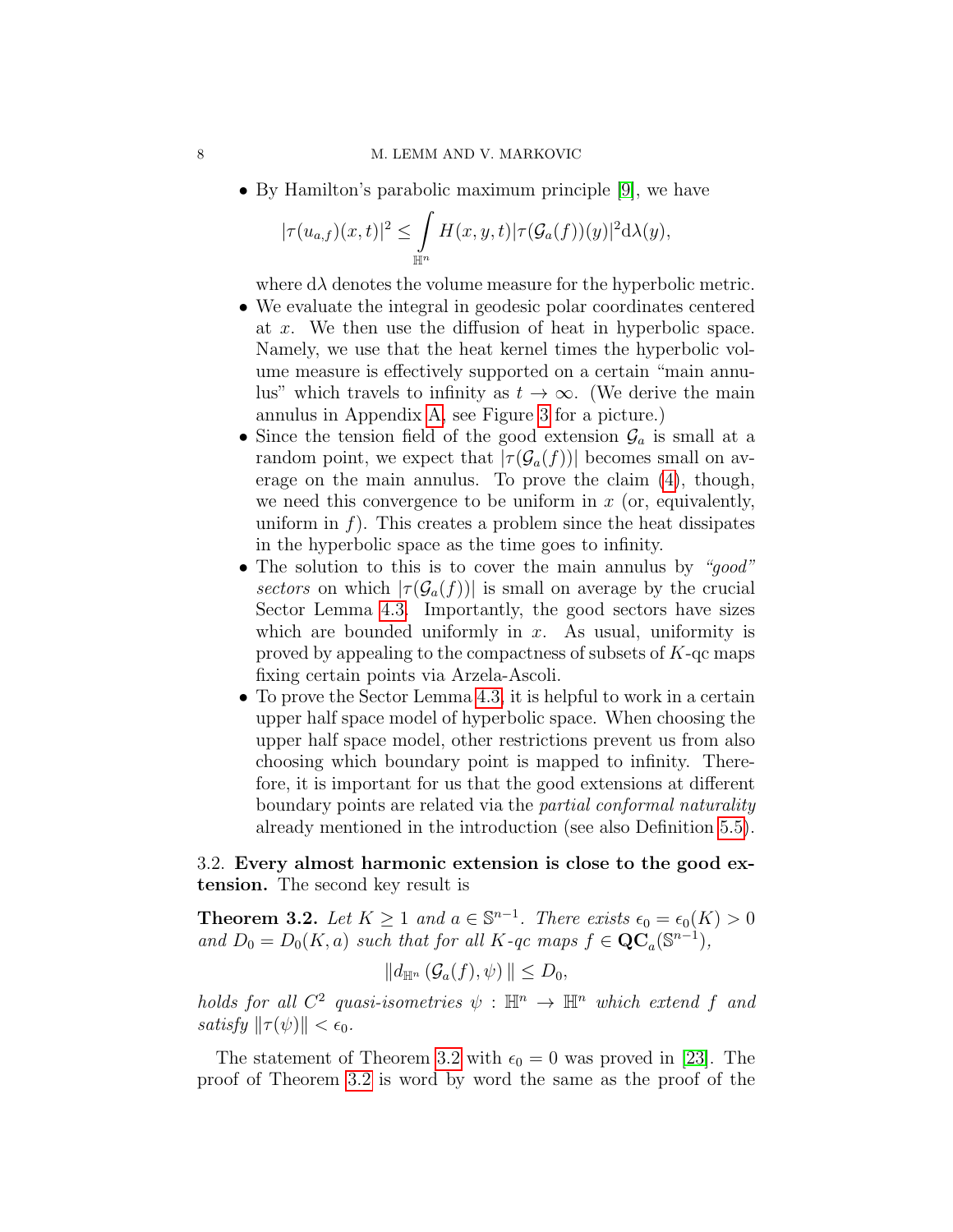corresponding statement from [\[23\]](#page-36-11), modulo their obvious generalization to higher dimensions and the observation that they provide sufficient "wiggle room" to allow for the presence of the  $\epsilon_0$ . There are two places where very minor changes have to be made to the argument from [\[23\]](#page-36-11) and we will describe these below.

Here is a very brief description of the proof of Theorem [3.2.](#page-7-0) One uses the Green identity on a punctured ball to lower bound the maximum of

$$
\mathbf{d}^2 \equiv d_{\mathbb{H}^n} \left( \mathcal{G}_a(f), \psi \right)^2
$$

by the integral of its Laplacian times the Green's function. Then, one applies the usual lower bound on the Laplacian of the distance [\[29,](#page-36-15) [12\]](#page-35-5) to get a lower bound on this integral in terms of the maximum of  $\mathbf{d}^2$ times a constant which depends on the radius of the ball. This constant can be made large by increasing the radius of the ball and one concludes that  $\mathbf{d}^2$  is bounded.

Remark 3.3. In fact, with a little extra work the constant  $D_0$  in The-orem [3.2](#page-7-0) can be chosen independently of  $a \in \mathbb{S}^{n-1}$ . To see this, one follows the same proof except that one replaces the compactness argument of Lemma 3.2 in [\[23\]](#page-36-11) with the slightly more elaborate one used in the proof of the Sector Lemma [4.3](#page-12-0) (i.e. essentially compactness of  $\mathbb{S}^{n-1}$  and continuity of the good extension  $\mathcal{G}_a$  in a).

## 3.3. Proof of main result.

Proof of Theorem [1.2](#page-2-0) and Corollary [1.4.](#page-2-1) We assume Theorems [3.1](#page-6-1) and [3.2](#page-7-0) hold. By conjugation with appropriate isometries and the conformal naturality of harmonic maps, it suffices to prove the claim for all K-qc  $f \in \mathbf{QC}_a(\mathbb{S}^{n-1})$  with  $a \in \mathbb{S}^{n-1}$  and  $K \geq 1$  fixed.

By Proposition [5.8,](#page-23-1) the good extension  $\mathcal{G}_a(f)$  is admissible in the sense of Definition [5.7.](#page-23-0) First, it is an  $(L, A)$ -quasi-isometry for some  $L = L(K)$  and  $A = A(K)$ . Second, its tension is uniformly bounded,  $\|\tau(\mathcal{G}_a(f))\| \leq T = T(K)$ . From Hamilton's parabolic maximum principle (see [\(7\)](#page-9-1) below and recall that the integral of the heat kernel is normalized to one) we find that

<span id="page-8-0"></span>
$$
\|\tau(u_{a,f})(\cdot,t)\| \le T
$$

for all  $t \geq 0$ . Since  $u_{a,f}$  solves the heat equation, this implies that  $\|d_{\mathbb{H}^n}(\mathcal{G}_a(f), u_{a,f}(\cdot, t))\|$  is bounded for every finite time t (with a bound depending only on  $t$  and  $K$ ). By combining Theorems [3.1](#page-6-1) and [3.2,](#page-7-0) the distance is also bounded for all  $t \geq t_0(K)$ . This proves the important intermediate result

(5) 
$$
\sup_{t>0} ||d_{\mathbb{H}^n} (\mathcal{G}_a(f), u_{a,f}(\cdot, t))|| \leq C
$$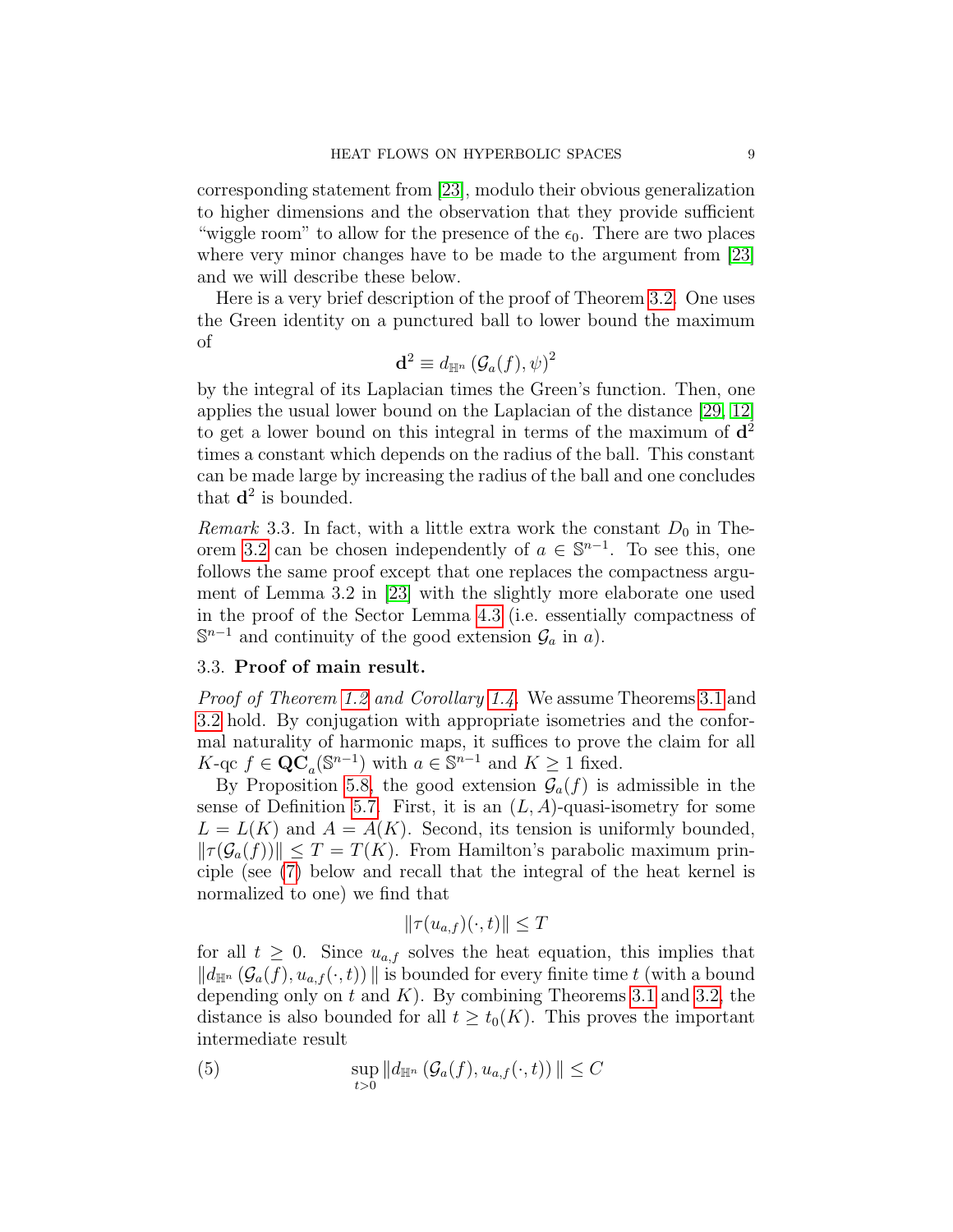for some constant  $C = C(K) > 0$ . By a standard application of Cheng's Lemma [\[4\]](#page-35-6) (see also [\[16,](#page-36-3) [33\]](#page-36-4)), this gives a bound on the energy density of  $u_{a,f}(x,t)$  which is uniform in t. This implies that  $u_{a,f}(\cdot,t)$ and its derivative converges pointwise along some subsequence  $t_i \to \infty$ to a smooth map

$$
\mathcal{H}(f): \mathbb{H}^n \to \mathbb{H}^n,
$$

which is harmonic by Theorem [3.1.](#page-6-1) Recall that  $\mathcal{G}_a(f)$  is an  $(L, A)$ -quasi-isometry and that by [\(5\)](#page-8-0), its distance to  $\mathcal{H}(f)$  is bounded by  $C =$  $C(K)$ . From this, we conclude that there exist  $L_1 = L_1(K) > 0$  and  $A_1 = A_1(K) \geq 0$  such that  $\mathcal{H}(f)$  is an  $(L_1, A_1)$ -quasi-isometry, see e.g. [\[13\]](#page-35-7). Finally, any two quasi-isometries which are at finite distance from each other have the same quasiconformal boundary map and therefore  $\mathcal{H}(f)$  is an extension of f as well. This proves Corollary [1.4.](#page-2-1) Finally, by the uniqueness of the harmonic extension of a quasiconformal map [\[20\]](#page-36-7), we can lift the subsequential convergence to convergence for all  $t \to \infty$ . This proves Theorem [1.2.](#page-2-0)

## 4. Proof of Theorem [3.1](#page-6-1)

<span id="page-9-0"></span>The proof is based on Hamilton's parabolic maximum principle, the ballistic diffusion of heat discussed in hyperbolic space (see Appendix [A\)](#page-31-0) and the Sector Lemma [4.3.](#page-12-0) The first two facts are relatively well known. The Sector Lemma is at the heart of our argument, its proof is deferred to the next section.

4.1. Hamilton's parabolic maximum principle and geodesic polar coordinates. Fix  $a \in \mathbb{S}^{n-1}$ . Recall the definition of the heat kernel  $H(x, y, t)$  in [\(3\)](#page-6-4). Since  $\mathbb{H}^n$  has negative curvature, it was observed by Hamilton [\[9\]](#page-35-2) that

(6) 
$$
(\Delta - \partial_t)|\tau(u_{a,f})(x,t)|^2 \geq 0,
$$

for all  $(x, t) \in \mathbb{H}^n \times [0, \infty)$ . Hence, the parabolic maximum principle in the form of Theorem 3.1 in [\[33\]](#page-36-4) implies

<span id="page-9-1"></span>(7)  

$$
|\tau(u_{a,f})(x,t)|^2 \leq \int_{\mathbb{H}^n} H(x,y,t)|\tau(u_{a,f})(y,0)|^2 d\lambda(y)
$$

$$
= \int_{\mathbb{H}^n} H(x,y,t)|\tau(\mathcal{G}_a(f))(y)|^2 d\lambda(y)
$$

for all  $(x, t) \in \mathbb{H}^n \times [0, \infty)$ .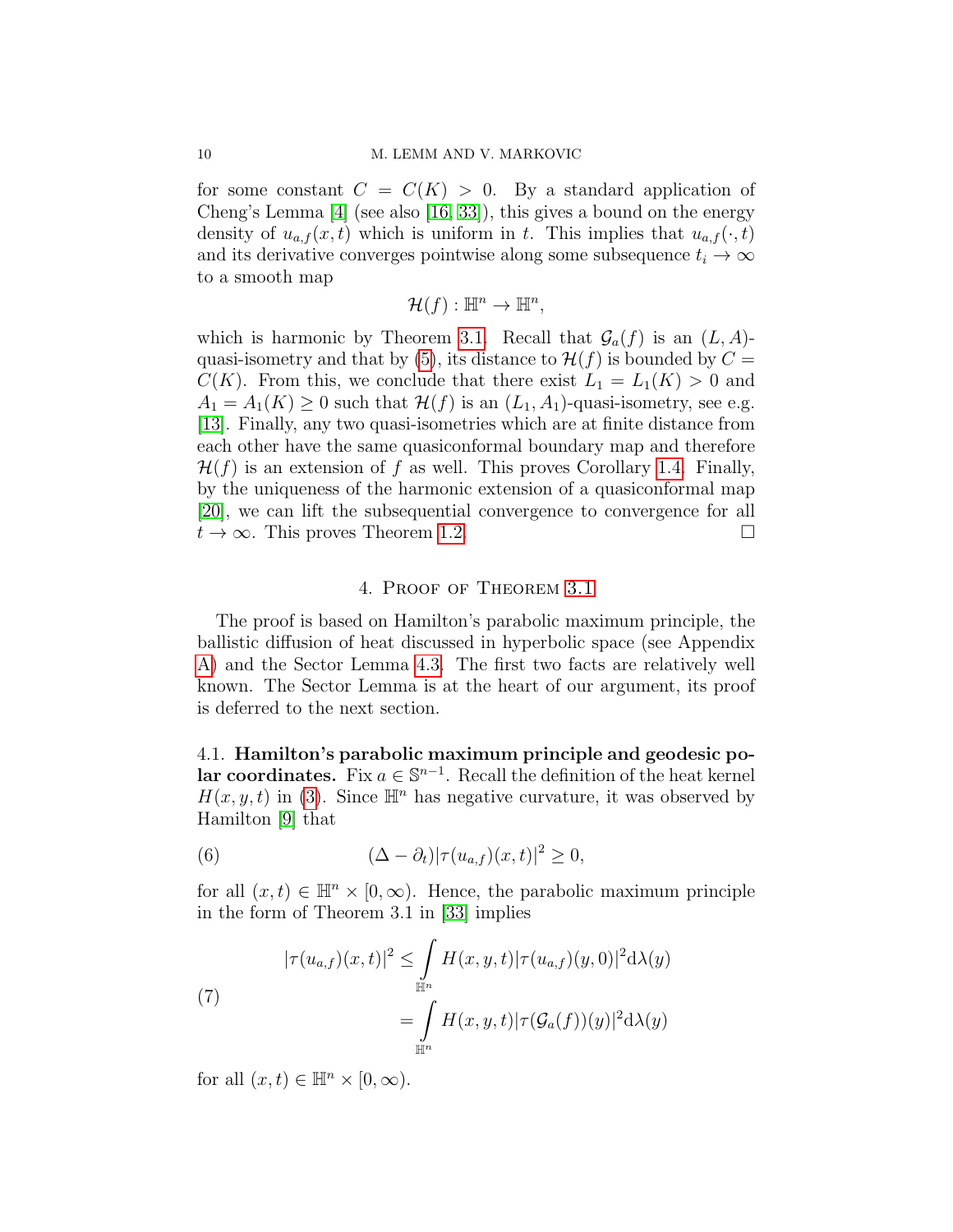The geodesic polar coordinates on  $\mathbb{H}^n$ , centered at  $x \in \mathbb{H}^n$ , are given as follows. For  $y \in \mathbb{H}^n$ , we write

$$
y = (\rho, \zeta)
$$
 with  $\rho = d_{\mathbb{H}^n}(x, y), \zeta \in \mathbb{S}^{n-1}$ ,

where  $\zeta$  is the unit vector at x that is tangent to the geodesic ray that starts at  $x$  and contains  $y$ . Using the standard identification between the unit tangent space at x and the sphere  $\mathbb{S}^{n-1}$ , we write  $\zeta \in \mathbb{S}^{n-1}$ .

For a given  $x \in \mathbb{H}^n$ , we will compute the integral on the right-hand side of  $(7)$  in the geodesic polar coordinates centered at x. The volume element in the geodesic polar coordinates is

$$
\sinh^{n-1}(\rho) d\rho d\zeta
$$

with  $d\zeta$  the Lebesgue measure on  $\mathbb{S}^{n-1}$ . Since the heat kernel is a radial function (which we denote by  $H(\rho, t)$ ), we have

<span id="page-10-0"></span>
$$
\int_{\mathbb{H}^n} H(x, y, t) |\tau(\mathcal{G}_a(f))(y)|^2 d\lambda(y)
$$
\n
$$
(8) \qquad = \int_0^\infty H(\rho, t) \sinh^{n-1}(\rho) \left( \int_{\mathbb{S}^{n-1}} |\tau(\mathcal{G}_a(f))(\rho, \zeta)|^2 d\zeta \right) d\rho.
$$

Next we will use the fact that heat travels approximately ballistically in the hyperbolic space (see Appendix [A\)](#page-31-0) to conclude that the radial integral in  $(8)$  can be effectively restricted to a certain  $(t$ -dependent) "main annulus".

4.2. Reduction to the main annulus. Let  $a \in \mathbb{S}^{n-1}$  and let  $f \in$  $\mathbf{QC}_a(\mathbb{S}^{n-1})$  be a K-qc map. For all  $x \in \mathbb{H}^n$ , define the radial function

<span id="page-10-1"></span>(9) 
$$
\Phi(\rho) := \int\limits_{\mathbb{S}^{n-1}} |\tau(\mathcal{G}_a(f))(\rho,\zeta)|^2 d\zeta,
$$

and recall that  $\rho$  denotes hyperbolic distance from x. By Proposition [5.8,](#page-23-1)  $\{\mathcal{G}_a\}_a$  is an admissible family of extensions in the sense of Definition [5.7.](#page-23-0) In particular,  $\|\tau(\mathcal{G}_a(f))\| \leq T(K) \equiv T$ . This implies that  $\Phi$  is bounded and therefore it satisfies the assumption in Proposition [A.1](#page-0-1)  $(iii)$ .

We combine [\(7\)](#page-9-1), [\(8\)](#page-10-0) and Proposition [A.1](#page-0-1) (iii), which quantifies the extent to which the heat flow (more precisely the function  $H(\rho, t)$ )  $\sinh^{n-1}(\rho)$  is concentrated on the main annulus. We express this as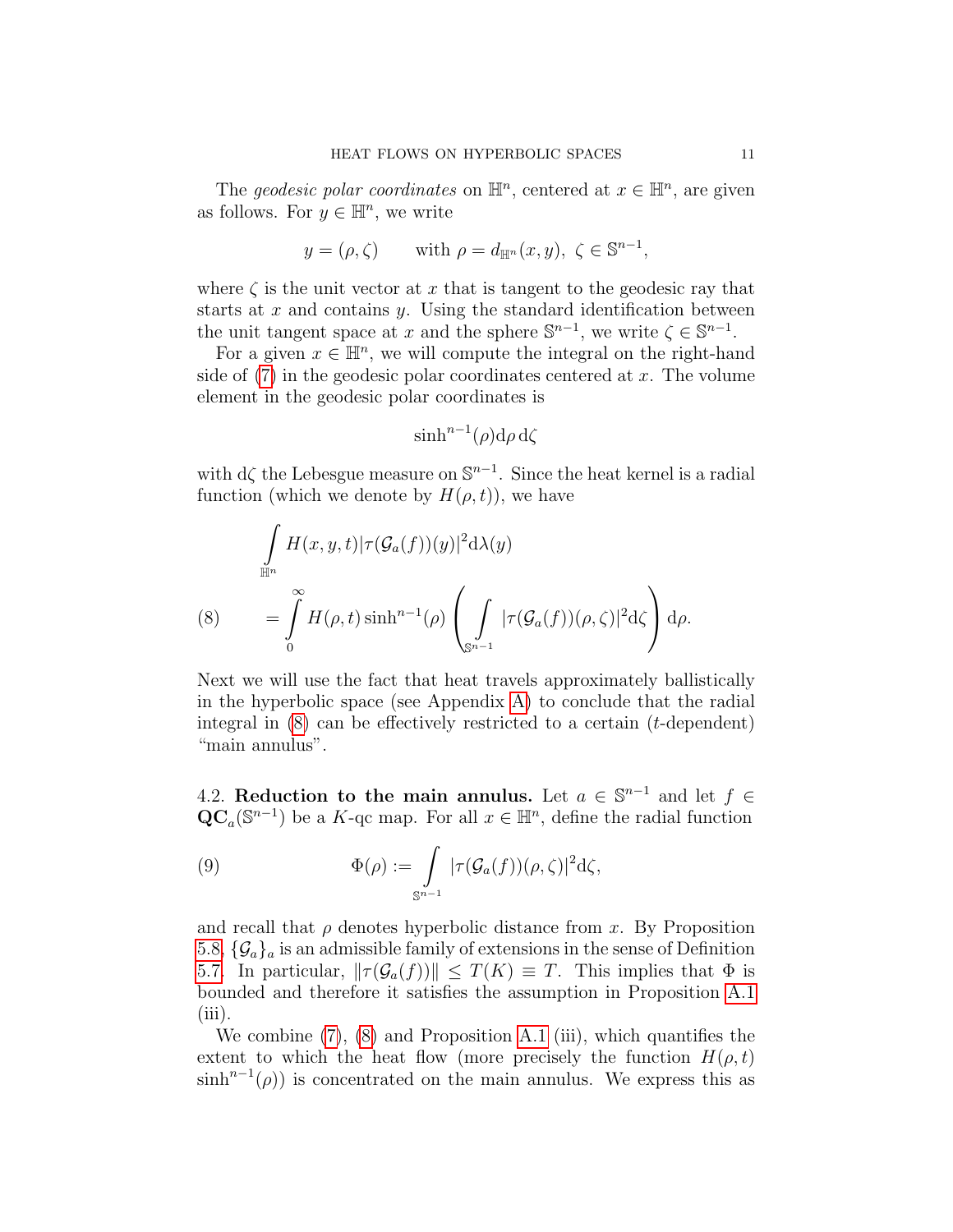follows. Let  $\epsilon' > 0$ . We find

<span id="page-11-2"></span>(10) 
$$
|\tau(u_{a,f})(x,t)|^2 \leq \frac{C'_n}{\sqrt{t}} \int_{R_{\text{in}}}^{R_{\text{out}}} \Phi(\rho) d\rho + \epsilon',
$$

for all  $x \in \mathbb{H}^n$  and for all  $t \ge t_0 = t_0(K, \epsilon')$ . Here  $C'_n$  is a universal (dimension dependent) constant and we introduced the inner and the outer radius of the main annulus

<span id="page-11-3"></span>(11) 
$$
R_{\text{in}} := (n-1)t - l(\epsilon')\sqrt{t}, \quad R_{\text{out}} := (n-1)t + l(\epsilon')\sqrt{t}.
$$

(We have  $l(\epsilon') = \sqrt{8 \log \left( \frac{C_n}{\epsilon'} \right)}$  $\left(\frac{C_n}{\epsilon'}\right)$  where  $C_n > 0$  is another universal constant, but we will only need this formula in the final step of the proof.)

4.3. Admissible sectors, good sectors and the Sector Lemma. Recall that we write  $(\rho, \zeta)$  for geodesic polar coordinates which are centered at  $x \in \mathbb{H}^n$ . By a sector we mean a set of the form

<span id="page-11-0"></span>(12) 
$$
S(x, \rho_{\min}, r, \Omega) := \{ (\rho, \zeta) \in \mathbb{H}^n : \rho_{\min} \le \rho \le \rho_{\min} + r, \zeta \in \Omega \}
$$

where  $\rho_{\min}, r > 0$  and  $\Omega \subset \mathbb{S}^{n-1}$  (whenever we can, we write  $S \equiv$  $S(x, \rho_{\min}, r, \Omega)$ ).

We will only consider the following class of *admissible* sectors. Intuitively, a sector is admissible if the set  $\Omega$  (of its "angles") has "bounded geometry", and if the diameter of  $\Omega$  is comparable to  $e^{-\rho_{\min}}$  (in particular, note that admissibility is independent of the choices of  $x \in \mathbb{H}^n$ and  $r > 0$  in the above definition [\(12\)](#page-11-0) of a sector).

<span id="page-11-1"></span>**Definition 4.1** (Admissible sectors). Let  $\alpha \geq 1$ . We say that a sector  $S = S(x, \rho_{\min}, r, \Omega)$  if  $\alpha$ -admissible if there exists a disk  $D_{\text{in}} \subset \mathbb{S}^{n-1}$ of radius at least  $\alpha^{-1}e^{-\rho_{\min}}$  and a disk  $D_{\text{out}} \subset \mathbb{S}^{n-1}$  of radius at most  $\alpha e^{-\rho_{\min}}$  (both in  $\mathbb{S}^{n-1}$  distance) such that

(13) 
$$
D_{\text{in}} \subset \Omega \subset D_{\text{out}}.
$$

In this case, it will be convenient to call  $\Omega$  an  $(\alpha, \rho_{\min})$ -admissible subset of  $\mathbb{S}^{n-1}$ .

The only example of a 1-admissible sector is when the corresponding set  $\Omega \subset \mathbb{S}^{n-1}$  is a disk of radius  $e^{-\rho_{\min}}$  in  $\mathbb{S}^{n-1}$  distance (i.e. a small spherical cap). Generalizing this example to  $\alpha$ -admissible sectors will give us extra flexibility when we apply the Sector Lemma in the next section (it is easier to "stack" admissible sectors if the  $\Omega$  do not have to be exactly disks).

The Sector Lemma [4.3](#page-12-0) below is at the heart of our proof. It says that for a given  $\alpha \geq 1$ , and when  $\rho_{\min}$  is sufficiently large, there exists  $r_1 > 0$ such that every  $\alpha$ -admissible sector  $S = S(x, \rho_{\min}, r_1, \Omega)$  is "good" in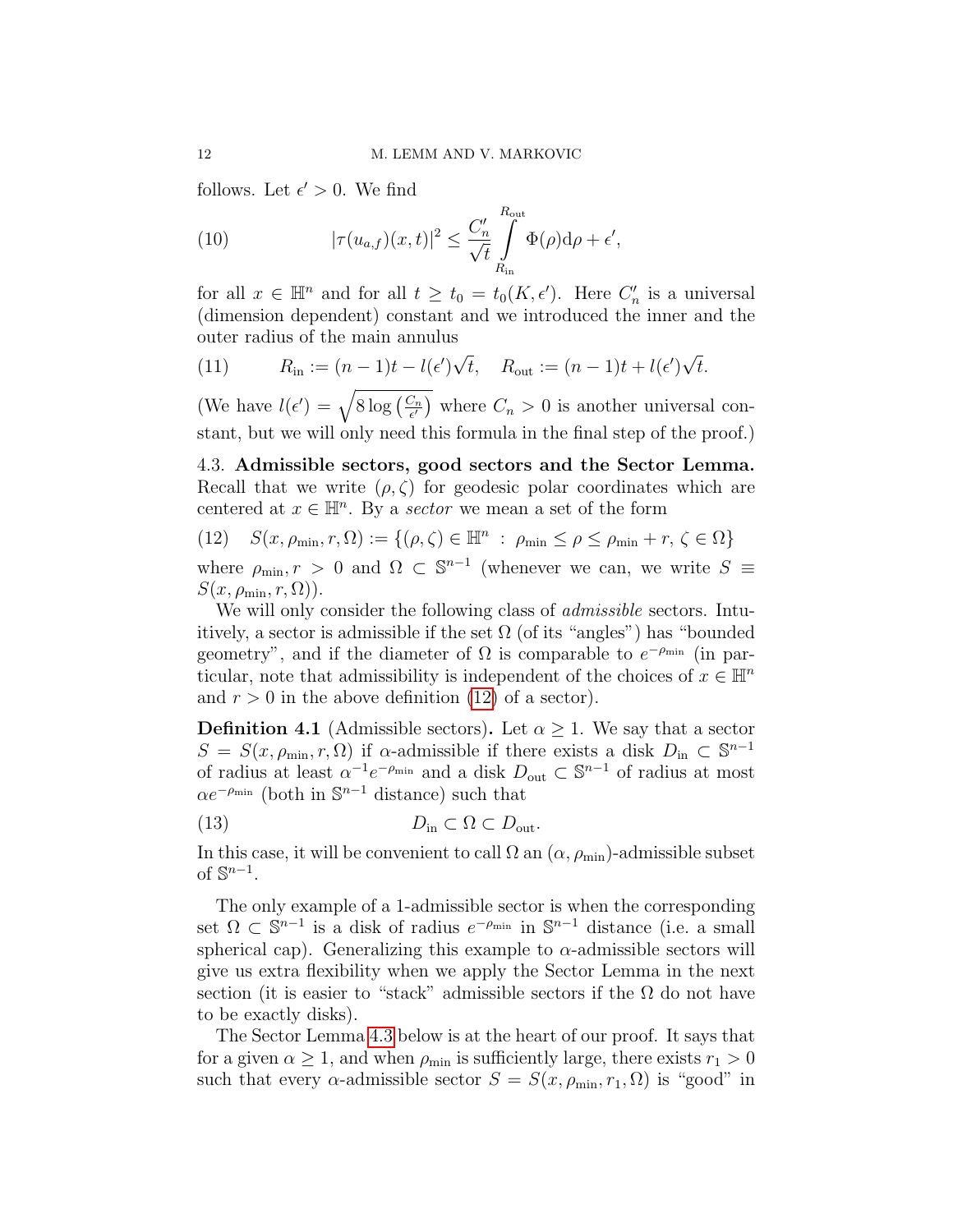the sense that the tension field (of the good extension) is small on average on S. We first define a good sector.

<span id="page-12-1"></span>**Definition 4.2** (Good sectors). Let  $\delta > 0$ ,  $a \in \mathbb{S}^{n-1}$  and let  $f \in$  $\mathbf{QC}_a(\mathbb{S}^{n-1})$  be a K-qc map. We say that a sector S (as defined by [\(12\)](#page-11-0)) is  $\delta$ -good (or just good if  $\delta$  is understood), if

(14) 
$$
\int_{S} |\tau(\mathcal{G}_a(f))(\rho,\zeta)|^2 d\rho d\zeta < \delta \int_{S} 1 d\rho d\zeta.
$$

Next, we state the Sector Lemma. But before we do that, recall that the notion of admissibility of a sector  $S(x, \rho_{\min}, r, \Omega)$  does not depend on the choice of  $r > 0$  (it also does not depend on the choice of  $x \in \mathbb{H}^n$ but we will not use this here). In other words, given  $r, r' > 0$ , we have that the sector  $S(x, \rho_{\min}, r, \Omega)$  is  $\alpha$ -admissible if and only if the sector  $S(x, \rho_{\min}, r', \Omega)$  is  $\alpha$ -admissible. By  $\{S(x, \rho_{\min}, r, \Omega)\}_r$  we denote the family of sectors when r varies over  $(0, \infty)$ , and we say that this family of sectors is  $\alpha$ -admissible if all of the sectors (or equivalently one of them) are  $\alpha$ -admissible.

<span id="page-12-0"></span>**Lemma 4.3** (Sector Lemma). Let  $\alpha, K \geq 1$  and  $\delta > 0$ . There exist constants  $r_0 = r_0(K, \alpha, \delta) > 1$  and  $\rho_0 = \rho_0(K, \alpha, \delta) > 0$  such that for all  $x \in \mathbb{H}^n$ ,  $a \in \mathbb{S}^{n-1}$  and for all  $K$ -qc maps  $f \in \mathbf{QC}_a(\mathbb{S}^{n-1})$ the following holds. Every  $\alpha$ -admissible family  $\{S(x, \rho_{\min}, r, \Omega)\}_r$  which satisfies  $\rho_{\min} > \rho_0$ , contains a δ-good sector  $S(x, \rho_{\min}, r_1, \Omega)$ , where  $1 \le r_1 \le r_0$ .

The Sector Lemma will be proved later, see Section [6.](#page-24-0) For now, we continue with the proof of Theorem [3.1.](#page-6-1)

Before we go on with this, we remark why the factor  $e^{-\rho_{\min}}$  appears in Definition [4.1](#page-11-1) of an admissibile sector.

Remark 4.4. The factor  $e^{-\rho_{\min}}$  in Definition [4.1](#page-11-1) is important in the proof of the Sector Lemma [4.3,](#page-12-0) which is given in Section 6. The proof seeks to get a contradiction to the existence of a sequence of "bad" sectors which will have to "run off" to the boundary of hyperbolic space (i.e.  $\rho_{\min} \to \infty$ ). Going to appropriate boundary coordinates leads to the angular variable being rescaled by a factor proportional to  $e^{\rho_{\min}}$ . To get a contradiction, we need the sequence of bad sectors to yield a limiting set which has diameter of order one and this is only possible if we initially scale down the angular variable by  $e^{-\rho_{\min}}$ .

4.4. Covering the main annulus with good sectors. Recall that  $\epsilon'$  is a fixed positive quantity, which we will eventually let go to zero. Our goal is to estimate the right hand side in [\(10\)](#page-11-2), i.e. the average of  $|\tau(\mathcal{G}_a(f))|^2$  over the main annulus, by the small quantity  $\epsilon'$ .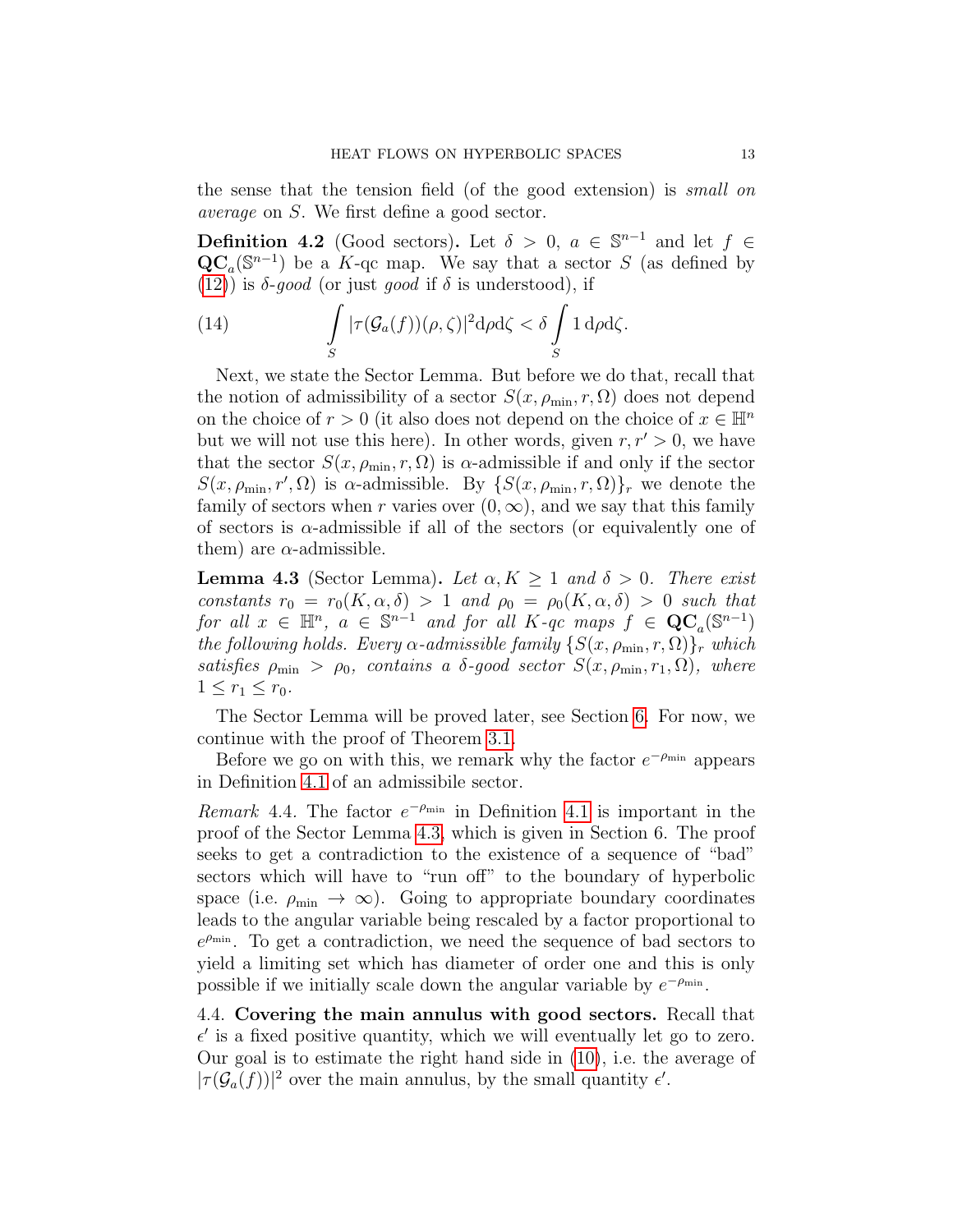We will achieve this by covering the main annulus with  $\epsilon'$ -good sectors (i.e. sectors on which  $|\tau(\mathcal{G}_a(f))|$  is small on average, see Definition [4.2\)](#page-12-1). Such  $\epsilon'$ -good sectors exist by the Sector Lemma [4.3](#page-12-0) (in the following we will just speak of "good" sectors,  $\epsilon'$  is understood).

We cover the main annulus with good sectors in two steps. In step 1, we cover the main annulus by cylinders (in geodesic polar coordinates) which do not overlap too much. In step 2, we partition each cylinder (up to a small region near its top) into good sectors. This partitioning is most conveniently performed when the cylinders are mapped to Euclidean cuboids and our notion of an admissible sector is flexible enough to allow for this.

4.5. Step 1: Covering the main annulus by cylinders. We first note that one can of course cover the sphere efficiently by small disks.

<span id="page-13-0"></span>**Proposition 4.5.** There exists a universal constant  $\beta_n > 0$  (the universal constant from the Besicovitch covering theorem in  $\mathbb{R}^n$ ) such that the following holds. For every  $R > 0$ , there is a finite covering  ${D_i}_{1 \leq i \leq M}$  (M is some finite integer) of  $\mathbb{S}^{n-1}$  by disks  $D_i \subset \mathbb{S}^{n-1}$  of radius  $e^{-R/2}$  (in  $\mathbb{S}^{n-1}$  distance) such that every point of  $\mathbb{S}^{n-1}$  is contained in at most  $\beta_n$  of the disks.

*Proof.* We cover  $\mathbb{S}^{n-1}$  by taking a disk of radius  $e^{-R}/2$  (in  $\mathbb{S}^{n-1}$ -distance) around every point. By compactness, we can pass to a finite subcover. By the Besicovitch covering theorem, there exists a universal constant  $\beta_n$  and yet another finite subcover, call it  $\{D_i\}_{1\leq i\leq M}$  such that every point on the sphere is contained in at most  $\beta_n$  of the  $D_i$ . (Formally, one first takes the finite subcover which exists by compactness and extends the disks to get a finite covering of  $\mathbb{S}^{n-1}$  by n dimensional balls, with centers on  $\mathbb{S}^{n-1}$ . One then applies the Besicovitch covering theorem in  $\mathbb{R}^n$  to these balls and replaces them by the corresponding disks  $\Box$  again.)

We recall that the main annulus from Proposition [A.1](#page-0-1) is of the form (in geodesic polar coordinates)

$$
[R_{\rm in}, R_{\rm out}] \times \mathbb{S}^{n-1}
$$

where the inner and the outer radius are given by [\(11\)](#page-11-3).

We now apply Proposition [4.5](#page-13-0) with the choice  $R = R_{\rm in}$ . This yields a covering of  $\mathbb{S}^{n-1}$  by disks

$$
\{D_i\}_{1\leq i\leq M}
$$

of radius  $e^{-R_{\rm in}}/2$  (in  $\mathbb{S}^{n-1}$  distance) such that every point in  $\mathbb{S}^{n-1}$  is contained in at most  $\beta_n$  of the disks. For every  $1 \leq i \leq M$ , we define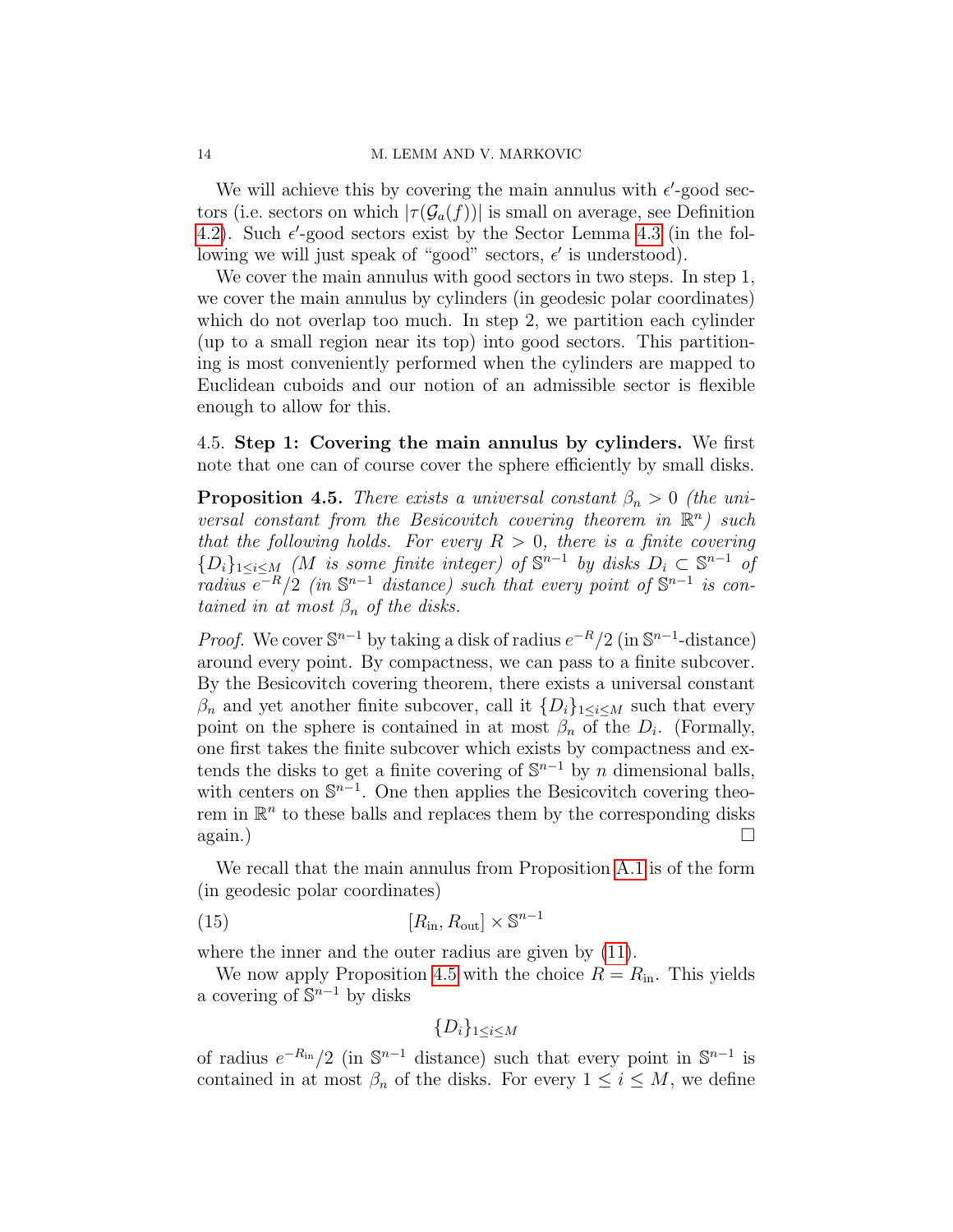the cylinder (in geodesic polar coordinates)

<span id="page-14-1"></span>(16) 
$$
\mathcal{C}_i := [R_{\text{in}}, R_{\text{out}}] \times D_i.
$$

Each cylinder  $\mathcal{C}_i$  covers the portion of the main annulus which has "angle"  $\zeta \in D_i$ . Notice that each point in the main annulus lies in at most  $\beta_n$  of the cylinders  $\mathcal{C}_i$  (because the same holds true for the disks  $D_i$ ).

4.6. Step 2: Partitioning the cylinders into good sectors. In step 2, we shall partition each cylinder  $\mathcal{C}_i$  into good sectors (excluding a small region near the top of the cylinder). Good sectors exist by the Sector Lemma [4.3.](#page-12-0)

The idea is to apply the Sector Lemma [4.3](#page-12-0) iteratively. That is, starting at  $\rho_{\min} = R_{\text{in}}$ , we stack good sectors on top of each other until we (almost) reach  $R_{\text{out}}$ . The process is as follows. Once we have added a good sector to the partition of  $\mathcal{C}_i$ , we then partition the top of this sector into admissible domains (the last sentence in Definition [4.1\)](#page-11-1), and then erect a good sector above each admissible domains. We then partition the top of each new sector and so on. We stop adding good sectors when the total height of a stack gets close to  $R_{\text{out}}$ , so as not to overshoot.

It is important that each new admissible sector is  $\alpha$ -admissible, where  $\alpha$  is some universal constant. Therefore at each inductive step we are required to partition an admissible domain into admissible domains of an appropriate (smaller) diameter so that the new domains have uniformly bounded geometry . This is easily achievable when the domain we want to partition is a Euclidean cube, see Figure [1.](#page-16-0)

Thus, it is most convenient to stack the good sectors on top of each other when their base (originally a subset of the sphere) can be viewed as a Euclidean cube in  $\mathbb{R}^{n-1}$ . We achieve this by mapping each cylinder  $C_i = [R_{\text{in}}, R_{\text{out}}] \times D_i$  using a uniformly Bi-Lipschitz map onto the Euclidean cuboid  $[R_{\rm in}, R_{\rm out}] \times E(R_{\rm in})$ , where  $E(R_{\rm in}) \subset \mathbb{R}^{n-1}$  is the Euclidean cube of diameter  $e^{-R_{\text{in}}}$  and centred at the origin. We then perform the partition in the cuboid model and return it back to  $\mathcal{C}_i$  with the Bi-Lipschitz map.

The upshot is (recall that  $\epsilon' > 0$  is fixed)

<span id="page-14-0"></span>**Lemma 4.6.** Let  $1 \leq i \leq M$  and  $x \in \mathbb{H}^n$ . There exists  $t_0 = t_0(K, \epsilon')$ such that for all  $t \geq t_0$ , there exists a finite collection  $\{S_i^{(i)}\}$  $\{j^{(i)}\}_{1\leq j\leq J}$  of disjoint sectors (a sector is a set of the form [\(12\)](#page-11-0)) that is contained in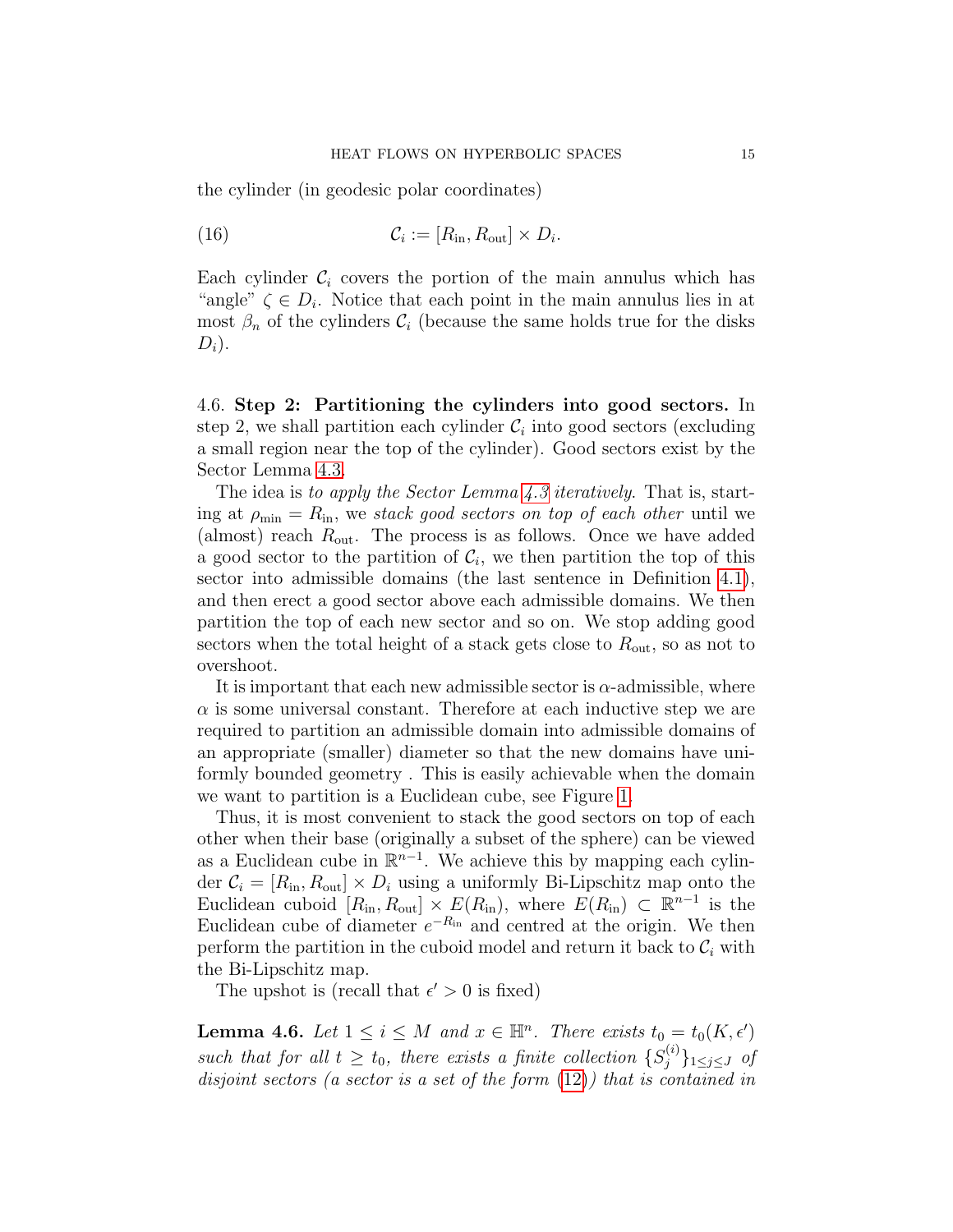$\mathcal{C}_i$  and almost covers  $\mathcal{C}_i$ , i.e.

<span id="page-15-1"></span>(17) 
$$
\int_{\substack{\mathcal{C}_i \setminus \bigsqcup_{1 \le j \le J} S_j^{(i)}}} 1 \, \mathrm{d}\rho \mathrm{d}\zeta < r_0(K, \epsilon') \int_{D_i} 1 \, \mathrm{d}\zeta
$$

where  $r_0$  is defined by the Sector Lemma [4.3.](#page-12-0) Moreover, the sectors are  $\epsilon'$ -good in the sense of Definition [4.2,](#page-12-1) i.e.

<span id="page-15-0"></span>(18) 
$$
\int_{S_j^{(i)}} |\tau(\mathcal{G}_a)(f)(\rho,\zeta)|^2 d\rho d\zeta < \epsilon' \int_{S_j^{(i)}} 1 d\rho d\zeta.
$$

Remark 4.7. In fact, we will see in the proof below that the sectors  $\{S_i^{(i)}\}$  $\{a^{(i)}\}_{1 \leq j \leq J}$  are  $\alpha$ -admissible for some universal constant  $\alpha > 1$ , and this is why we drop the dependence of  $r_0$  on the constant  $\alpha$  characterizing the admissibility of the good sector from Sector Lemma [4.3.](#page-12-0)

We now give formal proofs following the ideas sketched above.

*Proof of Lemma [4.6.](#page-14-0)* Fix  $1 \leq i \leq M$  and  $x \in \mathbb{H}^n$ . For simplicity we let  $\mathcal{C}_i = \mathcal{C}$  and  $D_i = D$ . Let  $E(R_{\text{in}}) \subset \mathbb{R}^{n-1}$  denote the Euclidean cube of sidelength  $e^{-R_{\text{in}}}$  centered at the origin of  $\mathbb{R}^{n-1}$ . There exists a Bi-Lipschitz map

$$
B: E(R_{\rm in}) \to D
$$

with a Bi-Lipschitz constant bounded by a universal (dimension dependent) constant  $L_0 > 1$ . (This holds because the disk and the cube both have diameters which are proportional to  $e^{-R_{in}}$  up to a universal dimension dependent factor. Note also that this diameter is small, so that the disk  $D \subset \mathbb{S}^{n-1}$  is almost flat.)

We now define the partition of the cylinder  $\mathcal C$  into good sectors by apply the Sector Lemma [4.3](#page-12-0) inductively. In every application of the Sector Lemma, we shall choose  $\delta = \epsilon'$  (which was fixed before) and  $\alpha = \sqrt{n}L_0 > 1$ . Since  $L_0$  is a universal constant, the quantities  $r_0(K, L_0, \epsilon') > 1$  and  $\rho_0(K, L_0, \epsilon') > 0$  provided by the Sector Lemma only depend on  $K, \epsilon'$ . By choosing  $t \geq t_0$  with  $t_0 = t_0(K, \epsilon')$  sufficiently large, we can ensure that √

$$
R_{\rm in} := (n-1)t - l(\epsilon')\sqrt{t} \ge \rho_0(K, \epsilon')
$$

holds for all  $t \geq t_0$  (this is important because we want to choose  $\rho_{\min} =$  $R_{\rm in}$  next).

The *inductive base case* is the following. We apply the Sector Lemma [4.3](#page-12-0) with  $\rho_{\min} = R_{\text{in}}$  and  $\Omega = D$ , which we note is  $(1, R_{\text{in}})$ -admissible in the sense of Definition [4.1](#page-11-1) because  $D \subset \mathbb{S}^{n-1}$  is a disk of radius  $e^{-R_{\text{in}}}$ . The Sector Lemma then says that the sector  $S_1 \equiv S(x, R_{\text{in}}, r_1, D)$  is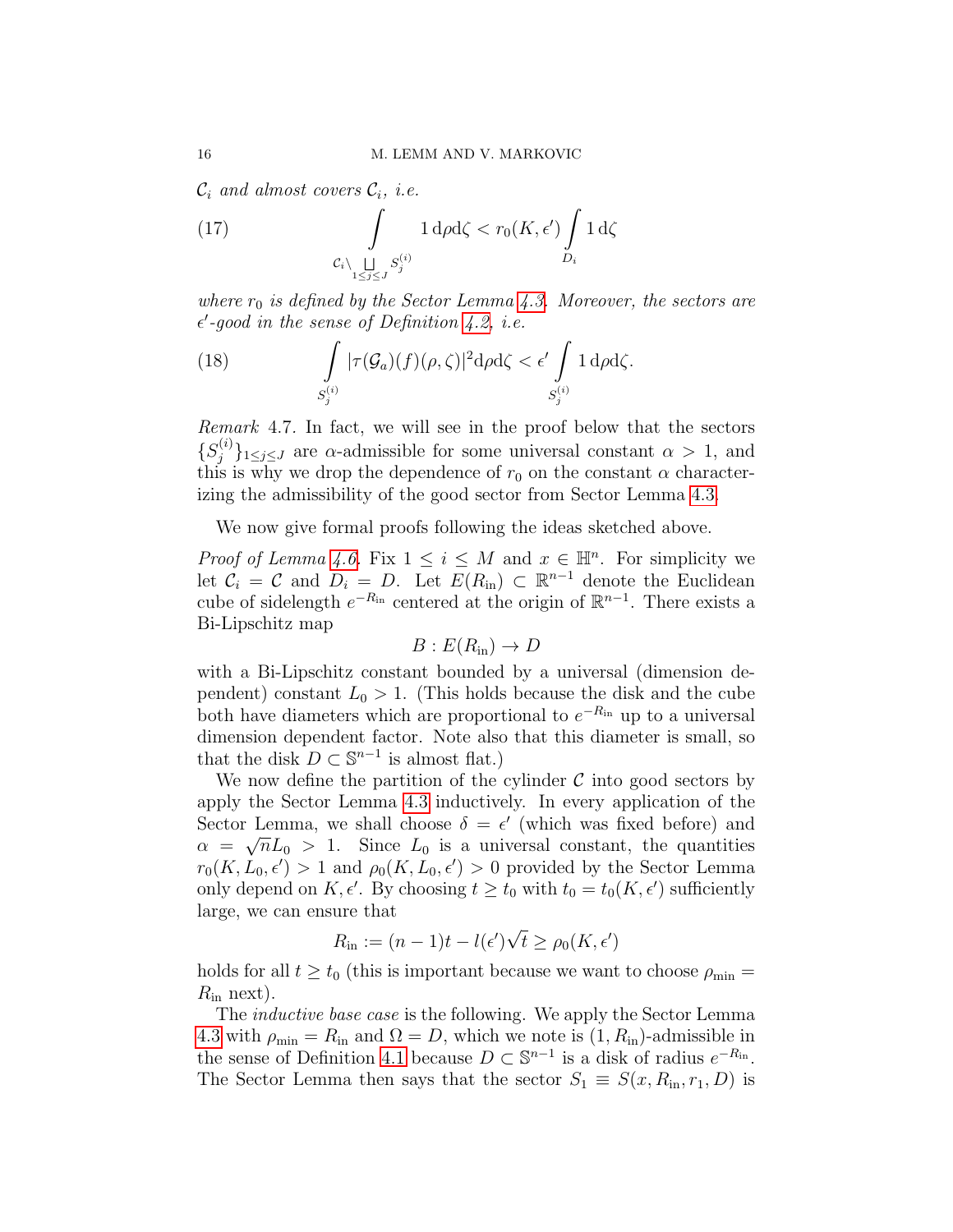

<span id="page-16-0"></span>FIGURE 1. This picture shows one step in our inductive partitioning of the cylinder  $\mathcal{C}_i$  into good sectors. We partition the top face of a given cuboid  $[R, R + r] \times Q$ and erect a new cuboid on top of each subface  $Q_j$ . The new cuboid has the height  $r_1(j)$  determined by the Sector Lemma. To obtain the new good sectors, each Euclidean cube  $Q_j$  is mapped to some  $\widetilde{B}(Q_j) \subset \mathbb{S}^{n-1}$  by a uniformly Bi-Lipschitz map B. Notice that each  $B(Q_i)$  will be admissible (see Definition [4.1\)](#page-11-1) in the right way, because it is the Bi-Lipschitz image of a cube  $Q_i$  with the correct sidelength  $\approx e^{-(R+r)}$  (here  $\approx$  means equality up to a factor of two).

 $\epsilon'$ -good for some  $1 \leq r_1 \leq r_0(K, \epsilon')$  (here we use that  $\Omega = D$  is in  $\epsilon$ -good for some  $1 \leq r_1 \leq r_0(\kappa, \epsilon)$  (here we use that  $\Omega = D$  is in particular  $(\sqrt{n}L_0, R_{\text{in}})$ -admissible in the sense of Definition [4.1](#page-11-1) so that we can apply the Sector Lemma with the corresponding  $r_0 = r_0(K, \epsilon')$ defined above). The sector  $S_1$  is  $\epsilon'$ -good in the sense of Definition [4.2](#page-12-1) and thus it satisfies [\(18\)](#page-15-0). Equivalently, this sector can be written as

$$
S_1 = [R_{\rm in}, R_{\rm in} + r_1] \times D
$$

which is the first layer of the required partition of the cylinder  $\mathcal{C}$ . But most importantly from the point of view of our induction process, we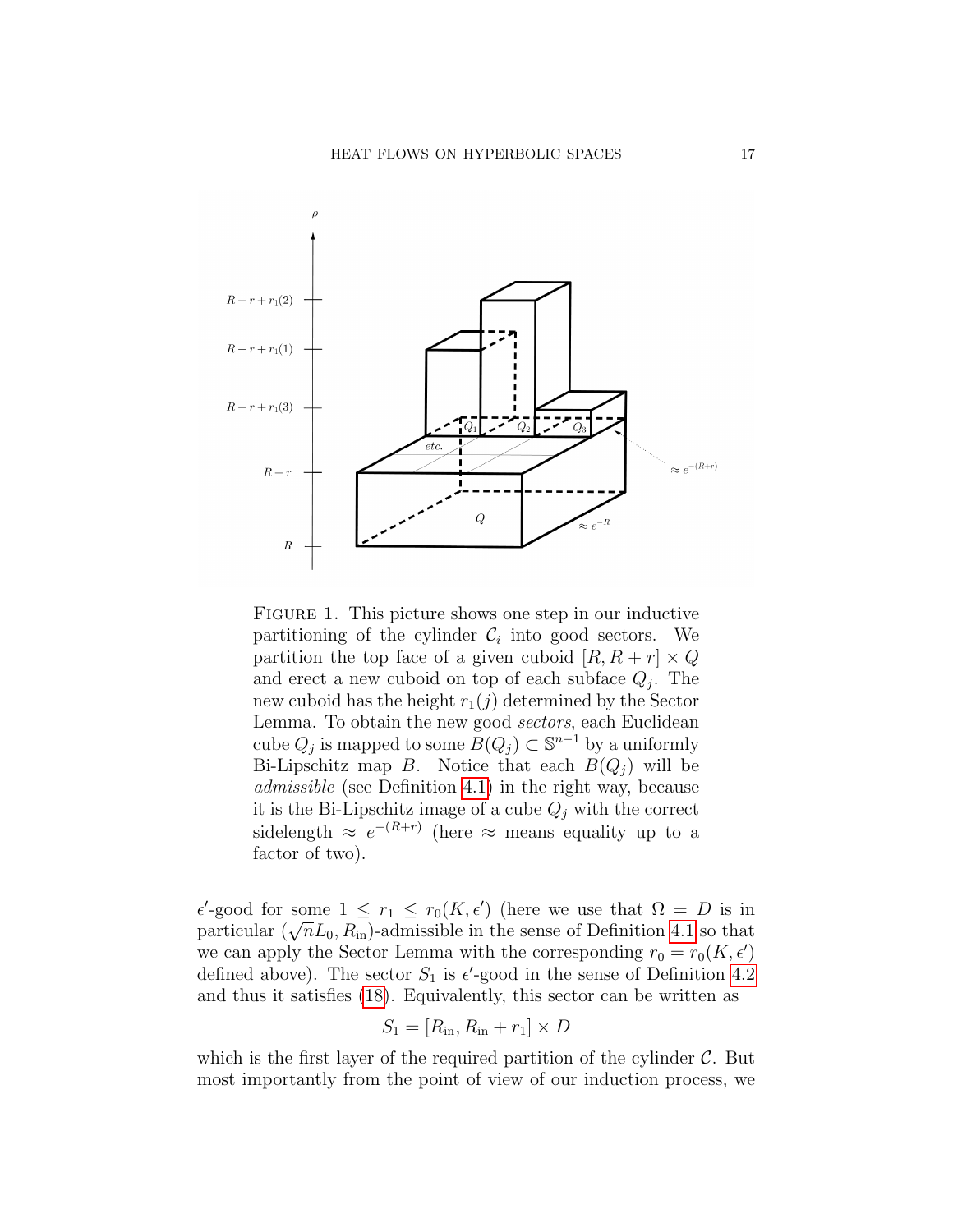note that one can also write

$$
S_1 = [R_{\rm in}, R_{\rm in} + r_1] \times B(E(R_{\rm in})),
$$

where we recall that  $E(R_{\text{in}})$  is the cube whose side length is  $e^{-R_{\text{in}}}$ .

For what follows, the reader may find it helpful to consider Figure [1.](#page-16-0) The *inductive hypothesis* is the following. Suppose that an  $\epsilon'$ -good sector  $S \equiv S(x, R, r, \Omega)$  is included in the partition of the cylinder C. Here we assume that  $R_{\text{in}} \leq R$  and  $1 < r \leq R_{\text{out}} - R$ , and that

$$
S = [R, R + r] \times B(Q),
$$

where  $Q \subset E(R_{\text{in}})$  is a cube of side length between  $e^{-R}$  and  $2e^{-R}$  (note that it follows from these induction hypotheses that such a sector is  $\overline{C}$ .  $\sqrt{n}L_0$ -admissible since B is  $L_0$  Bi-Lipschitz and since the sidelength of Q belongs to the interval  $[e^{-R}, 2e^{-R}]$ .

The *inductive step* is as follows. If  $R + r > R_{\text{out}} - r_0(K, \epsilon')$  we stop. If not, we partition Q into Euclidean cubes  $Q_1, Q_2, ..., Q_N$ , which all have the same sidelength that lives in the interval  $[e^{-(R+r)}, 2e^{-(R+r)}]$ (it is elementary to see that such a partition of  $Q$  always exists when  $r > 1$ ).

We include the following new sectors into the partition of  $\mathcal{C}$ . For  $1 \leq j \leq N$ , we let  $S_j \equiv S(x, R+r, r_1(j), B(Q_j))$ , where  $1 \leq r_1(j) \leq$  $r_0(K, \epsilon')$  is given by the Sector Lemma so that  $S_j$  is an  $\epsilon'$ -good sector.  $r_0(\Lambda, \epsilon)$  is given by the sector Lemma so that  $S_j$  is an  $\epsilon$ -good sector.<br>Note that  $S_j$  is  $\sqrt{n}L_0$ -admissible since B is  $L_0$  Bi-Lipschitz and since the sidelength of  $Q_j$  belongs to the interval  $[e^{-(R+r)}, 2e^{-(R+r)}]$ , and so we can apply the Sector Lemma with the corresponding  $r_0 = r_0(K, \epsilon')$ defined above.

The new sectors  $S_i$  satisfy the inductive hypothesis and we continue the induction until we have that  $R + r > R_{\text{out}} - r_0(K, \epsilon')$  for a sector  $S \equiv S(x, R, r, \Omega)$  that is in the partition. Since each time when we add a new sector we increase the height by at least 1 (recall that  $r_1$ ) from the Sector Lemma is at least 1), we will stop adding new sectors after finitely many steps. Since the sectors that partition  $\mathcal C$  were all chosen to be  $\epsilon'$ -good in the sense of Definition [4.2](#page-12-1) the relation [\(18\)](#page-15-0) is immediate.

4.7. Conclusion. We will now use the covering of the main annulus by good sectors to estimate [\(10\)](#page-11-2), i.e. the integral of the tension field of the good extension over the main annulus. This is the last step in proving Theorem [3.1.](#page-6-1)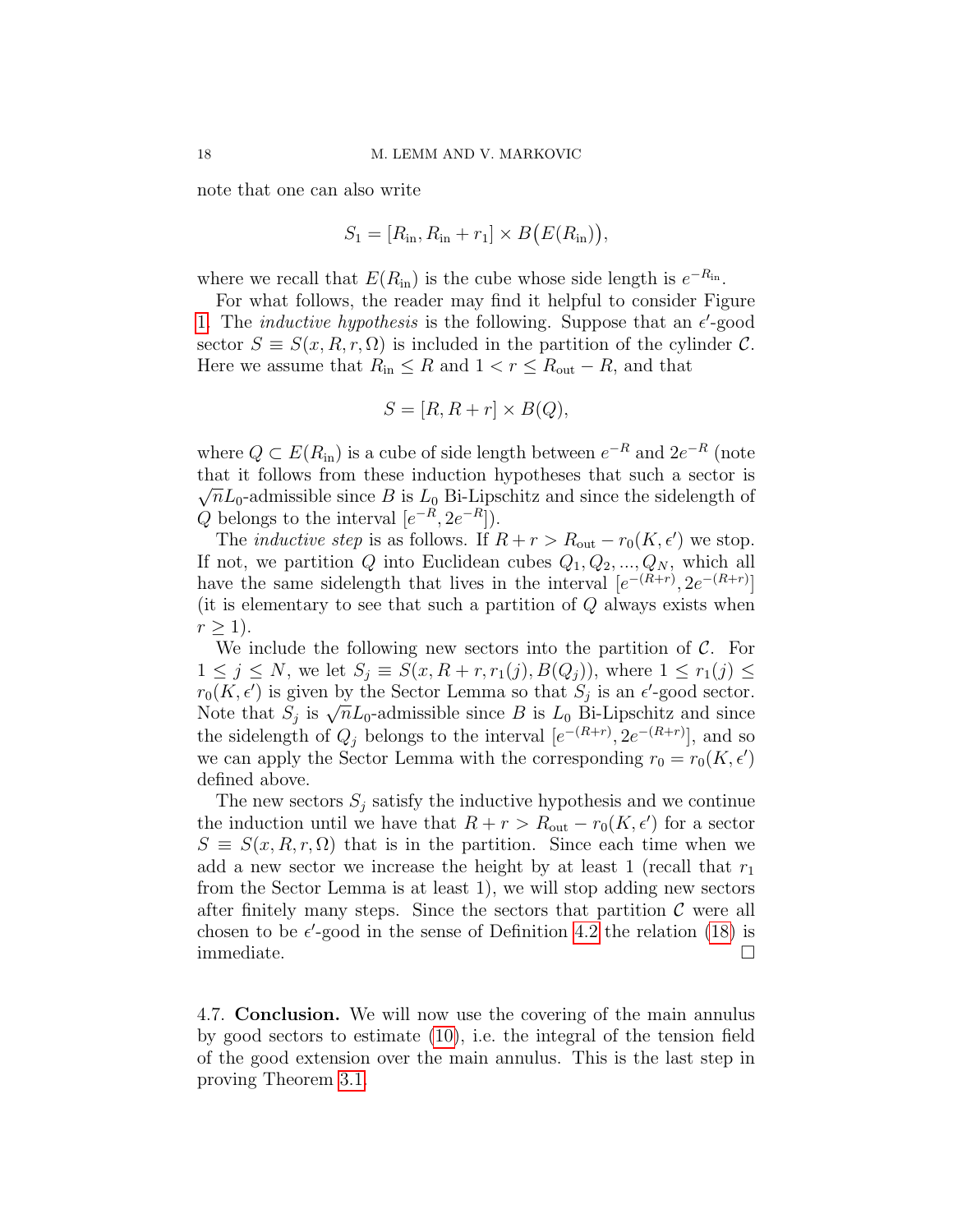Proof of Theorem [3.1.](#page-6-1) Recall [\(10\)](#page-11-2)

<span id="page-18-0"></span>(19) 
$$
|\tau(u_{a,f})(x,t)|^2 \leq \frac{C'_n}{\sqrt{t}} \int_{R_{\text{in}}}^{R_{\text{out}}} \Phi(\rho) d\rho + \epsilon'.
$$

where we used the notation defined in [\(11\)](#page-11-3). Recall that  $\Phi(\rho)$  is defined in [\(9\)](#page-10-1) as the spherical average of the function  $|\tau(\mathcal{G}_a(f))|^2$ . Since this function is non-negative, we can estimate the integral over the main annulus by the integral over its covering  $\cup_{i=1}^{M} C_i$ , where the cylinders  $C_i$ are defined in [\(16\)](#page-14-1). This gives

(20) 
$$
\frac{1}{\sqrt{t}} \int_{R_{\text{in}}}^{R_{\text{out}}} \Phi(\rho) d\rho \leq \frac{1}{\sqrt{t}} \sum_{i=1}^{M} \int_{C_i} |\tau(\mathcal{G}_a(f))(\rho, \zeta)|^2 d\rho d\zeta.
$$

We now estimate this using Lemma [4.6.](#page-14-0) We first apply [\(17\)](#page-15-1), i.e. we estimate the integral over each cylinder  $C_i$  by the integral over the finite disjoint union of good sectors  $\Box$  $1\leq j\leq J$  $S_i^{(i)}$  $j^{(i)}$ , up to a small region on which we bound the tension field by  $T$ . Then, we use that the sectors are  $\epsilon'$ -good, i.e. the average of the tension field is small on them, see [\(18\)](#page-15-0). We get

<span id="page-18-1"></span>
$$
\frac{1}{\sqrt{t}} \sum_{i=1}^{M} \int_{C_i} |\tau(\mathcal{G}_a(f))(\rho,\zeta)|^2 d\rho d\zeta
$$
\n
$$
(21) \leq \frac{1}{\sqrt{t}} \sum_{i=1}^{M} \left( \int_{\substack{1 \leq j \leq J}} |\tau(\mathcal{G}_a(f))(\rho,\zeta)|^2 d\rho d\zeta + r_0 T^2 \int_{D_i} 1 d\zeta \right)
$$
\n
$$
\leq \frac{1}{\sqrt{t}} \sum_{i=1}^{M} \left( \epsilon' \sum_{1 \leq j \leq J} \int_{S_j^{(i)}} 1 d\rho d\zeta + r_0 T^2 \int_{D_i} 1 d\zeta \right).
$$

Recall from Proposition [4.5](#page-13-0) that the disks do not overlap too much: For every point in  $\mathbb{S}^{n-1}$  is contained in at most  $\beta_n$  of the disks  $D_i$  (and  $\beta_n$  is a universal constant). First, this gives

$$
\frac{r_0 T^2}{\sqrt{t}} \sum_{i=1}^M \int_{D_i} 1 \, d\zeta \le \frac{r_0 T^2}{\sqrt{t}} \beta_n |\mathbb{S}^{n-1}|,
$$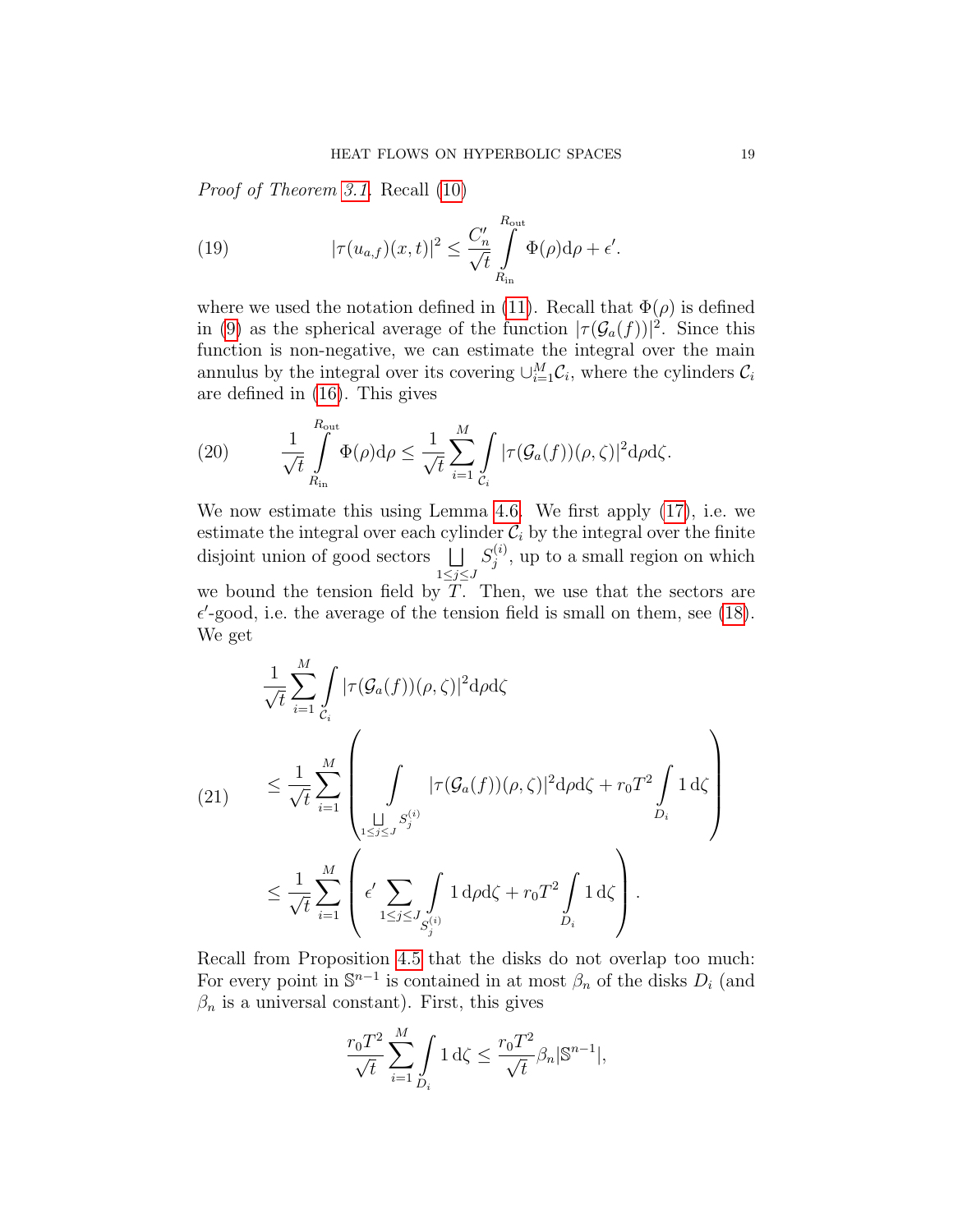where  $|\cdot|$  denotes the Lebesgue measure. Moreover, we recall that the good sectors are contained in the cylinder

$$
\bigsqcup_{1 \le j \le J} S_j^{(i)} \subset \mathcal{C}_i \equiv [R_{\text{in}}, R_{\text{out}}] \times D_i
$$

and then we use that every point in  $\mathbb{S}^{n-1}$  is also contained in at most  $\beta_n$  of the cylinders  $\mathcal{C}_i$  to get

$$
\frac{\epsilon'}{\sqrt{t}} \sum_{i=1}^{M} \sum_{1 \leq j \leq J} \int_{S_j^{(i)}} 1 \, d\rho d\zeta = \frac{\epsilon'}{\sqrt{t}} \sum_{i=1}^{M} \int_{S_j^{(i)}} 1 \, d\rho d\zeta
$$
\n
$$
\leq \frac{\epsilon'}{\sqrt{t}} \sum_{i=1}^{M} \int_{C_i} 1 \, d\rho d\zeta \leq \frac{\epsilon'}{\sqrt{t}} \beta_n |\mathbb{S}^{n-1}| \int_{R_{\text{in}}}^{R_{\text{out}}} 1 \, d\rho
$$
\n
$$
= 2\epsilon' l(\epsilon') \beta_n |\mathbb{S}^{n-1}|.
$$

In the last step, we used that  $R_{\text{out}} - R_{\text{in}} = 2l(\epsilon')$ √ t, see their definition [11.](#page-11-3) Recall that  $l(\epsilon') = \sqrt{8 \log \left( \frac{C_n}{\epsilon'} \right)}$  $\left(\frac{C_n}{\epsilon'}\right)$  where  $C_n > 0$  is a universal constant. Combining [\(19\)](#page-18-0)-[\(21\)](#page-18-1) and the estimates following them, we have shown that

<span id="page-19-1"></span>(22) 
$$
|\tau(u_{a,f})(x,t)|^2 \le 2\epsilon' l(\epsilon')C'_n \beta_n |\mathbb{S}^{n-1}| + \frac{C'_n r_0 T^2 \beta_n |\mathbb{S}^{n-1}|}{\sqrt{t}} + \epsilon'
$$

We can now take the sup<sub>x∈Hn</sub> on both sides (the right hand side no longer depends on  $x$ ). The second term on the right hand side can be made less than  $\epsilon'$  for all  $t \geq t_0$  and  $t_0 = t_0(K, \epsilon')$  sufficiently large (recall that  $r_0 = r_0(K, \epsilon'), T = T(K)$  and  $C'_n, \beta_n$  are universal constants).

Finally, observe that because  $l(\epsilon') = \sqrt{8 \log \left( \frac{C_n}{\epsilon'} \right)}$  $(\frac{C_n}{\epsilon'})$  with  $C_n$  a universal constant, the first term on the right hand side in [\(22\)](#page-19-1) vanishes as  $\epsilon' \to 0$ . This proves Theorem [3.1.](#page-6-1)

#### 5. The good extension of a quasiconformal map

<span id="page-19-0"></span>In this section, we discuss the good extension and its properties in some detail. First, we define the good extension  $\mathcal{G}_{\infty}(f)$  as in [\[23\]](#page-36-11) for quasiconformal boundary maps  $f : \mathbb{R}^{n-1} \to \mathbb{R}^{n-1}$  which fix  $\infty$  (in the upper half-space model of hyperbolic space). We observe some of its important properties, in particular that  $\mathcal{G}_{\infty}$  is partially conformally natural with respect to isometries which fix  $\infty$ , see Proposition [5.2](#page-21-1) (i). Then we extend the definition of the good extension to quasiconformal boundary maps  $f: \mathbb{S}^{n-1} \to \mathbb{S}^{n-1}$  which fix an arbitrary point  $a \in \mathbb{S}^{n-1}$ .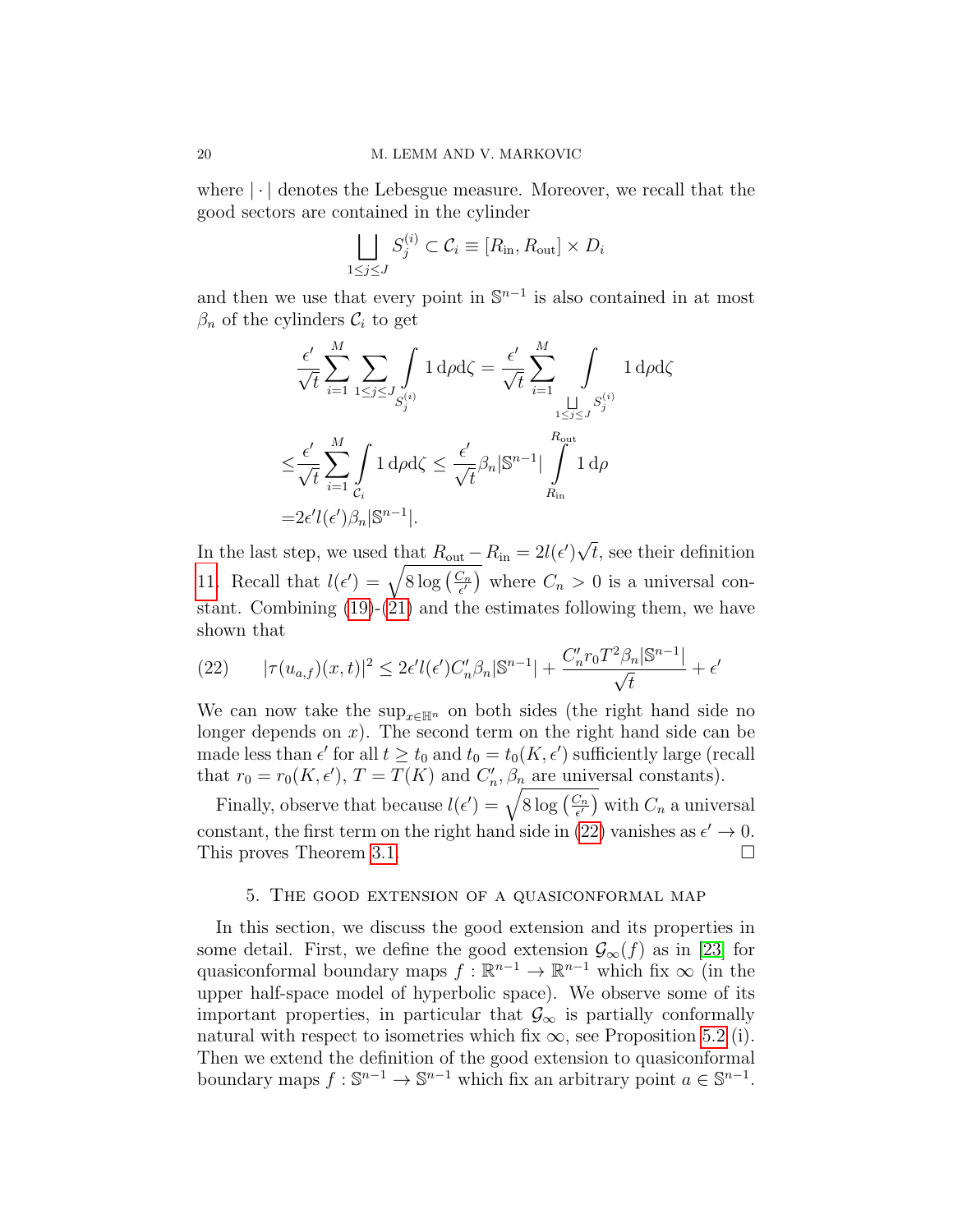Importantly, the resulting family of good extensions  $\{\mathcal{G}_a\}_a$  satisfies partial conformal naturality (see Definition [5.5\)](#page-22-1) and it is admissible in the sense of Definition [5.7](#page-23-0) (in particular it is continuous in  $a$ ).

5.1. Preliminaries. First we work in the upper half space model of hyperbolic space in Euclidean coordinates

$$
\mathbf{H}^{n} = \{ (x, s) : x \in \mathbb{R}^{n-1}, s > 0 \}.
$$

We identify  $\partial \mathbf{H}^n \equiv \overline{\mathbb{R}^{n-1}}$  in the natural way. Recall that we write  $\mathbf{QC}_{\infty}(\overline{\mathbb{R}^{n-1}})$  for the set of quasiconformal maps  $\overline{\mathbb{R}^{n-1}} \to \overline{\mathbb{R}^{n-1}}$  which fix  $\infty$ . By the quasiconformal *Mostow rigidity*, every such f is differentiable almost everywhere (with the derivative of maximal rank). The energy density of  $f \in \mathbf{QC}_{\infty}(\overline{\mathbb{R}^{n-1}})$  with respect to the Euclidean metric is then defined almost everywhere and reads

$$
\mathbf{e}(f)(x) = \sum_{i,j=1}^{n-1} \sum_{\alpha,\beta=1}^{n-1} \frac{\partial f_i}{\partial x_j} \frac{\partial f_\alpha}{\partial x_\beta},
$$

where we wrote  $f = (f_1, \ldots, f_{n-1})$ . We now define the good extension of all maps  $f \in \mathbf{QC}_{\infty}(\overline{\mathbb{R}^{n-1}})$ . We use the higher-dimensional analogue of the definition in [\[23\]](#page-36-11), compare also [\[2\]](#page-35-8), [\[14\]](#page-35-9).

**Definition 5.1.** For  $f \in \mathbf{QC}_{\infty}(\overline{\mathbb{R}^{n-1}})$ , define its good extension  $\mathcal{G}(f)$ :  $\mathbf{H}^n \to \mathbf{H}^n$  by

<span id="page-20-0"></span>
$$
\mathcal{G}_{\infty}(f)(x,s) := \left(\int\limits_{\mathbb{R}^{n-1}} f(x+sy)\phi(y)dy\right),\,
$$

(23)

$$
\frac{s}{\sqrt{n-1}}\sqrt{\int_{\mathbb{R}^{n-1}}\mathbf{e}(f)(x+sy)\phi(y)dy}\Bigg),\,
$$

where  $\phi$  is the standard Gaussian

(24) 
$$
\phi(y) := (2\pi)^{\frac{1-n}{2}} e^{-\frac{|y|^2}{2}}.
$$

We write  $\text{Isom}_{\infty}(\mathbf{H}^n)$  for the subset of isometries which fix  $\infty \in \overline{\mathbb{R}^{n-1}}$ . Note that

<span id="page-20-1"></span>(25) 
$$
\text{Isom}_{\infty}(\mathbf{H}^{n}) = \{(x, s) \mapsto (aO(x) + b, as) : a > 0, b \in \mathbb{R}^{n-1}, O \in SO(n-1)\}
$$

As in [\[23\]](#page-36-11), the good extension  $\mathcal{G}_{\infty}$  has the following properties. Unlike in [\[23\]](#page-36-11), the partial conformal naturality from (ii) will be very important for us.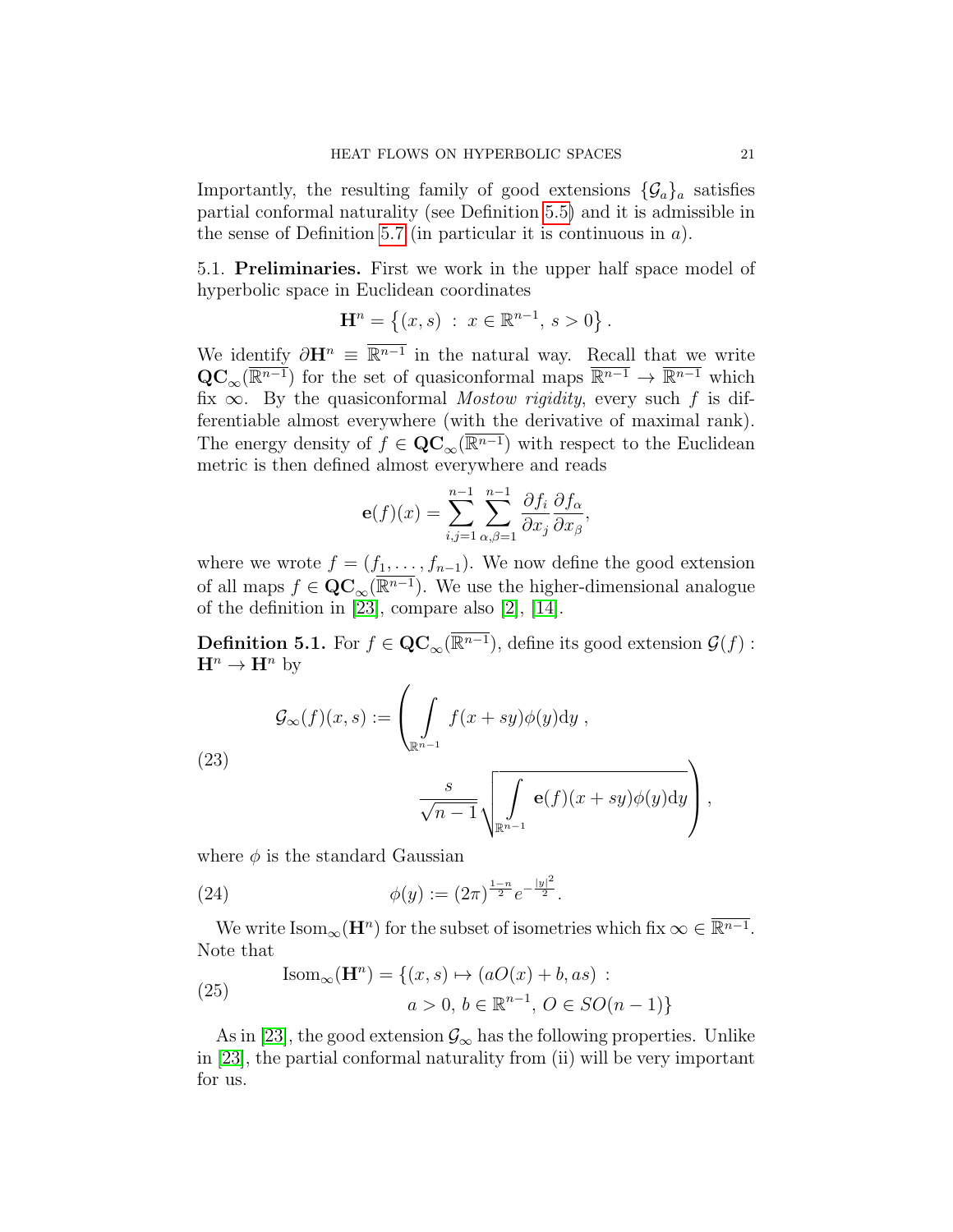<span id="page-21-1"></span>**Proposition 5.2.** For all  $f \in \mathbf{QC}_{\infty}(\overline{\mathbb{R}^{n-1}})$ , the integrals in [\(23\)](#page-20-0) are well-defined and  $\mathcal{G}_{\infty}(f) \in C^{\infty}(\mathbf{H}^n)$ .

(i)  $\mathcal{G}_{\infty}$  is partially conformally natural under isometries fixing infinity, i.e.

$$
\mathcal{G}_{\infty}(I\circ f\circ J)=I\circ\mathcal{G}_{\infty}(f)\circ J
$$

for any  $I, J \in \text{Isom}_{\infty}(\mathbf{H}^n)$ .

(ii) Let  $\mathcal{L}(\mathbb{R}^{n-1})$  denote the set of invertible, orientation preserving linear maps from  $\mathbb{R}^{n-1}$  to itself. For every  $L \in \mathcal{L}(\mathbb{R}^{n-1}),$  $\mathcal{G}_{\infty}(L) : \mathbf{H}^n \to \mathbf{H}^n$  is harmonic and satifies

<span id="page-21-2"></span>(26) 
$$
\mathbf{e}(\mathcal{G}_{\infty}(L))(x,s) > 1, \quad \mathbf{K}(\mathcal{G}_{\infty}(L))(x,s) = \mathbf{K}(L)(x),
$$
  
for all  $(x,s) \in \mathbf{H}^n$ .

Proof. The fact that the good extension is well defined and smooth follows by analogous arguments as in [\[23\]](#page-36-11).

Statement (i) can be checked explicitly from [\(23\)](#page-20-0) and [\(25\)](#page-20-1) as well as normalization and rotational invariance of the Gaussian.

For statement (ii), we use a result of [\[18\]](#page-36-9) (see also [\[32\]](#page-36-10)), namely that every  $L \in \mathcal{L}(\mathbb{R}^{n-1})$  has a harmonic quasi-isometric extension which is given by

$$
\left(L(x), \sqrt{\frac{\mathbf{e}(L)}{n-1}}s\right).
$$

It is elementary to check that  $\mathcal{G}_{\infty}(L)(x, s)$  defined by [\(23\)](#page-20-0) takes precisely this form when  $f \equiv L$  is linear. Therefore,  $\mathcal{G}_{\infty}(L)$  is harmonic. The properties [\(26\)](#page-21-2) follow as in [\[23\]](#page-36-11).  $\Box$ 

The next statement is a slight (and straightforward) strengthening of Theorem 3.1 in [\[23\]](#page-36-11) to cones (extending into  $\mathbf{H}^n$  starting from a tip in  $\overline{\mathbb{R}^{n-1}}$ ). In particular, it shows that eventually (as one moves towards the boundary of hyperbolic space)  $\mathcal{G}_{\infty}(f)$  is almost harmonic for any  $f \in \mathrm{QC}_\infty(\overline{\mathbb{R}^{n-1}}).$ 

<span id="page-21-0"></span>**Proposition 5.3.** For  $\epsilon > 0$  and a K-qc map  $f \in \mathbf{QC}_{\infty}(\mathbb{S}^{n-1})$ , define the "good set" by

$$
X_f(\epsilon) := \{ (x, s) \in \mathbf{H}^n : \mathbf{e}(\mathcal{G}_{\infty}(f))(x, s) > 1, \ \mathbf{K}(\mathcal{G}_{\infty}(f))(x, s) < 2K, |\tau(\mathcal{G}_{\infty}(f))(x, s)| < \epsilon \}.
$$

Then, for almost every  $x \in \mathbb{R}^{n-1}$ ,

$$
\lim_{s \to 0} \left( \min_{x': |x - x'| \le s} \mathbb{1}_{X_f(\epsilon)}(x', s) \right) = 1,
$$

where  $\mathbbm{1}$  denotes the characteristic function of a set.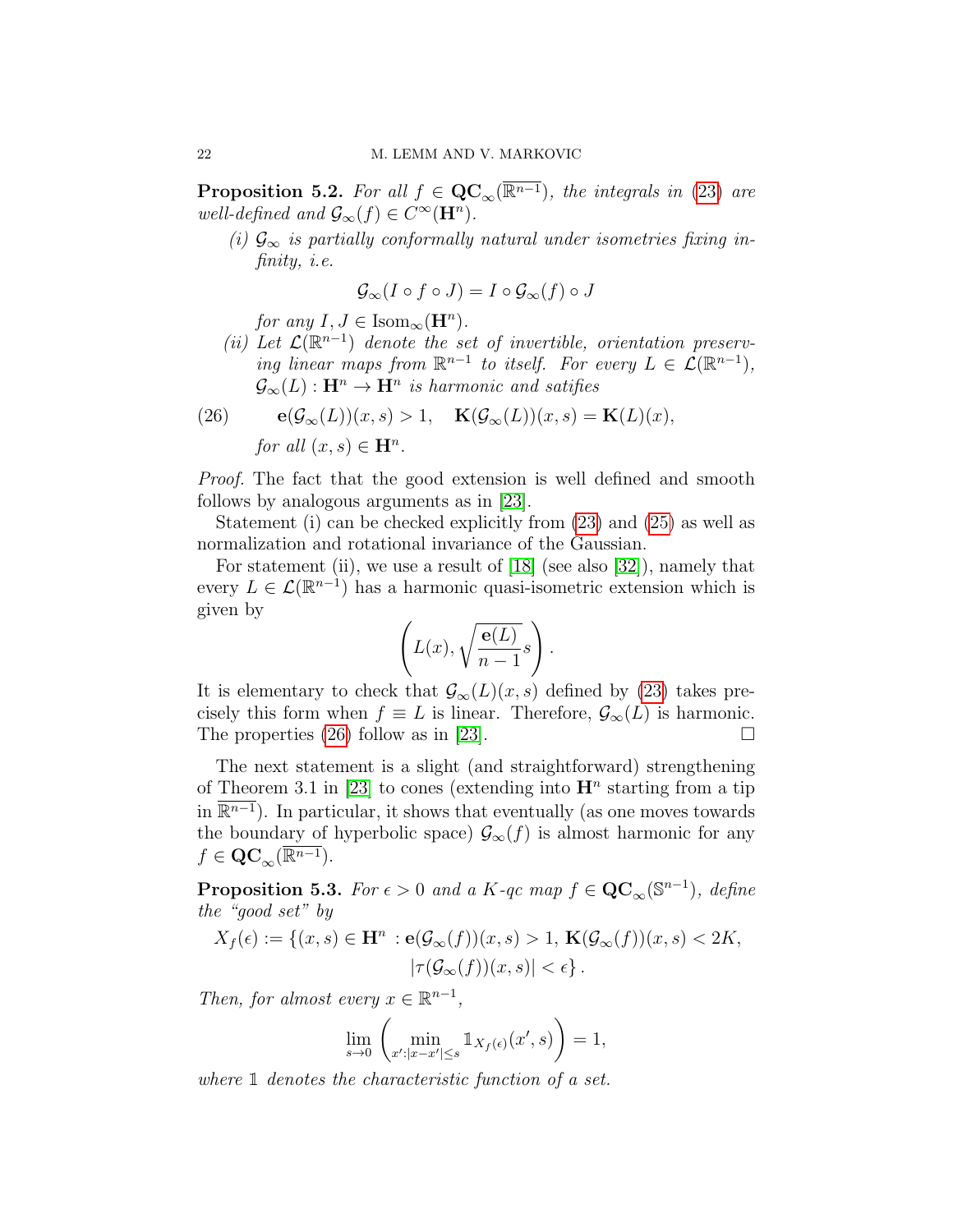This proposition says that for almost every  $x \in \mathbb{R}^{n-1}$ , the geodesic (together with the cone around it) starting at  $\infty$  and ending at x will eventually be contained in the good set  $X_f$ . More precisely, for almost every  $x$  there exists a vertical (in the Euclidean sense) geodesic ray ending at  $x$  that together with the equidistant cone around it is contained in the good set  $X_f$ .

We will use this proposition on two occasions: (a) At the end of the proof of the Sector Lemma [4.3,](#page-12-0) we use that the tension field becomes small on the whole cone. (b) When following the arguments in [\[23\]](#page-36-11) to prove Theorem [3.2](#page-7-0) (there we do not need the cone version but we do need the estimates on the energy and on the distortion).

Proof. The argument is essentially the same as in the proof of Lemma 5.1. in [\[23\]](#page-36-11).

5.2. Partial conformal naturality and families of good extensions. We can now define the family of good extensions that we use to get the initial map in Theorem [3.1.](#page-6-1) Recall that  $\mathbf{QC}_a(\mathbb{S}^{n-1})$  denotes the set of quasiconformal maps  $\mathbb{S}^{n-1} \to \mathbb{S}^{n-1}$  that fix the point  $a \in \mathbb{S}^{n-1}$ .

<span id="page-22-0"></span>**Definition 5.4.** Let  $a \in \mathbb{S}^{n-1}$  and  $f \in \mathbf{QC}_a(\mathbb{S}^{n-1})$ . We identify  $\mathbb{H}^n \equiv$  $\mathbf{H}^n$  and  $\mathbb{S}^{n-1} \equiv \overline{\mathbb{R}^{n-1}}$  such that  $a \equiv \infty$ . The extension  $\mathcal{G}_a(f) : \mathbb{H}^n \to \mathbb{H}^n$ is then defined as  $\mathcal{G}_{\infty}(f)$  with  $\mathcal{G}_{\infty}$  given by [\(23\)](#page-20-0).

There is more than one way of identifying  $\mathbb{H}^n \equiv \mathbf{H}^n$  and  $\mathbb{S}^{n-1} \equiv$  $\overline{\mathbb{R}^{n-1}}$  such that  $a \equiv \infty$ . An obvious question is whether the definition of  $\mathcal{G}_a(f)$  depends on the choice of identification. But we have seen in Proposition [5.2](#page-21-1) (i) that  $\mathcal{G}_{\infty}$  is partially conformally natural under isometries fixing infinity, and this yields that  $\mathcal{G}_a(f)$  is well defined.

The following notion of partial conformal naturality generalises the classical notion of conformal naturality.

<span id="page-22-1"></span>Definition 5.5. Let  $\{\mathcal{E}_a\}_{a \in \mathbb{S}^{n-1}}$  be a family of extensions  $\mathbf{QC}_a(\mathbb{S}^{n-1}) \to$  $C^2(\mathbb{H}^n)$ . The family satisfies the **partial conformal naturality**, if for any two points  $a, b \in \mathbb{S}^{n-1}$  and any two isometries  $I, J \in \text{Isom}(\mathbb{H}^n)$  with  $I(b) = J(b) = a,$ 

(27) 
$$
I \circ \mathcal{E}_b(f) \circ J^{-1} = \mathcal{E}_a(I \circ f \circ J^{-1})
$$

holds for all  $f \in \mathbf{QC}_b(\mathbb{S}^{n-1})$ .

**Proposition 5.6.** The family  $\{\mathcal{G}_a\}_{a \in \mathbb{S}^{n-1}}$  from Definition [5.4](#page-22-0) satisfies partial conformal naturality.

Proof. This follows directly from the partial conformal naturality of  $\mathcal{G}_{\infty}$  under Isom<sub>∞</sub>( $\mathbf{H}^{n}$ ) that was noted in Proposition [5.2](#page-21-1) (i).  $\Box$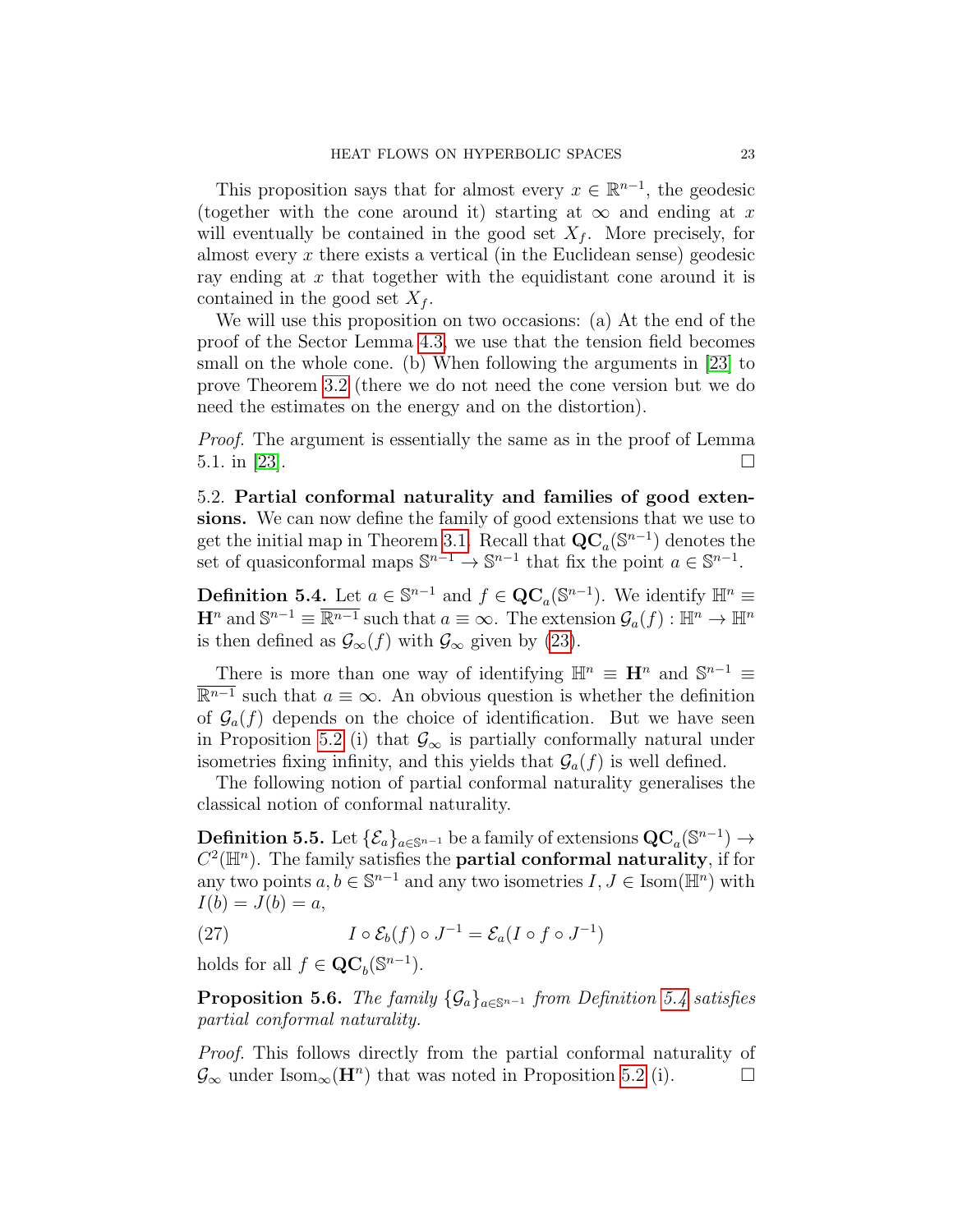5.3. Admissibility. Next, we formulate what it means for a family of extensions (indexed by boundary points) to be admissible, compare Definition 3.1 in  $|23|$ .

<span id="page-23-0"></span>Definition 5.7 (Admissible family). We say a family of extensions  $\{\mathcal{E}_a\}_{a\in\mathbb{S}^{n-1}}$  with  $\mathcal{E}_a$ :  $\mathbf{QC}_a(\mathbb{S}^{n-1}) \to C^2(\mathbb{H}^n)$  is *admissible* if it satisfies the following properties.

- (i) Uniform quasi-isometry: There exist constants  $L = L(K)$ and  $A = A(K)$  such that for every  $a \in \mathbb{S}^{n-1}$  and every  $K$ -qc  $f \in \mathbf{QC}_a(\mathbb{S}^{n-1}), \mathcal{E}_a(f)$  is an  $(L, A)$ -quasi-isometry.
- (ii) Uniformly bounded tension: There exists a constant  $T =$  $T(K) > 0$  such that for every  $a \in \mathbb{S}^{n-1}$  and every  $K$ -qc  $f \in$  $\operatorname{\overline{QC}}_a(\mathbb S^{n-1}),$

$$
\|\tau(\mathcal{E}_a(f))\| \le T
$$

(iii) Continuity in f and  $a$ : Assume the sequence of  $K$ -qc maps  $f_k \in \mathbf{QC}_{a_k}(\mathbb{S}^{n-1})$  converges pointwise to some  $K$ -qc map  $\tilde{f}$ :  $\mathbb{S}^{n-1} \to \mathbb{S}^{n-1}$  and  $a_k \to a$ . Then,  $f(a) = a$  and  $\mathcal{G}_{a_k}(f_k) \to \mathcal{G}_a(f)$ in  $C<sup>2</sup>$ -sense (i.e. first and second derivatives converge to those of  $\mathcal{G}_a(f)$ , uniformly on compacts).

We have

<span id="page-23-1"></span>**Proposition 5.8.** The family  $\{\mathcal{G}_a\}_{a \in \mathbb{S}^{n-1}}$  from Definition [5.4](#page-22-0) is admissible in the sense of Definition [5.7.](#page-23-0)

Remark 5.9. Definition [5.7](#page-23-0) is the analogue of Definition 3.1 in [\[23\]](#page-36-11) of an admissible extension. Notice however that the continuity of the entire family in f and a as stated in (iii) above is a stronger statement than the continuity of each individual  $\mathcal{G}_a$  in f. We will use this stronger version in the proof of the Sector Lemma [4.3.](#page-12-0)

*Proof.* The proofs of (i) and (ii) are essentially the same as for  $\mathcal{G}_{\infty}$  [\[23\]](#page-36-11). We emphasize that the constants L, A, T do not depend on  $a \in \mathbb{S}^{n-1}$ because all the  $\mathcal{G}_a$  satisfy partial conformal naturality (in particular they are related by isometries). Moreover, note that we can normalize any sequence of  $K$ -qc maps (to get compactness) by composing with appropriate isometries and again using partial conformal naturality.

We come to the proof of (iii). The first part,  $f(a) = a$ , follows easily from the uniform Hölder continuity of K-qc maps. Indeed,  $|a - f(a)| \leq$  $|a - a_k| + |f_k(a_k) - f_k(a)| + |f_k(a) - f(a)| \rightarrow 0$ , where the middle term vanishes by uniform Hölder continuity and the convergence  $a_k \to a$ . For the second part, take  $I_k \in \text{Isom}(\mathbb{H}^n)$  with  $I_k(a_k) = a$  and such that  $I_k \to \text{Id}$  in  $C^2$  sense, uniformly on compacts, as  $k \to \infty$  (such  $I_k$ )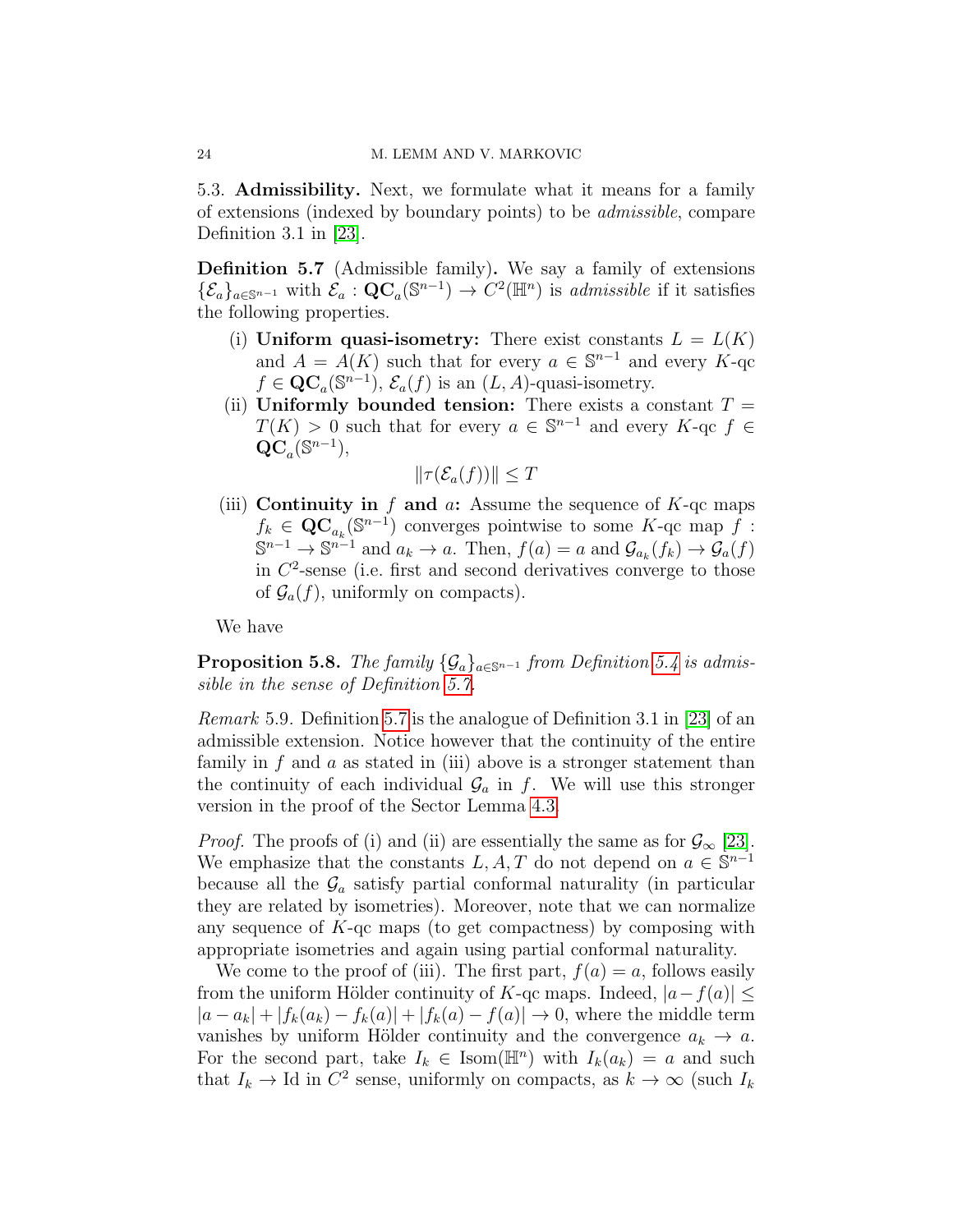because  $a_k \to a$ ). By partial conformal naturality, we have

<span id="page-24-1"></span>(28) 
$$
\mathcal{G}_{a_k}(f_k) - \mathcal{G}_a(f) = J_k^{-1} \circ \mathcal{G}_a(J_k \circ f_k \circ J_k^{-1}) \circ J_k - \mathcal{G}_a(f)
$$

Since each  $\mathcal{G}_a$  is continuous in f uniformly on compacts (see Defini-tion 3.1 in [\[23\]](#page-36-11) and recall that  $\mathcal{G}_a$  is related to  $\mathcal{G}_{\infty}$  via isometries), we conclude that

$$
\mathcal{G}(J_k \circ f_k \circ J_k^{-1}) \to \mathcal{G}_a(f),
$$

holds in  $C^2$ -sense, uniformly on compacts, as  $k \to \infty$ . This convergence is preserved under composition and so we find that [\(28\)](#page-24-1) and its derivatives converge to zero, uniformly on compacts. This finishes the proof of admissibility.

### 6. Proof of the Sector Lemma

<span id="page-24-0"></span>The proof will be by contradiction. Assuming that there exists a "bad" admissible sector for large enough  $\rho_{\min}$ , one can bring it into a nice shape by using appropriate isometries (this is possible because of the scaling factor  $e^{-\rho_{\min}}$  in Definition [4.1](#page-11-1) of admissible sectors). From compactness of the set of uniform quasi-isometries fixing a point (a version of the Arzela-Ascoli theorem), partial conformal naturality of the good extension (see Definition [5.5\)](#page-22-1) and the fact that the tension field of the good extension is small at a "random" point (see Proposition [5.3\)](#page-21-0), one then gets a contradiction.

6.1. The contradiction assumption. Suppose the claim is false. That is, suppose there exist  $\alpha_0 > 1$ ,  $\delta_0 > 0$  and sequences of points  $a_k \in \mathbb{S}^{n-1}$ , of K-qc maps  $f_k \in \mathbf{QC}_{a_k}(\mathbb{S}^{n-1})$ , of numbers  $\rho_k \geq k$  of  $(\alpha_0, \rho_k)$ -admissible sets  $\Omega_k \subset \mathbb{S}^{n-1}$  (in the sense of Definition [4.1\)](#page-11-1) and of points  $x_k \in \mathbb{H}^n$  such that

<span id="page-24-2"></span>(29) 
$$
\frac{\int_{\rho_k}^{\rho_k+r_1} \int_{\Omega_k} |\tau(\mathcal{G}_{a_k}(f_k))(\rho,\zeta)|^2 d\zeta d\rho}{\int_{\rho_k+r_1}^{\rho_k+r_1} \int_{\Omega_k} 1 d\zeta d\rho} \ge \delta_0.
$$

holds for all  $1 \leq r_1 \leq k$ . Here  $(\rho, \zeta)$  denotes the geodesic polar coordinates centered at  $x_k$ . We will eventually get a contradiction to [\(29\)](#page-24-2) by proving that the left hand side can be made arbitrarily small as  $k \to \infty$ and  $r_1 \rightarrow \infty$ . To take the limit in k we need two things: convergence of the tension field (via compactness) and convergence of the geodesic polar coordinates (to the horocyclic coordinates).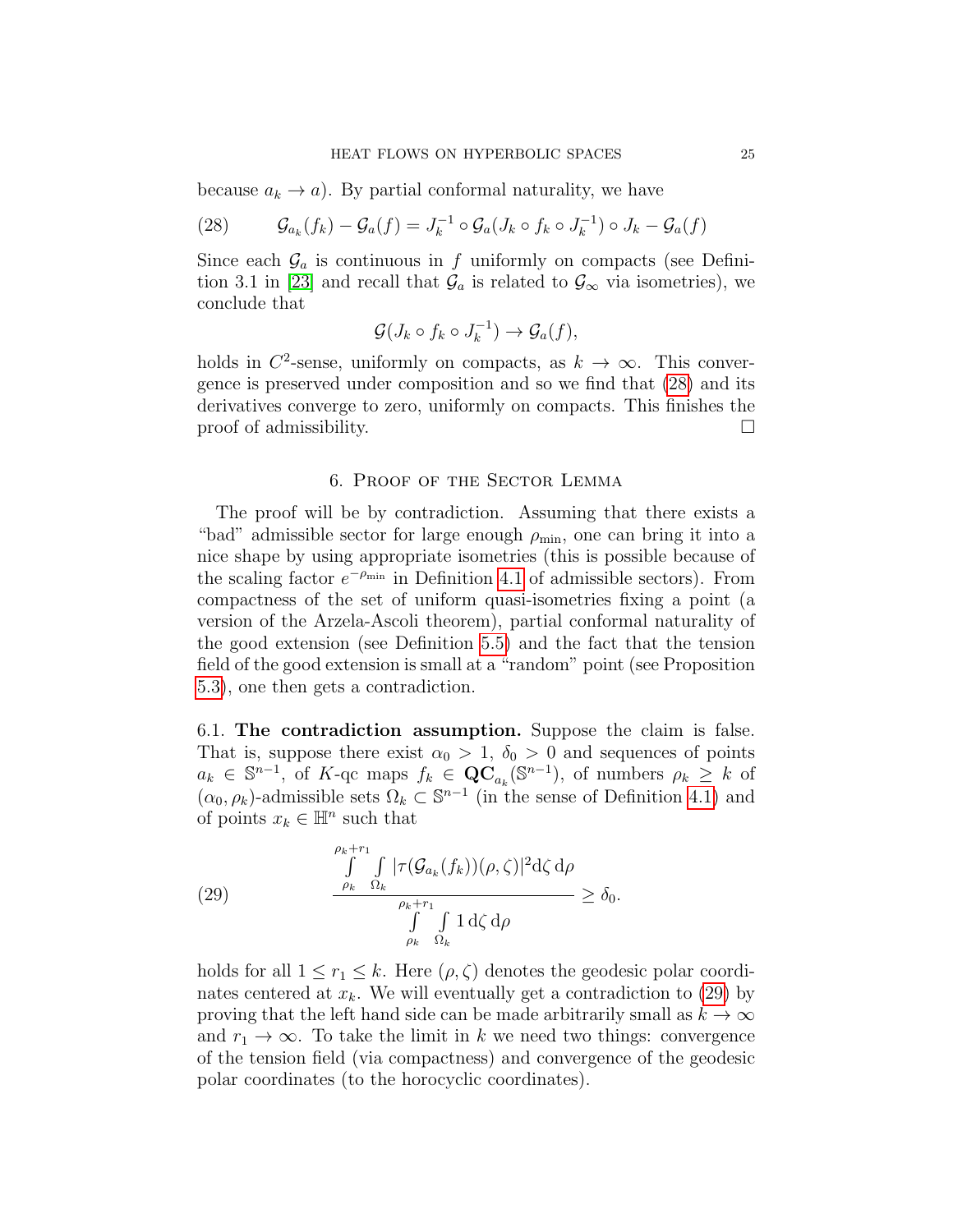6.2. The upper half space model of hyperbolic space. We work in the upper half space model of hyperbolic space  $\mathbf{H}^n$ . We call  $D_{\text{in},k}$ ,  $D_{\text{out},k}$  the disks which exist by Definition [4.1](#page-11-1) since  $\Omega_k$  is  $(\alpha_0, \rho_k)$ admissible. Without loss of generality, we may assume that the disks have the same center, call it  $c_k \in \mathbb{S}^{n-1}$  (otherwise this can be achieved by changing  $\alpha_0$  to  $2\alpha_0$ ). We identify  $\mathbb{H}^n \equiv \mathbf{H}^n$  such that

$$
x_k \equiv (0, \ldots, 0, s_k), \quad (\rho_k, c_k) \equiv z = (0, \ldots, 0, 1),
$$

(such an identification is not unique). See Figure [2](#page-26-0) for a picture of the situation. Here  $s_k > 0$  is determined by the condition

$$
d_{\mathbb{H}^n}((0,\ldots,0,s_k),(0,\ldots,0,1))=\rho_k.
$$

It is helpful in the following to keep in mind that  $s_k \sim 4e^{\rho_k} \to \infty$  as  $\rho_k \to \infty$  (the notation ~ means that  $\lim_{k \to \infty} \frac{s_k}{4e^{\rho}}$  $\frac{s_k}{4e^{\rho_k}}=1$ ).

We identify  $a_k$ ,  $f_k$  with their realizations in the upper half space model,  $a_k \in \overline{\mathbb{R}^{n-1}}$  and  $f_k \in \mathbf{QC}_{a_k}(\overline{\mathbb{R}^{n-1}})$ . (The reader may be surprised that we do not require  $a_k = \infty$  in the upper half space model and instead choose an upper half space model that gives  $x_k,(\rho_k, c_k)$  the nice coordinates above. The reason is that this chart is well fitting to see the convergence of the geodesic polar coordinates to horocyclic coordinates as  $\rho_k \to \infty$ .)

We post-compose  $f_k$  by a sequence of isometries such that the resulting sequence fixes a point *inside*  $\mathbf{H}^n$ . That is, we find  $I_k \in \text{Isom}_{a_k}(\mathbf{H}^n)$ such that

$$
I_k(\mathcal{G}_{a_k}(f_k)(z)) = z
$$

and define

$$
g_k := I_k \circ f_k.
$$

which then satisfies  $g_k(z) = z$ . Note also that  $g_k \in \mathbf{QC}_{a_k}(\overline{\mathbb{R}^{n-1}})$  and so by the partial conformal naturality of the good extension (in the sense of Definition [5.5\)](#page-22-1)

<span id="page-25-0"></span>
$$
\mathcal{G}_{a_k}(g_k) = I_k \circ \mathcal{G}_{a_k}(f_k),
$$

and in particular

(30) 
$$
|\tau(\mathcal{G}_{a_k}(f_k))| = |\tau(\mathcal{G}_{a_k}(g_k))|.
$$

6.3. Convergence of the tension from compactness. Since  $\overline{\mathbb{R}^{n-1}}$ is compact, up to passing to a subsequence, there exists  $a \in \overline{\mathbb{R}^{n-1}}$  such that  $a_k \to a$ .

Moreover, by using standard arguments about quasiconformal maps and quasi-isometries (in particular an extension of the Arzela-Ascoli theorem for uniform quasi-isometries which all fix the same point) one proves that, up to passing to a subsequence, there exists a quasiconformal map  $g: \overline{\mathbb{R}^{n-1}} \to \overline{\mathbb{R}^{n-1}}$  such that  $g_k \to g$  pointwise.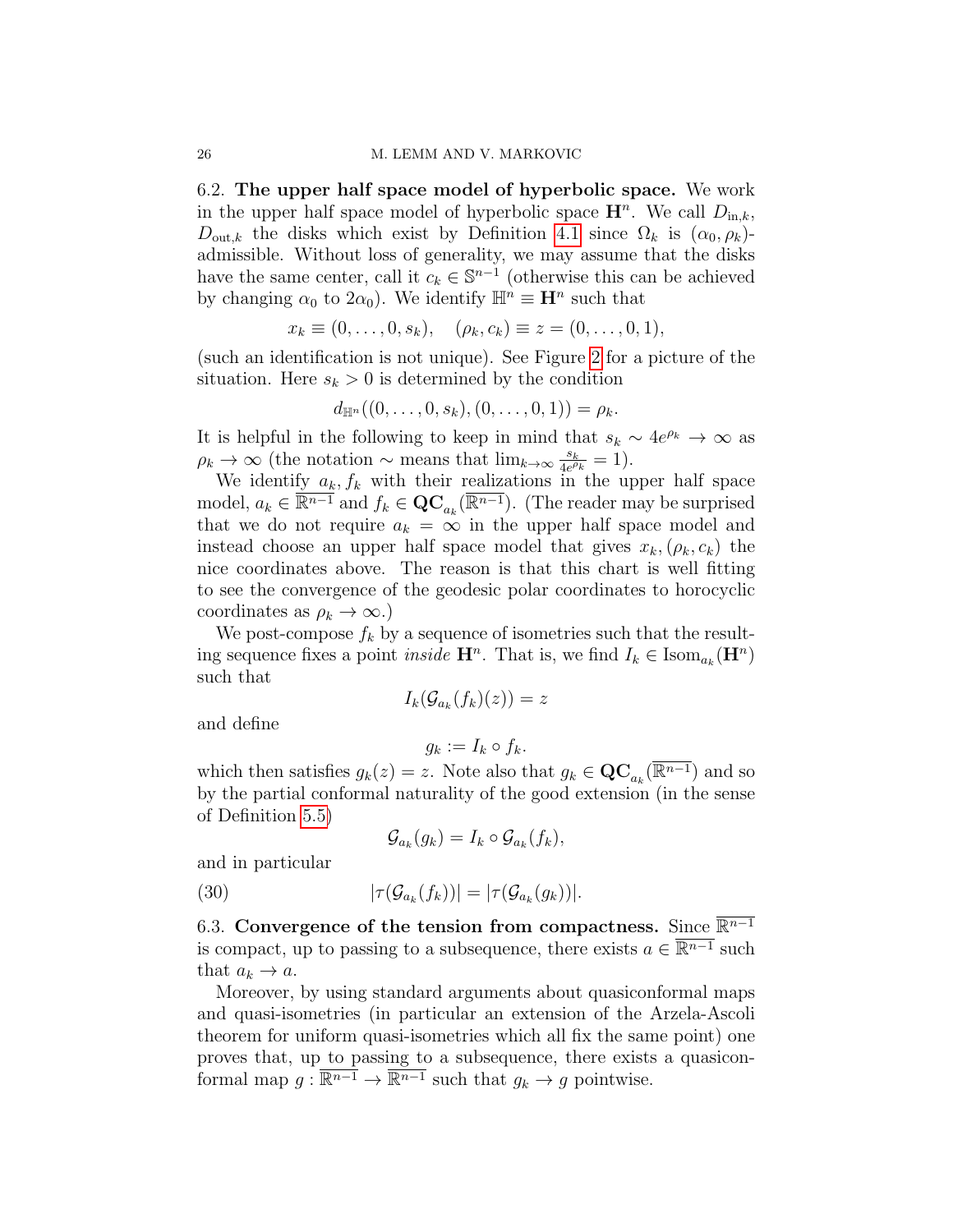

<span id="page-26-0"></span>FIGURE 2. This picture shows how the geodesic polar coordinates centered at  $x_k = (0, s_k)$  converge to horocyclic coordinates as  $k \to \infty$ . We see a cross cut of the upper half space model, all Euclidean coordinates  $(b, s)$ should be read as  $(0, \ldots, 0, b, s) \in \mathbf{H}^n$ . It is intuitively clear that, as  $s_k \to \infty$ , the cross cut of the sector  $S_k(r_1)$ will "flatten out" and converge to the shaded region (our proof only uses the containments expressed as [\(35\)](#page-27-0)). Notice that the geodesic which makes an initial "angle" with the  $(0, 1)$  axis of order  $e^{-\rho_k}$  ends at a boundary point which is of order one as  $k \to \infty$ .

Together, these facts enable us to apply the continuity of the good extension in the sense of Definition [5.7](#page-23-0) (iii). First, this implies  $g(a) = a$ and so  $g \in \mathbf{QC}_a(\overline{\mathbb{R}^{n-1}})$ . Second, it implies that  $\mathcal{G}_{a_k}(g_k) \to \mathcal{G}_a(g)$  in  $C^2$ sense, uniformly on compacts. The upshot of this first part of the proof is that we have

<span id="page-26-1"></span>(31) 
$$
|\tau(\mathcal{G}_{a_k}(g_k))| \to |\tau(\mathcal{G}_{a}(g))|
$$

pointwise, uniformly on compacts.

6.4. Convergence of geodesic polar coordinates to horocyclic coordinates. For this part, it is helpful to consider Figure [2.](#page-26-0) Let  $(b, h) \in \mathbb{R}^{n-1} \times \mathbb{R}$  denote horocyclic coordinates on the upper half-space  $\mathbf{H}^n$ . Recall that a point in  $\mathbf{H}^n$  with coordinates  $(b, h)$  lies above  $b \in$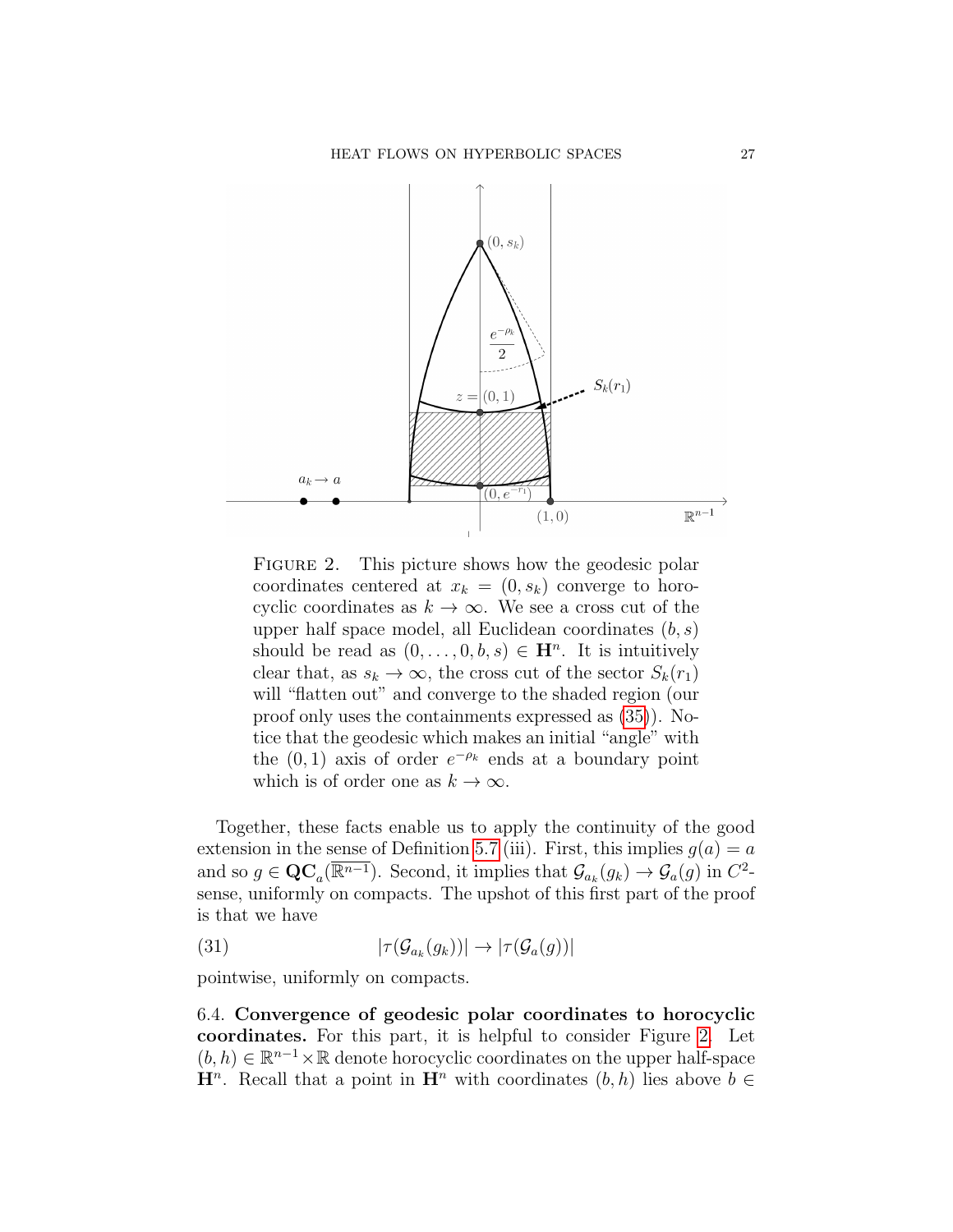$\mathbb{R}^{n-1}$  and the horosphere through this point has the signed hyperbolic height  $h$  (with the normalization that the horosphere through the point  $z = (0, \ldots, 1)$  has the height 0). Note that the point in  $\mathbf{H}^n$  with horocyclic coordinates  $(b, h)$  has the Euclidean coordinates  $(b, e^{-h})$ .

Given a point in geodesic polar coordinates  $(\rho, \zeta)$ , we identify  $\zeta \in$  $\mathbb{S}^{n-1}$  with the "endpoint" of the corresponding geodesic in  $\overline{\mathbb{R}^{n-1}}$ . (More precisely, we recall that  $\zeta$  is identified with an element of the unit tangent space at the point where the geodesic polar coordinates are centered, here  $x_k$ . Then, we find the endpoint of the geodesic with this unit tangent vector as the initial direction and call this endpoint  $\zeta$ .) With this identification, we have  $\zeta \to b$  and  $(\rho - \rho_k) \to h$ , when  $k\to\infty$ .

Recall that the integration in [\(29\)](#page-24-2) takes place over the sector

$$
S_k(r_1) \equiv S_k(x_k, \rho_k, r_1, \Omega_k) = \{(\rho, \zeta) : \rho_k \le \rho \le \rho_k + r_1, \zeta \in \Omega_k\}.
$$

Using [\(30\)](#page-25-0), we may rewrite [\(29\)](#page-24-2) as

<span id="page-27-3"></span>(32) 
$$
\delta_0 \leq \frac{\int_{S_k(r_1)} |\tau(\mathcal{G}_{a_k}(g_k))(\rho,\zeta)|^2 d\rho d\zeta}{\int_{S_k(r_1)} 1 d\rho d\zeta},
$$

where  $d\zeta$  is the measure on  $\overline{\mathbb{R}^{n-1}}$  induced by the spherical measure. We now discuss the limiting properties, as  $k \to \infty$ , of  $S_k(r_1)$  where  $\Omega_k$ is identified with an appropriate subset of  $\overline{\mathbb{R}^{n-1}}$  in the way discussed above. To this end, we define the cylinders

<span id="page-27-2"></span>
$$
\text{(33)} \quad \begin{aligned} \text{Cyl}_{\text{in}}(r_1) &:= \left\{ (b, h) \in \mathbb{R}^{n-1} \times \mathbb{R} \; : \; |b| \le 2\alpha_0^{-1}, \, 0 \le h \le r_1 \right\} \\ \text{Cyl}_{\text{out}}(r_1) &:= \left\{ (b, h) \in \mathbb{R}^{n-1} \times \mathbb{R} \; : \; |b| \le 2\alpha_0, \, 0 \le h \le r_1 \right\}. \end{aligned}
$$

We recall that  $\Omega_k$  viewed as a subset of  $\mathbb{S}^{n-1}$  is  $(\alpha_0, \rho_k)$ -admissible in the sense of Definition [4.1.](#page-11-1) That is, there exist disks  $D_{\text{in},k}, D_{\text{out},k} \subset \mathbb{S}^{n-1}$ such that

<span id="page-27-1"></span>
$$
(34) \t\t Din,k \subset \Omega_k \subset Dout,k
$$

and the radius of  $D_{\text{in},k}$  is at least  $\alpha_0^{-1}e^{-\rho_k}$ , while the radius of  $D_{\text{out},k}$ is at most  $\alpha_0 e^{-\rho_k}$ . We also recall that we assumed that  $D_{\text{in},k}, D_{\text{out},k}$ are centered at the same point  $c_k \in \mathbb{S}^{n-1}$  which is identified with the downward pointing normal in our upper half space model of hyperbolic space.

When we identify  $\Omega_k$  with a subset of  $\overline{\mathbb{R}^{n-1}}$  as discussed above, [\(34\)](#page-27-1) yields

<span id="page-27-0"></span>(35) 
$$
\limsup_{k \to \infty} \mathbb{1}_{S_k(r_1)} \leq \mathbb{1}_{\text{Cyl}_{\text{out}}(r_1)}, \quad \liminf_{k \to \infty} \mathbb{1}_{S_k(r_1)} \geq \mathbb{1}_{\text{Cyl}_{\text{in}}(r_1)}
$$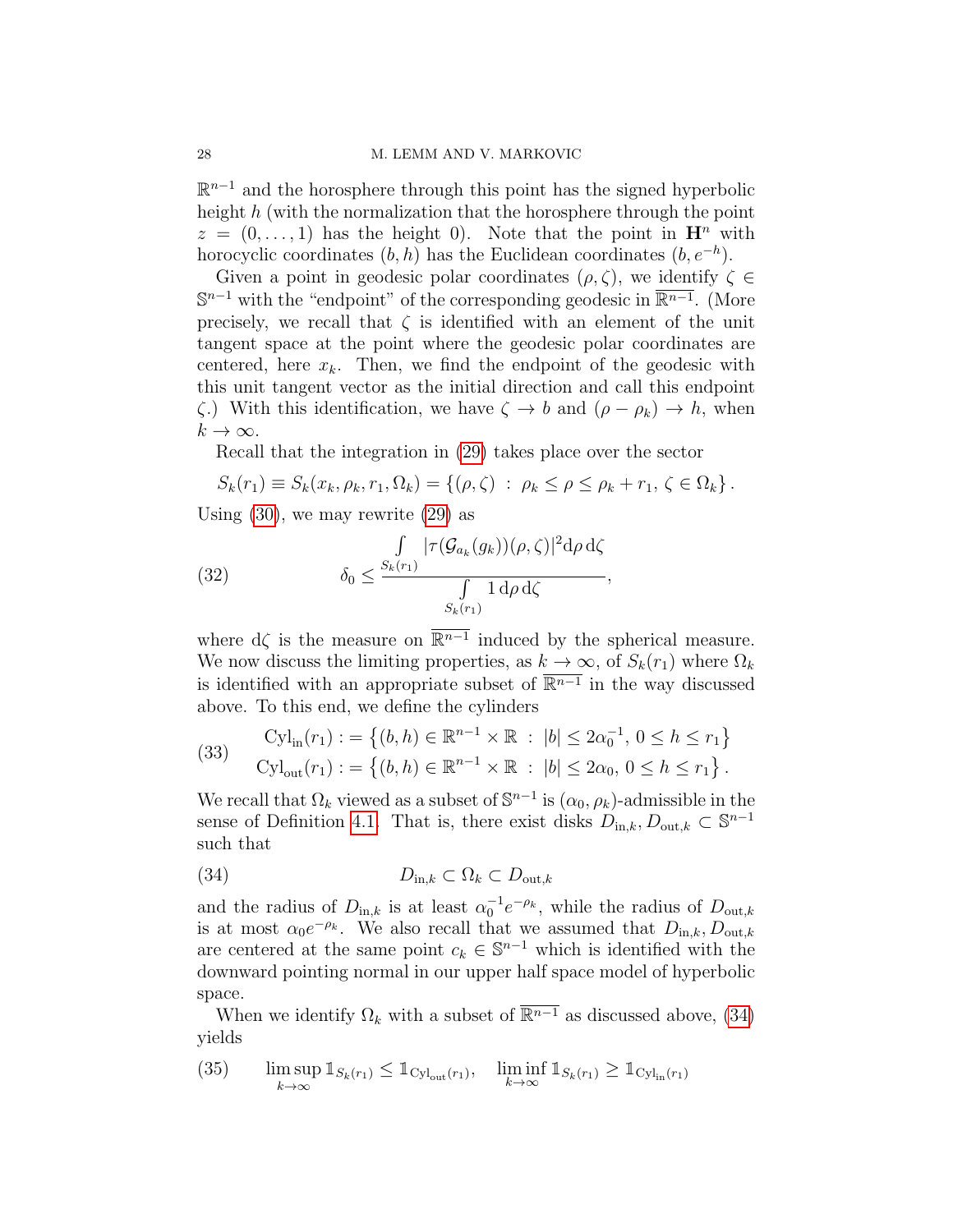for all  $1 \leq r < \infty$ . Here 1 denotes the characteristic function of a subset of hyperbolic space. The reader may find it helpful to consider Figure [2.](#page-26-0) (The relations [\(35\)](#page-27-0) together with the fact that the bounds on the b variable in  $(33)$  are independent of k are the manifestations of admissible sectors having "bounded geometry" near the boundary. Note that the factor  $e^{-\rho_k}$  in Definition [4.1](#page-11-1) of an  $(\alpha_0, \rho_k)$ -admissible  $\Omega_k$ is important for this.)

For a fixed  $r_1 \geq 1$ , we take  $k \to \infty$  in [\(32\)](#page-27-3), more precisely we take the  $\limsup_{k\to\infty}$  of the numerator and the  $\liminf_{k\to\infty}$  of the denominator in [\(32\)](#page-27-3). It is elementary to check that  $d\rho \rightarrow dh$ , when  $k \rightarrow \infty$ , and

(36) 
$$
\lim_{\rho_k \to \infty} 2e^{\rho_k} d\zeta = db,
$$

where db is the standard Lebesgue measure on  $\mathbb{R}^{n-1}$ . Recall also [\(31\)](#page-26-1) which says that  $|\tau(\mathcal{G}_{a_k}(g_k))| \to |\tau(\mathcal{G}_{a}(g))|$  pointwise as  $k \to \infty$ . We can then use dominated convergence together with the relations [\(35\)](#page-27-0) to conclude from [\(32\)](#page-27-3) that

<span id="page-28-1"></span>(37)  
\n
$$
\begin{aligned}\n\int_{\delta_0} \frac{\int_{\text{Cyl}_{\text{out}}(r_1)} |\tau(\mathcal{G}_a(g))(b, h)|^2 \text{d}b \,d\zeta} {\int_{\text{Cyl}_{\text{in}}(r_1)} 1 \,d b \,dh} \\
&= \frac{C(\alpha_0)}{r_1} \int_{\text{Cyl}_{\text{out}}(r_1)} |\tau(\mathcal{G}_a(g))(b, h)|^2 \text{d}b \,dh \\
&= \frac{C(\alpha_0)}{r_1} \int_{0}^{r_1} \int_{|b| \le 2\alpha_0} |\tau(\mathcal{G}_a(g))(b, h)|^2 \text{d}b \,dh\n\end{aligned}
$$

holds for all  $1 \leq r_1 < \infty$ . Here  $C(\alpha_0) > 0$  is an appropriate constant.

### 6.5. Getting a contradiction.

<span id="page-28-0"></span>**Lemma 6.1.** For almost every  $b \in \mathbb{R}^{n-1}$ , we have

<span id="page-28-2"></span>(38) 
$$
\lim_{r_1 \to \infty} \frac{1}{r_1} \int_{0}^{r_1} |\tau(\mathcal{G}_a(g))(b, h)|^2 dh = 0.
$$

By dominated convergence, Lemma [6.1](#page-28-0) gives a contradiction to [\(37\)](#page-28-1). To prove the Sector Lemma, it therefore remains to give the

*Proof of Lemma [6.1.](#page-28-0)* Let  $\delta' > 0$ . The lemma will follow easily once we prove the following *claim*: For almost every  $b \in \mathbb{R}^{n-1}$ , there exists  $r_2 = r_2(f, b, \delta')$  such that for all  $s \geq r_2$ ,

<span id="page-28-3"></span>(39) 
$$
|\tau(\mathcal{G}_a(g))(b,h)|^2 < \delta'.
$$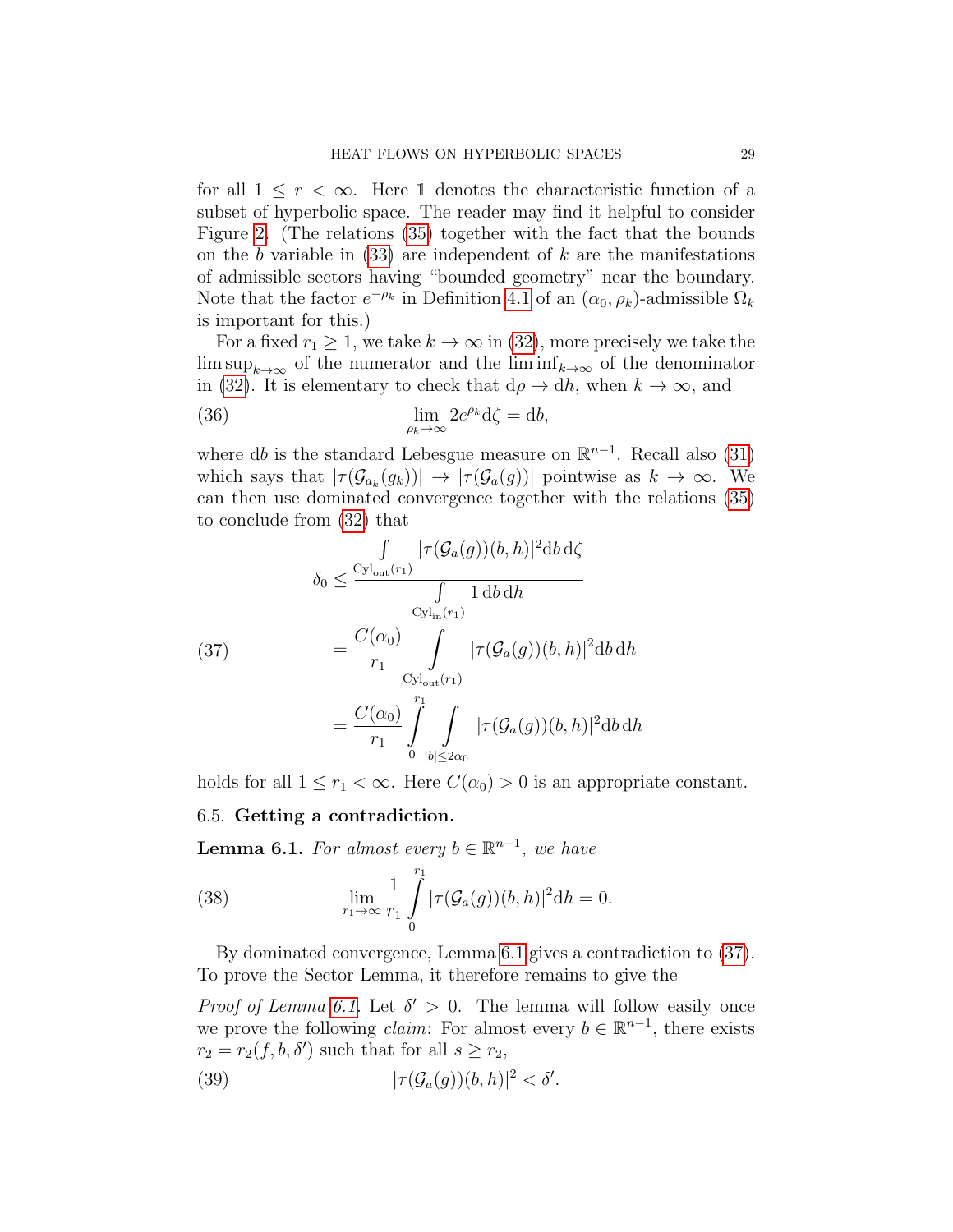By Proposition [5.3](#page-21-0) we know that  $|\tau(\mathcal{G}_a(g))(w)|^2 < \delta'$ , when  $w \to b$ and w belongs to the cone around the geodesic connecting  $a$  and  $b$  (the cone contains all the points that are within some fixed distance from the geodesic connecting a and b). But, any geodesic converging to b will eventually enter this cone, and so will the geodesic starting at  $\infty$ and ending at b. This proves the claim.

We let  $r_1 > r_2$ . We can now cut the integral from [\(38\)](#page-28-2) into a bad part (where we use that  $\|\tau(\mathcal{G}_a(g))\| \leq T$ ) and a good part (where [\(39\)](#page-28-3) holds) :

$$
\frac{1}{r_1} \int_{0}^{r_1} |\tau(\mathcal{G}_a(g))(b, h)|^2 dh
$$
\n  
\n
$$
= \frac{1}{r_1} \int_{0}^{r_2} |\tau(\mathcal{G}_a(g))(b, h)|^2 dh + \frac{1}{r_1} \int_{r_2}^{r_1} |\tau(\mathcal{G}_a(g))(b, h)|^2 dh
$$
\n  
\n
$$
\leq T^2 \frac{r_2}{r_1} + \delta'.
$$

The first term vanishes as  $r_1 \to \infty$ . Since  $\delta' > 0$  was arbitrary, this proves  $(38)$ .

## 7. Proof of Theorem [3.2](#page-7-0)

<span id="page-29-0"></span>As mentioned before, the proof is a straightforward generalization of the arguments in [\[23\]](#page-36-11) to higher dimensions and the observation that the estimates have enough "wiggle room" to allow for a sufficiently small  $\epsilon_0$ . Consequently, we only give a sketch of the argument here and refer the reader to [\[23\]](#page-36-11) for a more thorough discussion.

We work in the unit ball model of hyperbolic space which we denote by  $\mathbb{B}^n$ . Let  $f \in \mathbf{QC}_a(\mathbb{S}^{n-1})$  be a K-qc map and let  $\psi : \mathbb{B}^n \to \mathbb{B}^n$  be a  $C<sup>2</sup>$  quasi-isometry with the boundary map f. Then

$$
\|d_{\mathbb{H}^n}\left(\mathcal{G}_a(f),\psi\right)\| < \infty
$$

since both maps are quasi-isometries which extend  $f$ . As in [\[23\]](#page-36-11), we may assume without loss of generality that

(40) 
$$
\mathbf{d}(f)(0) \ge ||\mathbf{d}(f)|| - D - 1
$$

where  $D = D(K)$  and

<span id="page-29-1"></span>
$$
\mathbf{d}(f)(x) \equiv d_{\mathbb{H}^n} \left( \mathcal{G}_a(f)(x), \psi(x) \right).
$$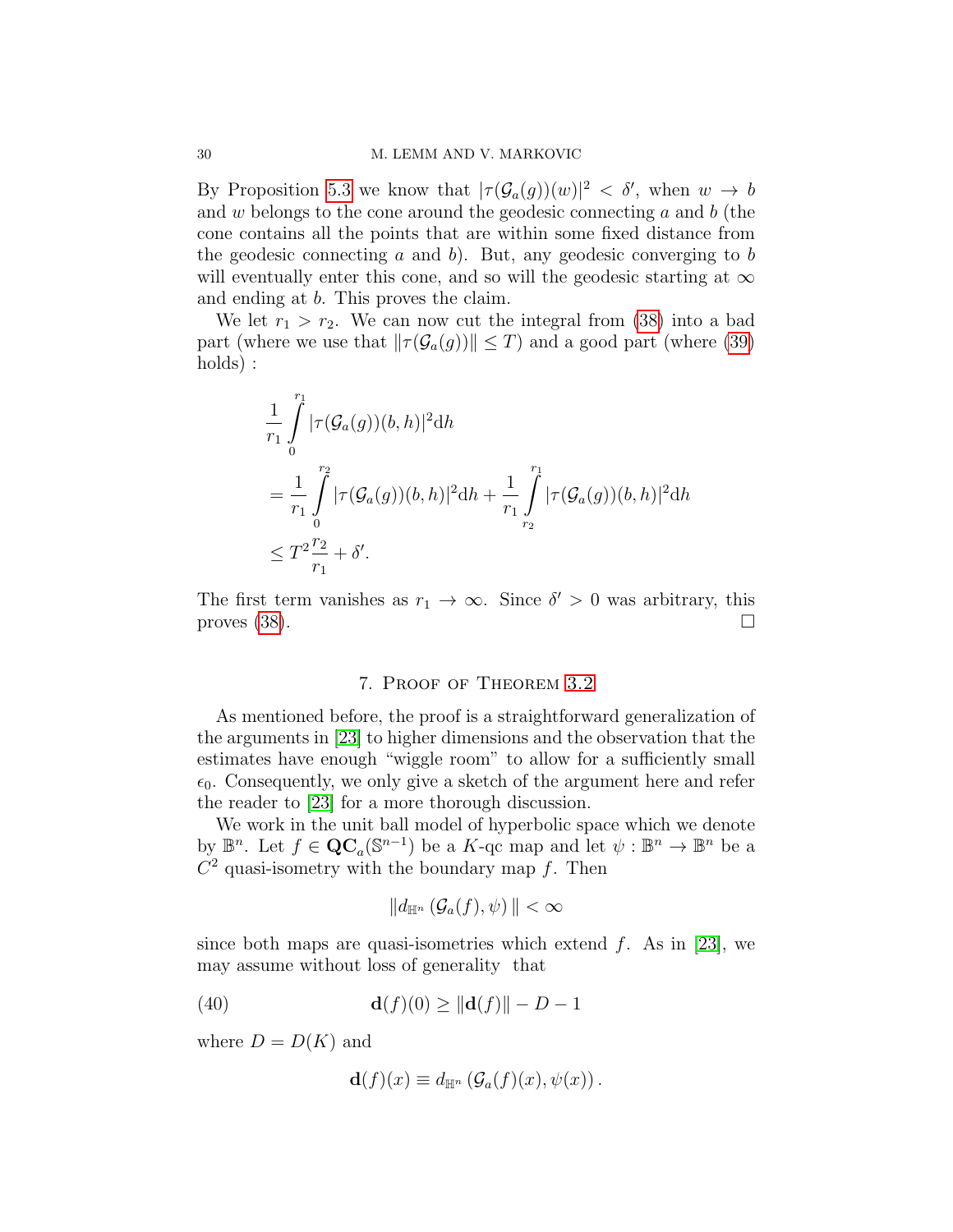As in [\[23\]](#page-36-11), combining [\(40\)](#page-29-1) and Green's identity for  $\mathbf{d}^2(f)$  we obtain the crucial estimate

<span id="page-30-0"></span>(41) 
$$
\int_{\mathbb{B}^n} \mathbf{g}_r(x) \Delta \mathbf{d}^2(f)(x) d\lambda \le D' \|\mathbf{d}(f)\| + D''.
$$

Here  $D' = 2(D - 1)$  and  $D'' = (D + 1)^2$  depend only on K and d $\lambda$  is the hyperbolic volume measure in the unit ball model. In this section only,  $x = (\rho, \zeta)$  stands for Euclidean polar coordinates, i.e.  $\rho \in [0, 1)$ , and not for the geodesic polar coordinates (we do this for the sake of comparability with [\[23\]](#page-36-11)).

(42) 
$$
d\lambda(x) = \frac{n\rho^{n-1}}{(1-\rho^2)^n} d\rho d\sigma(\zeta)
$$

where  $d\sigma$  is the Lebesgue measure on  $\mathbb{S}^{n-1}$ , normalized to  $\sigma(\mathbb{S}^{n-1}) = 1$ . Finally,  $\mathbf{g}_r$  is the Green's function of  $-\Delta$  on  $r\mathbb{B}^n$ ,  $0 \leq r < 1$ . Explicitly [\[1\]](#page-35-10),

<span id="page-30-2"></span><span id="page-30-1"></span>
$$
\mathbf{g}_r(x) = \frac{1}{n} \int_{|x|}^r \frac{(1-s^2)^{n-2}}{s^{n-1}} \mathrm{d} s, \quad |x| \le r
$$

and  $\mathbf{g}_r(x) = 0, r < |x| < 1$ . Note that  $\mathbf{g}_r$  is a radial function. We often abuse notation and write  $\mathbf{g}_r(\rho)$  for  $\rho > 0$ . We have the lower bound

(43) 
$$
\mathbf{g}_r(\rho) \ge C_\mathbf{g} \frac{(1-\rho^2)^{n-1}}{\rho^{n-2}},
$$

where  $C_{\mathbf{g}}$  is a universal constant. Moreover,  $\mathbf{g}_r \to \mathbf{g}_1$  uniformly on compacts as  $r \to 1$ .

Consider [\(41\)](#page-30-0). Note that the claim that  $\|\mathbf{d}\|$  is bounded by a constant would follow if we had a lower bound on the left hand side of the form  $(D' + 1) ||d(f)||$ . This is what is done in [\[23\]](#page-36-11), and the same proof can be repeated word by word modulo two minor modifications (one in Lemma 3.2 and one in Lemma 4.2 from [\[23\]](#page-36-11)) which we describe below.

The next step in [\[23\]](#page-36-11) is to estimate the set where  $\mathbf{d}^2(f)$  is small, see Lemma 4.1, and the proof generalizes directly to higher dimensions. An important tool in the proof of the main Lemma 4.2 in [\[23\]](#page-36-11) are the following estimates from [\[32\]](#page-36-10), originally from [\[29,](#page-36-15) [12\]](#page-35-5). They say that for any  $F, G \in C^2(\mathbb{H}^n)$ 

(44) 
$$
\Delta \mathbf{d}^2 \ge -2\mathbf{d} \left( \|\tau(F)\| + \|\tau(G)\| \right), \text{ on } \mathbb{H}^n,
$$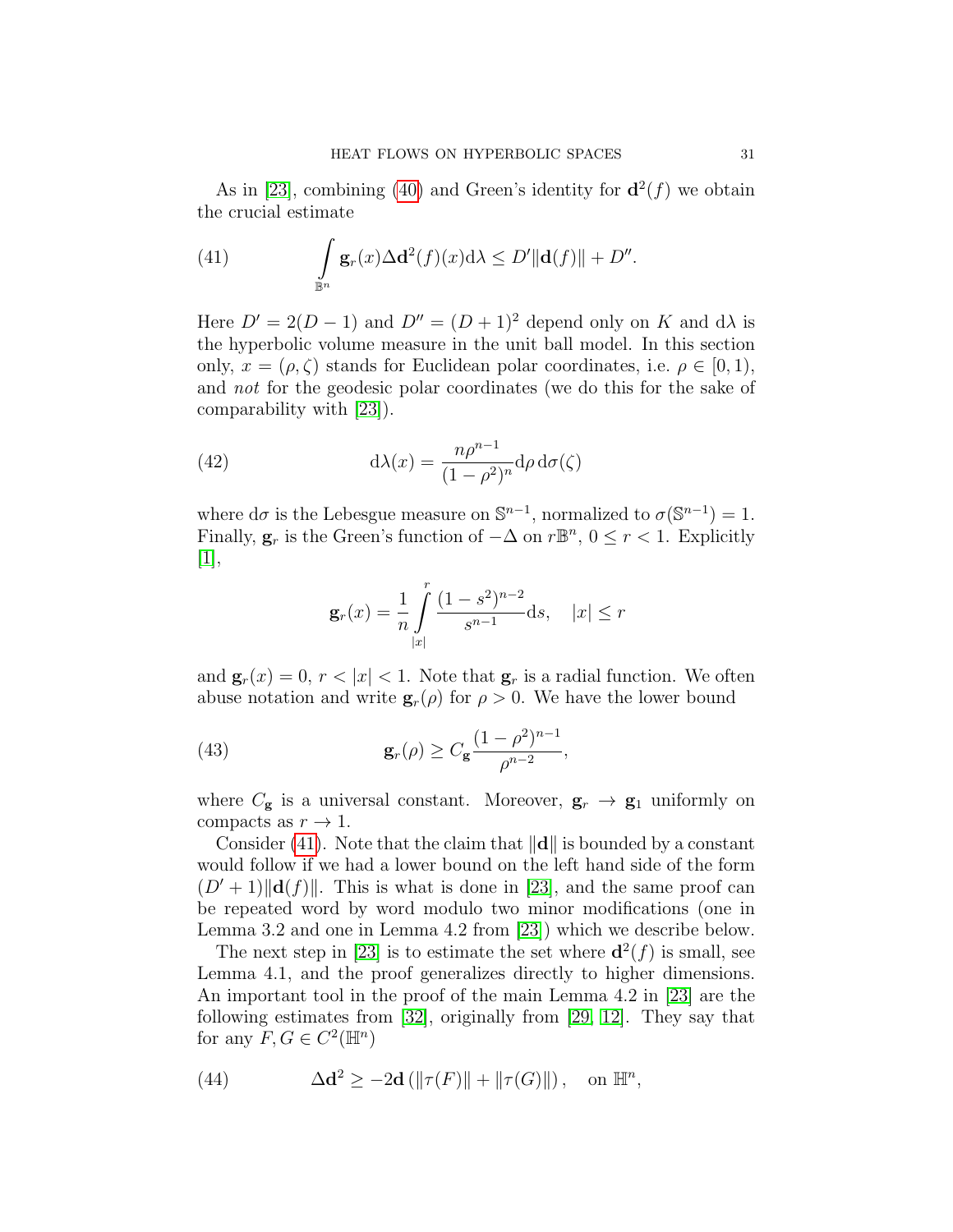where  $\mathbf{d} \equiv d_{\mathbb{H}^n}(F, G)$ . Moreover, for all  $K_1 \geq 1$  there exists  $q =$  $q(K_1) > 0$  such that

(45) 
$$
\Delta \mathbf{d}^2 \ge -2\mathbf{d} \left(\tau(F) + \tau(G)\right) + 2q \mathbf{d} \mathbf{e}(F) \tanh\left(\frac{\mathbf{d}}{2}\right),
$$

holds for all  $x \in \mathbb{H}^n$  with  $\mathbf{K}(F)(x) \leq K_1$ . One follows the proof of Lemma 4.2 in [\[23\]](#page-36-11) and applies these estimates. The only difference is that one takes

(46) 
$$
\epsilon_0(K) := \frac{q(2K)}{8} \tanh(1/4),
$$

which has a relative factor of  $1/2$  compared to the definition of  $\epsilon_0(K)$ on page 19 of [\[23\]](#page-36-11). This is exactly the place where we use that we have some "wiggle room".

The second place where justification is required is to show that Lemma 3.2 from [\[23\]](#page-36-11) holds in *n* dimensions. The argument from [23] applies provided that

(47) 
$$
\lim_{r \to 1} \int_{\mathbb{B}^n} \mathbf{g}_r(x) d\lambda(x) = \infty.
$$

To see this, we express the previous integral in the Euclidean polar coordinates and use [\(42\)](#page-30-1) and [\(43\)](#page-30-2) to get

$$
\int_{0}^{r} \frac{n\rho^{n-1}\mathbf{g}_r(\rho)}{(1-\rho^2)^{n-1}}\mathrm{d}\rho \ge \frac{nC_{\mathbf{g}}}{2}\log\left(\frac{1}{1-r^2}\right) \to \infty, \quad r \to 1.
$$

The analogue of Lemma 3.2 then follows by the usual compactness argument (we can pre- and postcompose by appropriate isometries to normalize the  $K$ -qc maps thanks to the partial conformal naturality of the good extension).

# <span id="page-31-0"></span>Appendix A. Heat travels ballistically in hyperbolic **SPACE**

In this appendix, we discuss the diffusion of heat in hyperbolic space. It is known that heat travels approximately ballistically in the hyperbolic space. By this we mean that, for large  $t$ , the measure whose density is given by the heat kernel  $H(x, y, t)$  times the hyperbolic volume measure  $d\lambda(y)$  is effectively supported on a certain "main annulus" (in geodesic polar coordinates), which is centered at  $x$  and has inner and outer radii of order t (see e.g. Corollary 5.7.3. in [\[5\]](#page-35-11)). (In Euclidean outer radii or order t (see e.g. Coronary 5.7.5. in [5])<br>space, such an annulus would have radii of order  $\sqrt{t}$ .)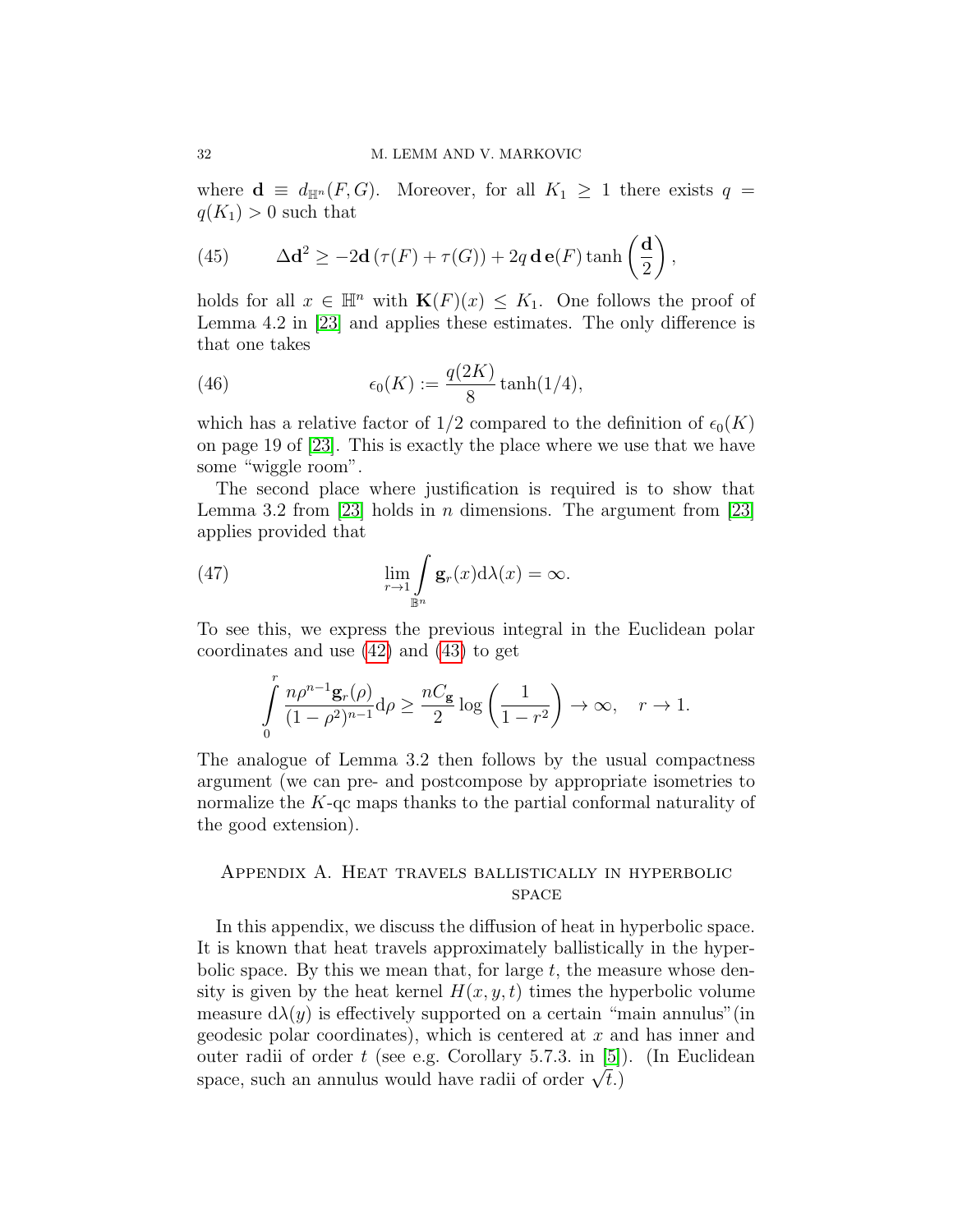

<span id="page-32-0"></span>FIGURE 3. This plot of the heat kernel times hyperbolic volume measure as a function of the radial coordinate  $\rho$ shows how heat is transported in hyperbolic space (for large t). The function is centered at  $(n-1)t$  and decays arge  $\iota$ ). The function is centered at  $(n-1)\iota$  and decays around that center on scale  $\sqrt{t}$  like the standard Gaussian. The choice  $l = l(\epsilon)$  from Proposition [A.1](#page-0-1) (i) is such that the shaded region has area  $\epsilon$ . Thus, the function  $H(\rho, t)$  sinh<sup>n-1</sup>( $\rho$ ) is mainly supported on the region in between and this defines the "main annulus".

Here we prove a more precise version. It says that the main annulus has  $\rho$ -values of the form  $(n-1)t\pm r\sqrt{t}$  with  $r = O(1)$  distributed according to the standard Gaussian measure  $e^{-r^2/4}dr$  on the main annulus, see Figure [3](#page-32-0) for a picture.

While these facts are presumably known to experts, we could not find a reference. Therefore we discuss this topic here in some detail. The proof only uses the heat kernel bounds in [\[6\]](#page-35-12).

**Proposition A.1.** (i) There exists a universal (dimension dependent) constant  $C_n > 0$ , such that for all  $\epsilon > 0$  and all  $t \ge 1$ ,

(48) 
$$
\int_{|\rho - (n-1)t| > l(\epsilon)\sqrt{t}} H(\rho, t) \sinh^{n-1}(\rho) d\rho < \epsilon.
$$

where 
$$
l(\epsilon) := \sqrt{8 \log\left(\frac{C_n}{\epsilon}\right)}
$$
.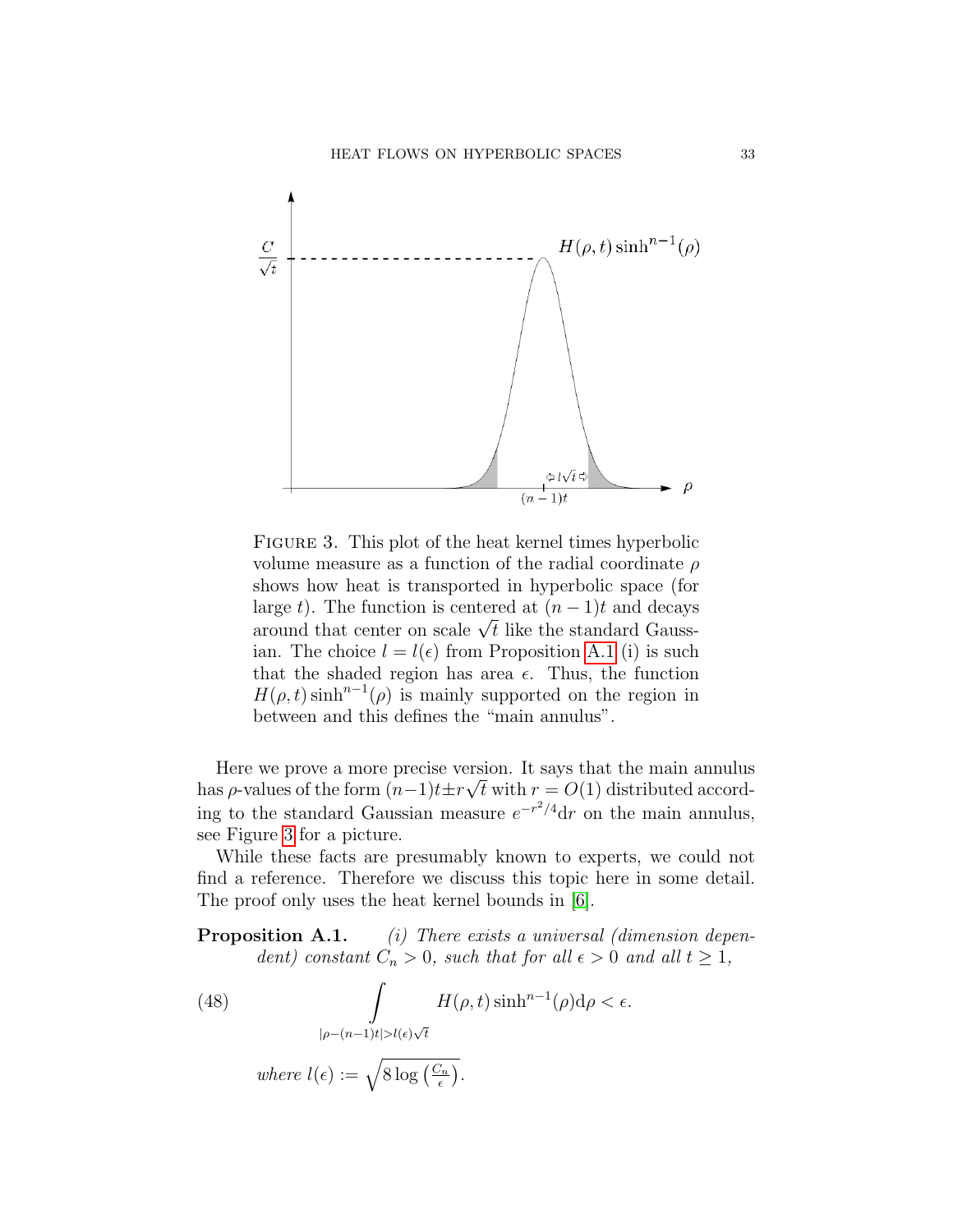(ii) Let  $\Phi : \mathbb{R}_+ \to \mathbb{R}_+$  be a bounded measurable function. Let  $l \geq 1$ . Then, for all  $t \geq 2l^2$ ,

(49)  

$$
\int_{|\rho-(n-1)t|\le l\sqrt{t}} \Phi(\rho)H(\rho,t)\sinh^{n-1}(\rho)d\rho
$$

$$
\begin{cases}\n\ge \frac{1}{C'_n} \int_{-l}^{l} \Phi((n-1)t + r\sqrt{t}) e^{-\frac{r^2}{4}} dr \\
\le C'_n \int_{-l}^{l} \Phi((n-1)t + r\sqrt{t}) e^{-\frac{r^2}{4}} dr.\n\end{cases}
$$

<span id="page-33-1"></span>where  $C'_n > 1$  is a universal (dimension dependent) constant.

(iii) Let  $\Phi : \mathbb{R}_+ \to \mathbb{R}_+$  be a bounded measurable function. Let  $l(\epsilon)$  be as in  $(i)$  and let  $C'_n$  be the universal constant from  $(ii)$ . Then, for all  $\epsilon > 0$  and all  $t \geq 2l(\epsilon)^2$ ,

(50) 
$$
\int_{0}^{\infty} \Phi(\rho) H(\rho, t) \sinh^{n-1}(\rho) d\rho \leq \frac{C'_n}{\sqrt{t}} \int_{(n-1)t-l(\epsilon)\sqrt{t}}^{(n-1)t+l(\epsilon)\sqrt{t}} \Phi(\rho) d\rho + \epsilon
$$

Remark A.2. This proposition is used to prove Theorem [3.1.](#page-6-1) That proof would hold under weaker assumptions on the form of heat diffusion (for instance, it would be enough to know that the effective support of  $H(x, y, t) d\lambda(y)$  is an annulus centered at x which has inner radius going to infinity and diverging width as  $t \to \infty$ ). Nonetheless, we give a precise description of the heat diffusion because this may be of independent interest and because the proof is straightforward.

Statement (iii) follows directly from (i) and the upper bound in (ii). In the main text, we apply statement (iii) to  $\Phi$  being the spherical average of  $|\tau(\mathcal{G}_a(f))|^2$ , see [\(8\)](#page-10-0). We will not use the lower bound in (ii), it is only stated here for the sake of completeness.

*Proof.* Throughout the proof, we write  $C > 0$  for a universal (dimension dependent) constant; the numerical value of  $C$  may change even in the same line. We first prove statement (i). By Theorem 3.1 in [\[6\]](#page-35-12),

$$
H(\rho, t) \leq Ct^{-n/2} (1+\rho+t)^{\frac{n-3}{2}} (1+\rho) \exp\left(-\frac{\rho^2}{4t} - \frac{(n-1)^2}{4}t - \frac{n-1}{2}\rho\right).
$$

.

Since  $\sinh(\rho) < \frac{\exp(\rho)}{2}$  $\frac{\rho(\rho)}{2}$  for  $\rho > 0$ , we get

<span id="page-33-0"></span>
$$
(\text{51}) \quad \text{C}t^{-n/2}(1+\rho+t)^{\frac{n-3}{2}}(1+\rho)\exp\left(-\frac{1}{4}\left(\frac{\rho}{\sqrt{t}}-(n-1)\sqrt{t}\right)^2\right)
$$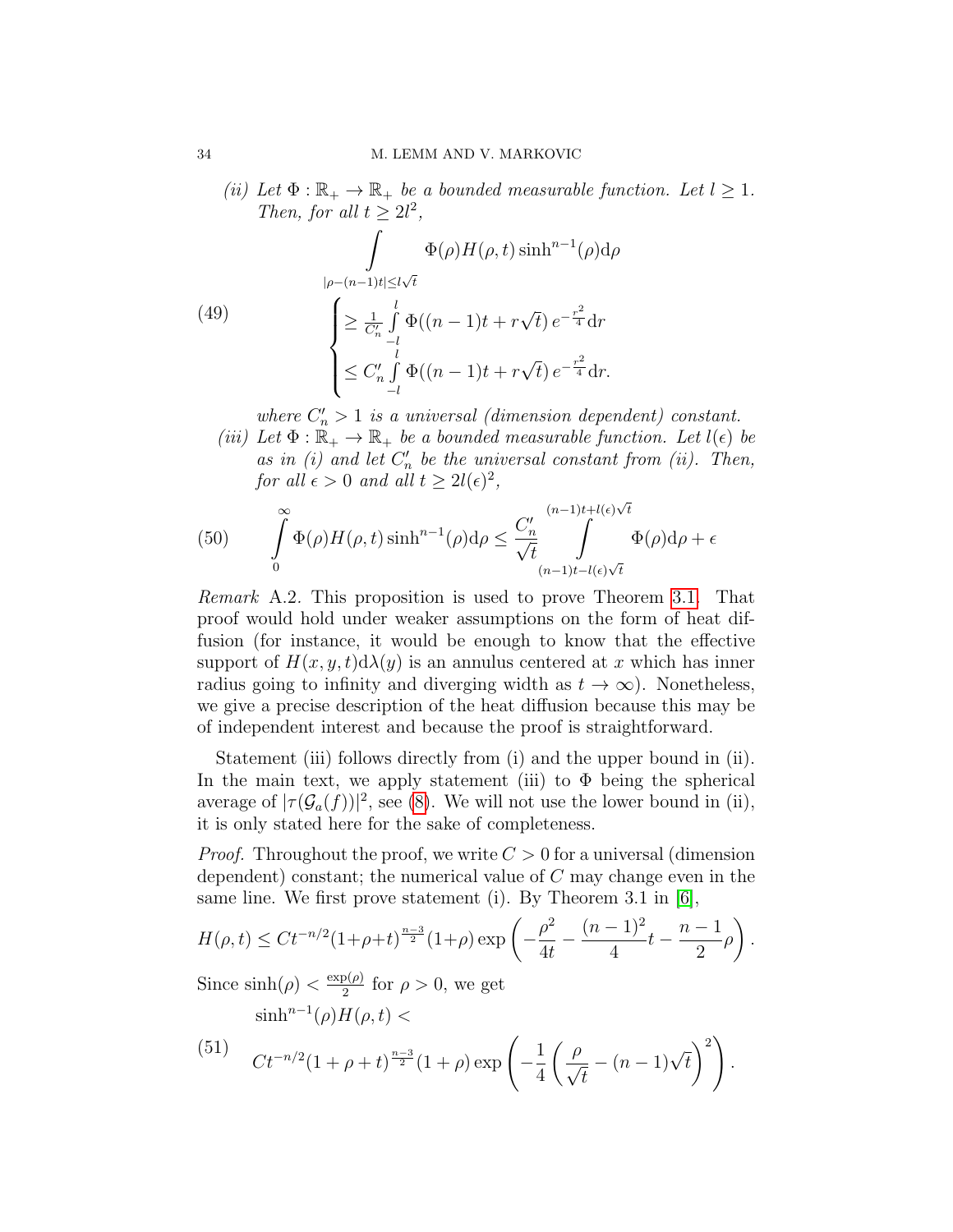We change variables to  $r = \frac{\rho}{\sqrt{t}} - (n-1)\sqrt{t}$  and find, for all  $t \ge 1$  and  $l > 0$  to be determined,

$$
\int_{|\rho - (n-1)t| > l\sqrt{t}} \sinh^{n-1}(\rho) H(\rho, t) d\rho \le
$$
  

$$
C \int_{|r| \ge l} \left( n + 1 + \frac{r}{\sqrt{t}} \right)^{\frac{n-1}{2}} e^{-\frac{r^2}{4}} dr.
$$

Notice that for all  $t \geq 1$ 

$$
C \int_{|r| \ge l} \left( n + 1 + \frac{r}{\sqrt{t}} \right)^{\frac{n-1}{2}} e^{-\frac{r^2}{4}} dr \le C e^{-\frac{l^2}{8}} \int_{\mathbb{R}} (n + 1 + r)^{\frac{n-1}{2}} e^{-\frac{r^2}{8}} dr
$$
  

$$
\equiv C_n e^{-\frac{l^2}{8}}
$$

where  $C_n$  is defined by the last equality. Let  $\epsilon > 0$ . Setting  $l = l(\epsilon) =$  $\sqrt{8 \log \left( \frac{C_n}{\epsilon} \right)}$  $(\frac{C_n}{\epsilon}),$  yields

$$
\int\limits_{|\rho-(n-1)t|>l(\epsilon)\sqrt{t}}\sinh^{n-1}(\rho)H(\rho,t)\mathrm{d}\rho
$$

This proves (i).

We come to statement (ii). Fix  $l \geq 1$ . Recall [\(51\)](#page-33-0) and integrate it over the interior of the main annulus now. Changing variables again over the interior of the mair<br>to  $r = \frac{\rho}{\sqrt{t}} - (n-1)\sqrt{t}$  gives

<span id="page-34-0"></span>(52) 
$$
\int_{|\rho-(n-1)t|\le l\sqrt{t}} \Phi(\rho)H(\rho,t)\sinh^{n-1}(\rho)d\rho \le
$$

$$
C \int_{-l}^{l} \Phi((n-1)t + r\sqrt{t})\left(n+1+\frac{r}{\sqrt{t}}\right)^{\frac{n-1}{2}}e^{-\frac{r^2}{4}}dr.
$$

When  $t \geq 2l^2$ , we can bound  $n+1+\frac{r}{\sqrt{t}} \leq n+2$ . This implies the upper bound in [\(49\)](#page-33-1) for an appropriate universal constant  $C'_n$ .

For the lower bound in [\(49\)](#page-33-1), we use that Theorem 3.1 in [\[6\]](#page-35-12) also gives

$$
H(\rho, t) \ge Ct^{-n/2} (1 + \rho + t)^{\frac{n-3}{2}} (1 + \rho) \exp\left(-\frac{\rho^2}{4t} - \frac{(n-1)^2}{4}t - \frac{n-1}{2}\rho\right).
$$

One can check that  $\sinh(\rho) > \frac{1}{4}$  $\frac{1}{4}e^{\rho}$  holds for all  $\rho$  with  $|\rho-(n-1)t| \geq l$ t and all  $t \geq 2l^2$ ,  $l \geq 1$ . After integration and the change of variables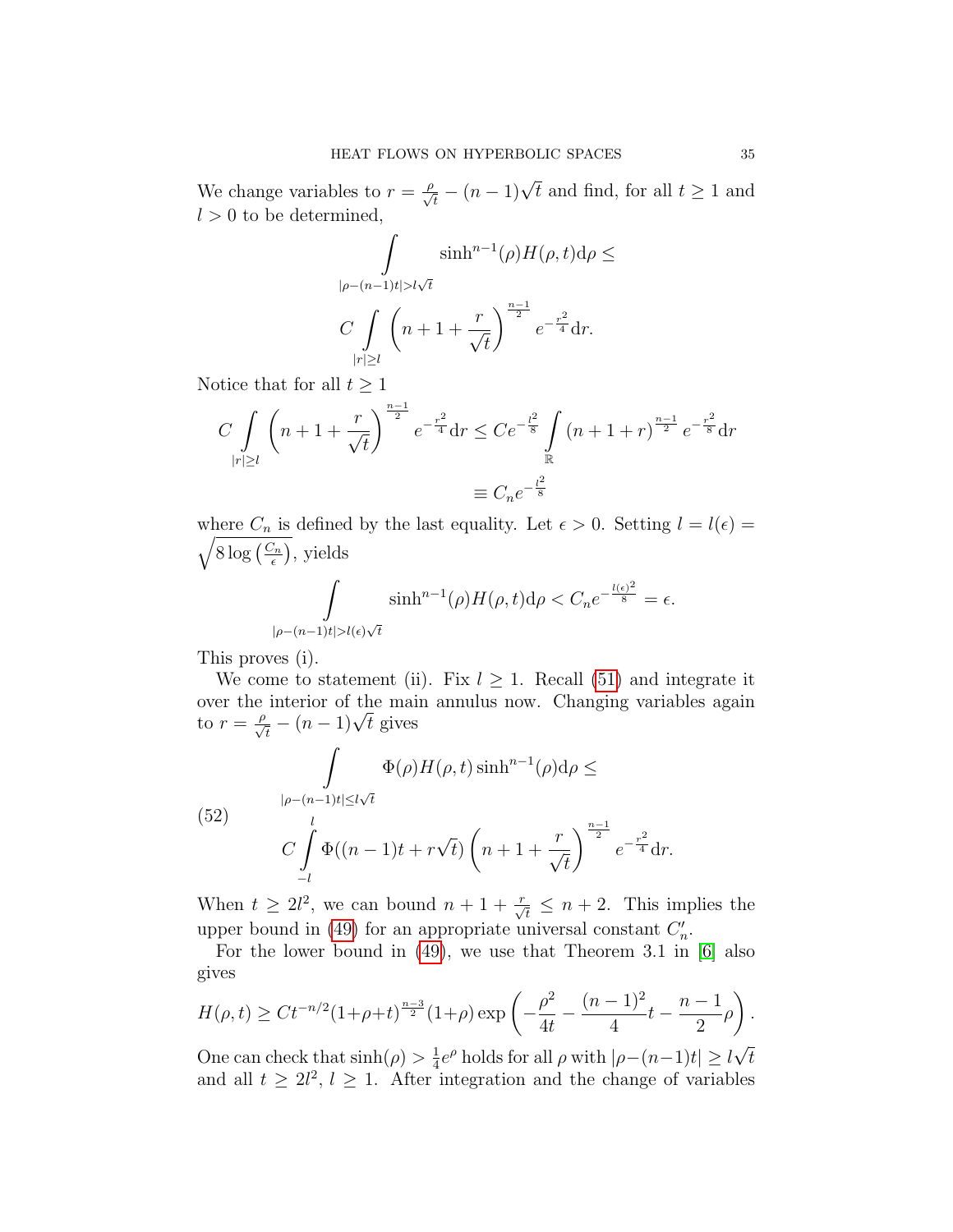$r = \frac{\rho}{\sqrt{t}} - (n-1)\sqrt{t}$ , this yields the following analogue to [\(52\)](#page-34-0)

$$
\int_{|\rho - (n-1)t| \le l\sqrt{t}} \Phi(\rho) H(\rho, t) \sinh^{n-1}(\rho) d\rho \ge
$$
\n(53)

$$
C\int\limits_{-l}\Phi((n-1)t+r\sqrt{t})\left(n-1+\frac{r}{\sqrt{t}}\right)^{\frac{n}{2}}e^{-\frac{r^2}{4}}dr.
$$

Again,  $n-1+\frac{r}{\sqrt{t}}$  can be bounded below by a uniform constant. This implies the lower bound in [\(49\)](#page-33-1) for an appropriate  $C'_n$ .

Finally, (iii) follows directly from (i) and (ii) by dropping the Gaussian and undoing the change of variables in  $(49)$ .

#### <span id="page-35-0"></span>**REFERENCES**

- <span id="page-35-10"></span>1. L. Ahlfors, Möbius transformations in several dimensions, Ordway Professorship Lectures in Mathematics, Univ. of Minnesota, School of Mathematics, Minneapolis (1981)
- <span id="page-35-8"></span>2. A. Beurling and L. Ahlfors, The boundary correspondence under quasiconformal mappings, Acta Math. 96, (1956), no. 3, 125–142
- <span id="page-35-4"></span>3. F. Bonsante and J.-M. Schlenker, Maximal surfaces and the universal Te*ichmüller space*, Invent. Math.  $182$ ,  $(2010)$ , no. 2, 279–333
- <span id="page-35-6"></span>4. S. Cheng, Liouville theorem for harmonic maps, Geometry of the Laplace operator, Proc. Sympos. Pure Math., XXXXVI, Amer. Math. Soc., Providen, R.I. (1980), 147–151
- <span id="page-35-11"></span>5. E.B. Davies, Heat Kernels and Spectral Theory, Cambridge Tracts in Mathematics, (1980), Cambridge Univ. Press
- <span id="page-35-12"></span>6. E.B. Davies and N. Mandouvalos, Heat kernel bounds on hyperbolic space and Kleinian groups, Proc London Math. Soc. 57, (1987), no. 3, 182–208
- <span id="page-35-1"></span>7. J. Eells and J.H. Sampson, Harmonic mappings of Riemannian manifolds, Amer. J. Math. 86, (1964), 109–160
- 8. A. Grigor'yan and M. Noguchi, The Heat Kernel on Hyperbolic Space, Bull. London Math. Soc., 30, (1998) no. 6, 643–650
- <span id="page-35-2"></span>9. R. Hamilton, Harmonic Maps of Manifolds with Boundary, Lecture Notes in Math., 471, (1975), Springer
- <span id="page-35-3"></span>10. R. Hardt and M. Wolf, Harmonic extensions of quasiconformal maps to hyperbolic space, Indiana Univ. Math J. 46, (1997) no. 1, 155–163.
- 11. J. Heinonen, Lectures on Analysis on Metric Spaces , Universitext, (2001), Springer
- <span id="page-35-5"></span>12. W. Jager and H. Kaul, Uniqueness of harmonic mappings and of solutions of elliptic equations on Riemannian manifolds, Math. Ann.  $240$ , (1979), no.3, 231–250
- <span id="page-35-7"></span>13. M. Kapovich, Lectures on quasi-isometric rigidity, [https://www.math.](https://www.math.ucdavis.edu/~kapovich/EPR/pc_lectures3.pdf) [ucdavis.edu/~kapovich/EPR/pc\\_lectures3.pdf](https://www.math.ucdavis.edu/~kapovich/EPR/pc_lectures3.pdf)
- <span id="page-35-9"></span>14. L. Kovalev and J. Onninen, An N-dimensional version of the Beurling-Ahlfors extension, Ann. Acad. Sci. Fenn. Math., 36, (2011) no. 1, 321–329.